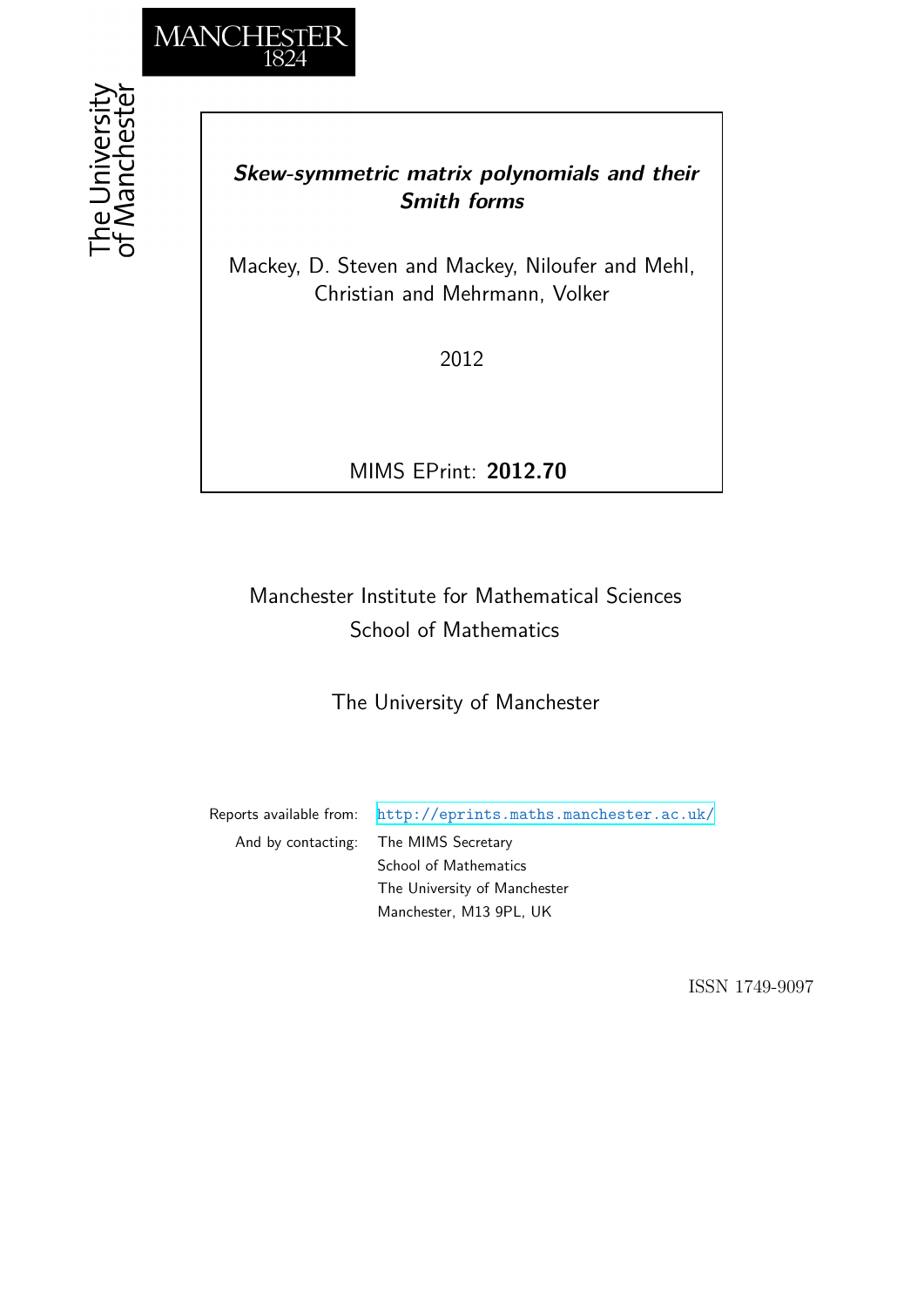# Skew-Symmetric Matrix Polynomials and their Smith Forms

D. Steven Mackey<sup>∗</sup> Niloufer Mackey<sup>∗</sup>

Christian Mehl*†* Volker Mehrmann*†*

June 27, 2012

#### **Abstract**

We characterize the Smith form of skew-symmetric matrix polynomials over an arbitrary field F, showing that all elementary divisors occur with even multiplicity. Restricting the class of equivalence transformations to unimodular congruences, a Smith-like skew-symmetric canonical form for skew-symmetric matrix polynomials is also obtained. These results are used to analyze the eigenvalue and elementary divisor structure of matrices expressible as products of two skew-symmetric matrices, as well as the existence of structured linearizations for skew-symmetric matrix polynomials. By contrast with other classes of structured matrix polynomials (e.g., alternating or palindromic polynomials), every regular skew-symmetric matrix polynomial is shown to have a structured strong linearization. While there are singular skew-symmetric polynomials of even degree for which a structured linearization is impossible, for each odd degree we develop a skew-symmetric companion form that uniformly provides a structured linearization for every regular and singular skew-symmetric polynomial of that degree. Finally, the results are applied to the construction of minimal symmetric factorizations of skewsymmetric rational matrices.

**Key words.** matrix polynomial, matrix pencil, compound matrix, Smith form, elementary divisors, invariant polynomials, Jordan structure, skew-symmetric matrix polynomial, structured linearization, companion form, unimodular congruence, skew-symmetric canonical form, Smith-McMillan form, skew-symmetric rational matrix, minimal symmetric factorization.

**AMS subject classification.** 65F15, 15A18, 15A21, 15A54, 15A57

# **1 Introduction**

Recent papers have analyzed the Smith forms of several important classes of structured matrix polynomials, in particular, of alternating polynomials [37] and palindromic polynomials [38]. The main motivation for these investigations was to probe for any systematic obstructions to the existence of structured linearizations arising from incompatibilities between the elementary divisor structure of polynomials and pencils within the same structure

*<sup>∗</sup>*Department of Mathematics, Western Michigan University, Kalamazoo, MI 49008, USA, Emails: steve.mackey@wmich.edu, nil.mackey@wmich.edu. Supported by National Science Foundation grant DMS-1016224. Support from Deutsche Forschungsgemeinschaft through DFG Research Center Matheon during research visits to TU Berlin is gratefully acknowledged.

<sup>&</sup>lt;sup>†</sup>Institut für Mathematik, MA 4-5, Technische Universität Berlin, 10623 Berlin, Germany, Emails: mehl@math.tu-berlin.de, mehrmann@math.tu-berlin.de. Supported by Deutsche Forschungsgemeinschaft through DFG Research Center Matheon, 'Mathematics for key technologies' in Berlin.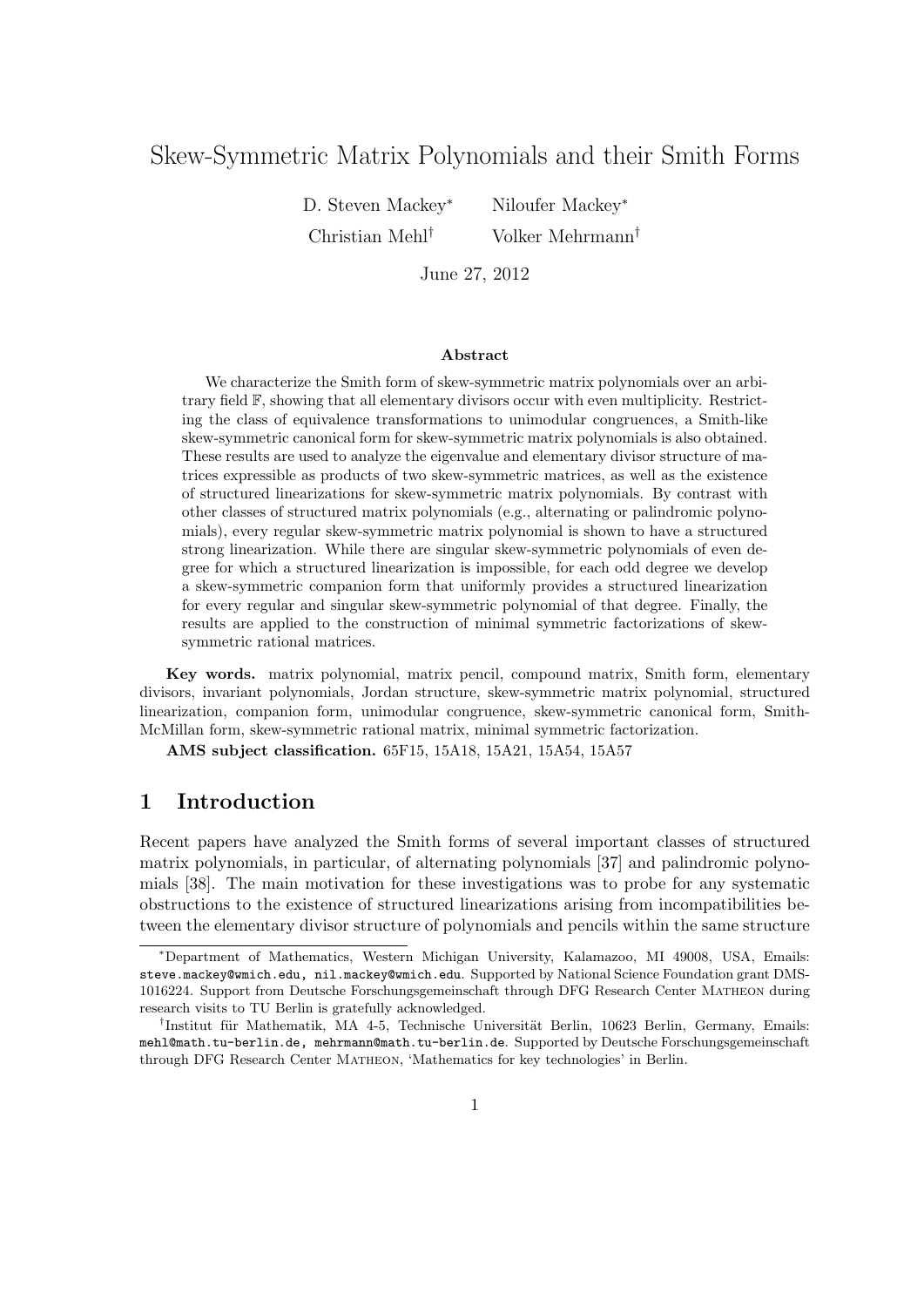class. Such incompatibilities were indeed found in [37, 38], and are analogous to restrictions on possible Jordan structures and Schur forms of Hamiltonian and symplectic matrices, see e.g., [31, 34], and their generalizations as even, symplectic, or palindromic pencils, see e.g., [22, 48, 49]. The difficulties stem from constraints on the multiplicities of Jordan structures associated with certain critical eigenvalues: at 0 or  $\infty$  for Hamiltonian matrices and alternating matrix polynomials, at  $\pm 1$  for symplectic matrices and palindromic matrix polynomials.

It is also well-known that there are restrictions on the possible Jordan structures of skew-Hamiltonian matrices and their pencil extensions: all eigenvalues have even multiplicity, and every Jordan block appears an even number of times [15, 23, 50]. In contrast to the situation for Hamiltonian and symplectic matrices, though, these restrictions on Jordan structures do not raise any significant difficulties for numerical methods. Indeed, skew-Hamiltonian structure is special among matrices with multiple eigenvalues, since there are stable methods for the computation of eigenvalues, invariant subspaces, and Schur forms that can easily separate the paired structures from each other [42, 49, 51]. Recent results on the perturbation theory for skew-Hamiltonian matrices and their pencil extensions [1, 2, 8, 28] add theoretical support for this observed behavior.

These favorable properties for skew-Hamiltonian matrices immediately lead one to ask to what extent these properties might also be present in their natural matrix polynomial generalization, i.e., the class of skew-symmetric matrix polynomials.

The work presented here<sup>1</sup> initiates this inquiry by developing the structured Smith form for skew-symmetric matrix polynomials over an arbitrary field. This canonical form is then used as an investigative tool for the existence of structured linearizations. After a brief review of the relevant concepts in Section 2, we establish the notion of skew-symmetry over arbitrary commutative rings and fields (including those of characteristic 2) in Section 3, extending several well-known properties of skew-symmetric matrices over R or C to a general commutative ring. Canonical forms are the subject of Sections 4 and 5. These are then used in Section 6 to characterize the elementary divisor structure of a product of two skewsymmetric matrices, to resolve the structured linearization question for skew-symmetric polynomials, and to construct symmetric factorizations of skew-symmetric rational matrices that are minimal everywhere except for infinity.

# **2 Notation and Background Results**

Throughout this paper we consider  $n \times n$  matrix polynomials  $P(\lambda)$  with nonzero leading coefficients, i.e.,

$$
P(\lambda) = \lambda^k A_k + \dots + \lambda A_1 + A_0, \quad A_k \neq 0, \quad A_i \in \mathbb{F}^{n \times n}, \quad 1 \leq i \leq k,
$$

where F is an arbitrary field. It is often useful to view  $P(\lambda)$  as a polynomial matrix, i.e., as a single matrix with polynomial entries  $P_{ij}(\lambda)$ . We will switch freely between these two points of view, using whichever is most appropriate for the task at hand.

We use  $\mathbb{F}[\lambda]$  for the ring of polynomials in one variable with coefficients from the field  $\mathbb{F}$ , and  $\mathbb{F}(\lambda)$  to denote the field of rational functions over  $\mathbb{F}$ . A matrix polynomial  $P(\lambda)$  is said to be regular if it is invertible when viewed as matrix over  $\mathbb{F}(\lambda)$ , equivalently if det  $P(\lambda)$  is

<sup>1</sup>By contrast with our earlier work on Smith forms in [37] and [38], this paper contains no joke.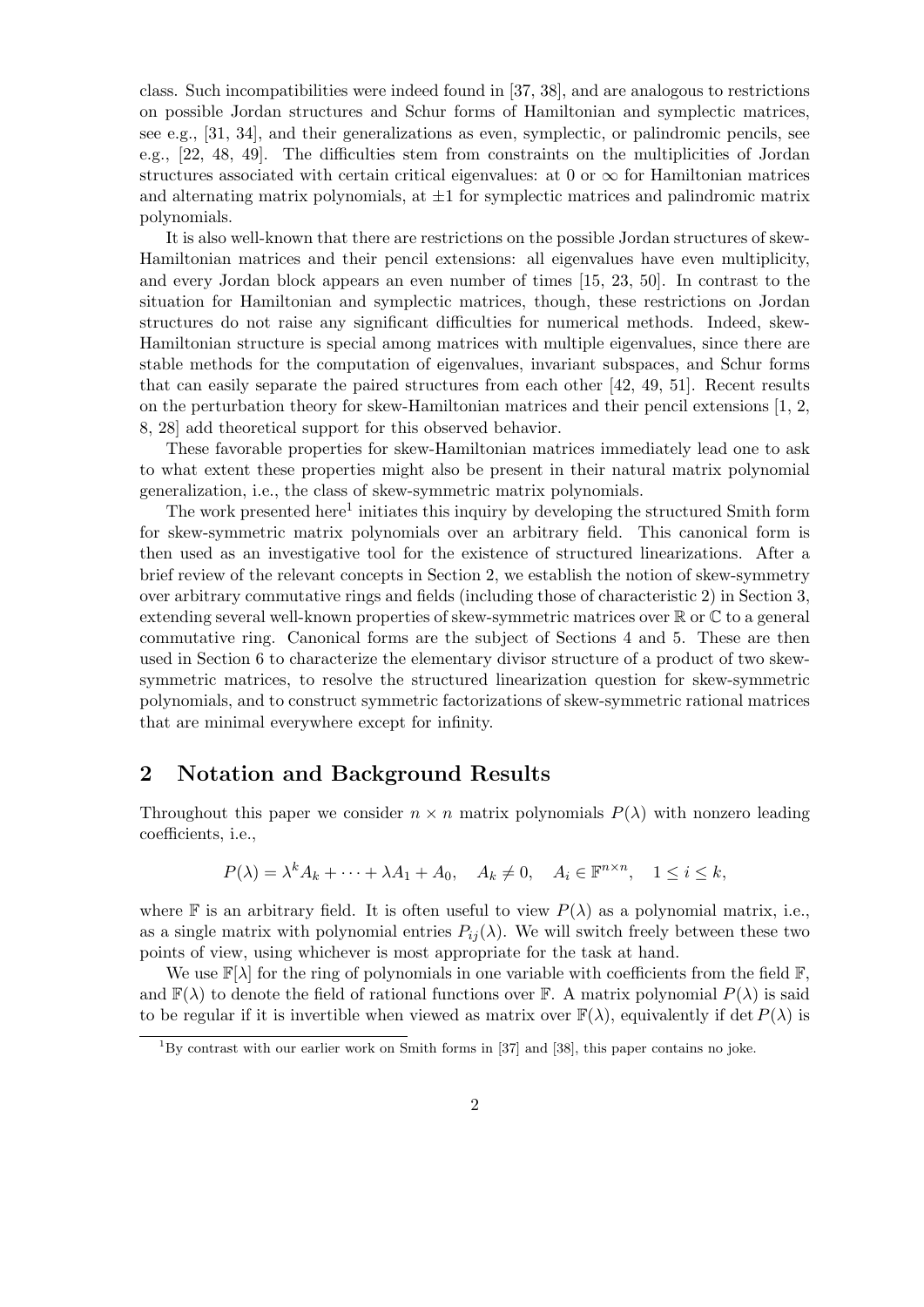not the identically zero polynomial; otherwise it is said to be singular. The rank of  $P(\lambda)$ , sometimes called the normal rank, is the rank of  $P(\lambda)$  when viewed as a matrix with entries in the field  $\mathbb{F}(\lambda)$ .

We now gather together some well-known results and tools from matrix theory that are used in this paper. Details can be found in standard monographs like [17, Ch.VI], [19, Part IV], [32].

### **2.1 Smith form, elementary divisors, and greatest common divisors**

Recall that two  $m \times n$  matrix polynomials  $P(\lambda), Q(\lambda)$  are said to be *unimodularly equivalent*, denoted by  $P \sim Q$ , if there exist unimodular matrix polynomials  $E(\lambda)$  and  $F(\lambda)$  of size  $m \times m$  and  $n \times n$ , respectively, such that

$$
Q(\lambda) = E(\lambda)P(\lambda)F(\lambda).
$$
\n(2.1)

Here, an  $n \times n$  matrix polynomial  $E(\lambda)$  is called *unimodular* if det  $E(\lambda)$  is a nonzero constant, independent of *λ*.

### **Theorem 2.1** (Smith form [16])**.**

*Let*  $P(\lambda)$  *be an*  $m \times n$  *matrix polynomial over an arbitrary field* **F***. Then there exists*  $r \in \mathbb{N}$ *, and unimodular matrix polynomials*  $E(\lambda)$  *and*  $F(\lambda)$  *of size*  $m \times m$  *and*  $n \times n$ *, respectively, such that*

$$
E(\lambda)P(\lambda)F(\lambda) = \text{diag}(d_1(\lambda), \dots, d_{\text{min}\{m, n\}}(\lambda)) =: D(\lambda),
$$
\n(2.2)

where  $d_1(\lambda), \ldots, d_r(\lambda)$  are monic,  $d_{r+1}(\lambda), \ldots, d_{\min\{m,n\}}(\lambda)$  are identically zero, and  $d_j(\lambda)$ *is a divisor of*  $d_{j+1}(\lambda)$  *for*  $j = 1, \ldots, r - 1$ *. Moreover,*  $D(\lambda)$  *is unique.* 

The nonzero diagonal elements  $d_j(\lambda)$ ,  $j = 1, \ldots, r$  in the Smith form of  $P(\lambda)$  are called the *invariant factors* or *invariant polynomials* of  $P(\lambda)$ , and have an important interpretation in terms of greatest common divisors of minors of  $P(\lambda)$  [17, 19, 32]. Recall that a *minor of order k* of an  $m \times n$  matrix *A* is the determinant of a  $k \times k$  submatrix of *A*, i.e., of a matrix obtained from *A* by deleting  $m - k$  rows and  $n - k$  columns. For  $d(x) \neq 0$  we write  $d(x)|p(x)$  to mean that  $d(x)$  is a divisor of  $p(x)$ . When *S* is a set of scalar polynomials, we write  $d\mathbf{S}$  to mean that  $d(x)$  divides each element of *S*, i.e.,  $d(x)$  is a *common divisor* of the elements of *S*. The *greatest common divisor* (or GCD) of a set *S* containing at least one nonzero polynomial is the unique monic polynomial  $g(x)$  such that  $g(x)|S$ , and if  $d(x)|S$ then  $d(x)|g(x)$ . We denote the GCD of *S* by  $gcd(S)$ .

### **Theorem 2.2** (Characterization of invariant polynomials)**.**

*Let*  $P(\lambda)$  *be an*  $m \times n$  *matrix polynomial over an arbitrary field*  $\mathbb F$  *with Smith form as in* (2.2)*. Set*  $p_0(\lambda) \equiv 1$ *. For*  $1 \leq j \leq \min(m, n)$ *, let*  $p_j(\lambda) \equiv 0$  *if all minors of*  $P(\lambda)$  *of order j* are zero; otherwise, let  $p_i(\lambda)$  be the GCD of all minors of  $P(\lambda)$  of order *j*. Then the *number r in Theorem* 2.1 *is the largest integer such that*  $p_r(\lambda) \neq 0$ , *i.e.*,  $r = \text{rank } P(\lambda)$ . *Furthermore, the invariant polynomials*  $d_1(\lambda), \ldots, d_r(\lambda)$  *of*  $P(\lambda)$  *are ratios of GCDs given by*

$$
d_j(\lambda) = \frac{p_j(\lambda)}{p_{j-1}(\lambda)}, \quad j = 1, \dots, r,
$$

*while the remaining diagonal entries of the Smith form of*  $P(\lambda)$  *are given by* 

$$
d_j(\lambda) = p_j(\lambda) \equiv 0, \quad j = r + 1, \dots, \min\{m, n\}.
$$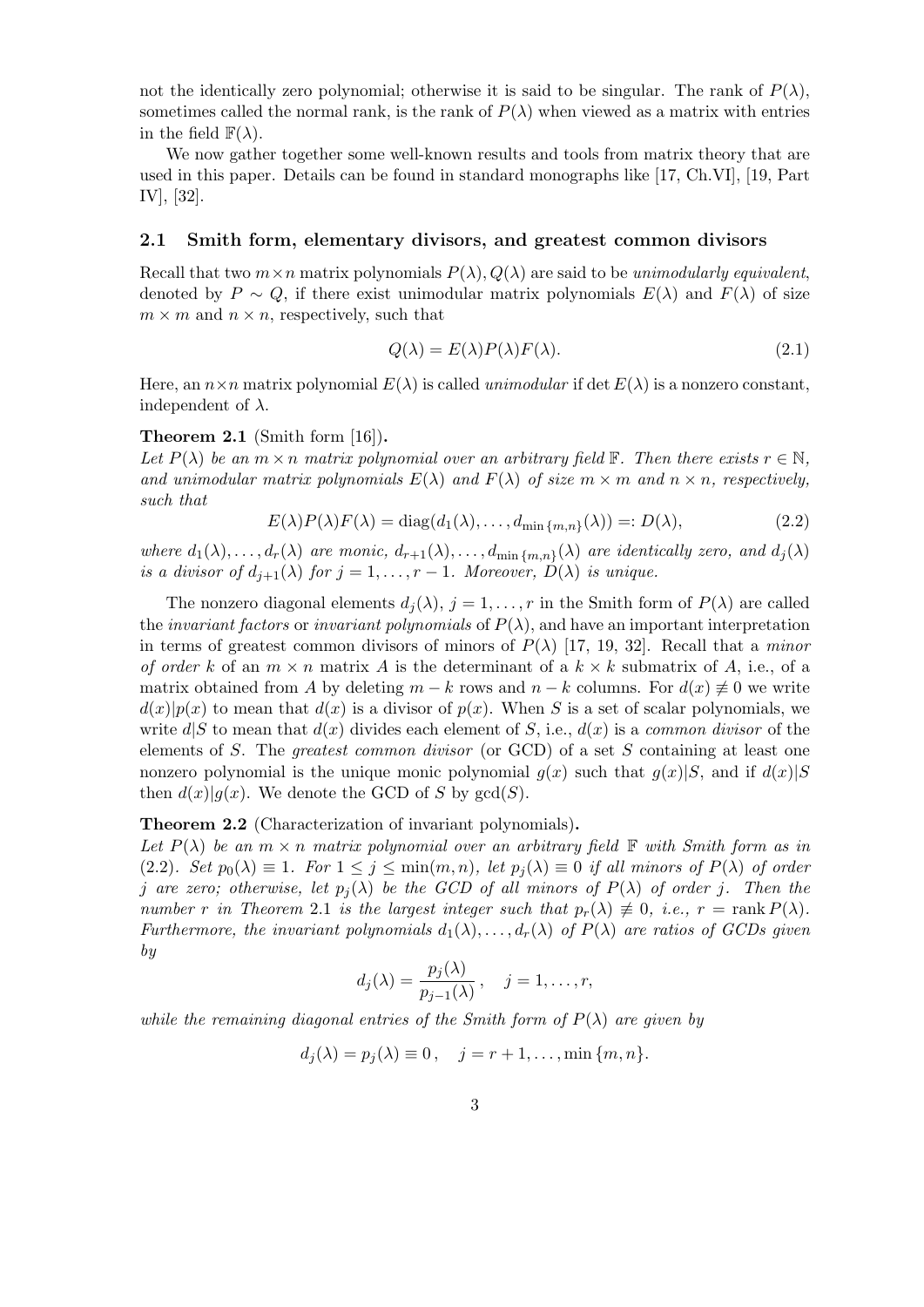The following simple result on GCDs of sets of matrix polynomials will be needed later.

**Lemma 2.3.** *Suppose*  $S = \{p_1(x), p_2(x), \ldots, p_m(x)\}$  *is a finite set of scalar polynomials over an arbitrary field*  $\mathbb{F}$ *, and let*  $\widetilde{S} := \{p_1^2(x), p_2^2(x), \ldots, p_m^2(x)\}.$ 

- (a) If  $gcd(S) = 1$ , then  $gcd(\widetilde{S}) = 1$ .
- (b) If  $gcd(S) = g(x)$ , then  $gcd(\widetilde{S}) = g^2(x)$ .

*Proof.* (a): Suppose on the contrary that  $gcd(\widetilde{S}) \neq 1$ . Then there exists a non-trivial Firreducible polynomial  $r(x)$  that divides each  $p_i^2$ . But then the irreducibility of  $r(x)$  implies that  $r(x)$  must divide each  $p_i$ , contradicting the hypothesis that  $gcd(S) = 1$ . (b): By hypothesis,  $p_i(x) = g(x)h_i(x)$  for each *i*, and  $gcd\{h_1(x), h_2(x), \ldots, h_m(x)\} = 1$ .

Then  $\gcd(\widetilde{S}) = \gcd\{g^2h_1^2, g^2h_2^2, \dots, g^2h_m^2\} = g^2 \cdot \gcd\{h_1^2, h_2^2, \dots, h_m^2\} = g^2$ , by part (a).

### **2.2 Elementary divisors and linearizations**

If  $P(\lambda)$  is a matrix polynomial over a field F with rank r, then each of its invariant polynomials  $d_i(\lambda)$  for  $1 \leq i \leq r$  can be uniquely factored as

$$
d_i(\lambda) = q_{i1}(\lambda)^{\alpha_{i1}} \cdot \ldots \cdot q_{i,\ell_i}(\lambda)^{\alpha_{i,\ell_i}},
$$

where  $\ell_i \geq 0$ ,  $\alpha_{ij} > 0$ ,  $j = 1, \ldots, \ell_i$ , and  $q_{ij}(\lambda)$ ,  $j = 1, \ldots, \ell_i$  are distinct F-irreducible monic non-constant polynomials. (If  $\ell_i = 0$ , then  $d_i(\lambda) \equiv 1$  by the definition of the empty product.) Then the *elementary divisors* of *P* are the collection of factors  $q_{ij}(\lambda)^{\alpha_{ij}}$  for  $j = 1, \ldots, \ell_i$ ,  $i = 1, \ldots, r$  including repetitions [17]. If  $q_{ij}(\lambda)^{\alpha_{ij}} = (\lambda - \lambda_0)^{\alpha_{ij}}$  is a power of a linear factor for some  $\lambda_0 \in \mathbb{F}$ , then  $\lambda_0$  is called an *eigenvalue* of *P* and  $(\lambda - \lambda_0)^{\alpha_{ij}}$  is called an elementary divisor associated with  $\lambda_0$ .

Infinite elementary divisors of *P* are obtained via the *reversal*, rev*P*, defined by

$$
(\text{rev } P)(\lambda) := \lambda^k P(1/\lambda), \quad \text{where} \quad k = \text{deg } P. \tag{2.3}
$$

The elementary divisors of *P* associated with  $\lambda_0 = \infty$  are then defined to be the same as those associated with the eigenvalue 0 of rev*P*.

Recall that an  $nk \times nk$  pencil  $L(\lambda) = \lambda X + Y$  is called a *linearization* for an  $n \times n$ matrix polynomial  $P(\lambda)$  of degree k if there exist unimodular  $nk \times nk$  matrix polynomials  $E(\lambda)$  and  $F(\lambda)$  such that

$$
E(\lambda)L(\lambda)F(\lambda) = \begin{bmatrix} P(\lambda) & 0 \\ 0 & I_{n(k-1)} \end{bmatrix}.
$$

A linearization  $L(\lambda)$  is called a *strong linearization* if in addition there exist unimodular  $nk \times nk$  matrix polynomials  $G(\lambda)$  and  $H(\lambda)$  such that

$$
G(\lambda) \text{rev}\,L(\lambda)H(\lambda) = \left[ \begin{array}{cc} \text{rev}\,P(\lambda) & 0 \\ 0 & I_{n(k-1)} \end{array} \right].
$$

This concept was introduced in [18], and named in [30], see also [29]. It is clear from the definition that the (finite and infinite) elementary divisors of  $P(\lambda)$  and  $L(\lambda)$  are identical if  $L(\lambda)$  is a strong linearization for  $P(\lambda)$ . For the converse, we need an additional condition on the *nullspace* of  $P(\lambda)$ .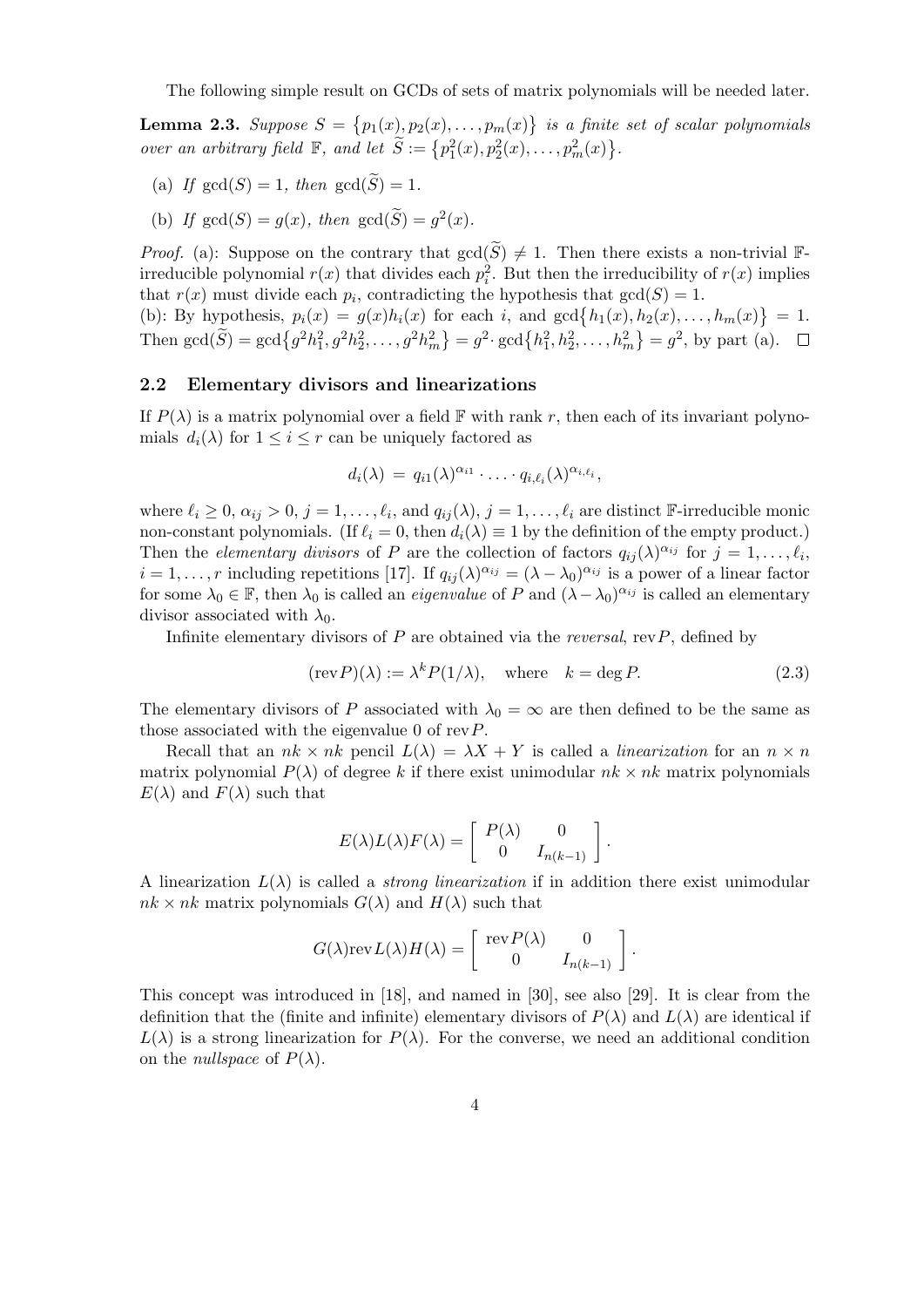**Definition 2.4** ([10], Definition 2.1)**.** Let  $P(\lambda)$  be an  $n \times n$  matrix polynomial over an *arbitrary field*  $\mathbb{F}$ *, and let*  $\mathbb{F}(\lambda)$  *denote the field of rational functions over*  $\mathbb{F}$ *. Then* 

$$
\mathcal{N}_r(P) := \{ x(\lambda) \in \mathbb{F}(\lambda)^n \mid P(\lambda)x(\lambda) \equiv 0 \}
$$

*is called the* (right) nullspace *of*  $P(\lambda)$ .

**Lemma 2.5** ([10], Lemma 2.3). Let  $P(\lambda) = \lambda^k A_k + \cdots + \lambda A_1 + A_0$ ,  $A_k \neq 0$  be an  $n \times n$  matrix *polynomial and let*  $L(\lambda)$  *be an*  $nk \times nk$  *matrix pencil. Then*  $L(\lambda)$  *is a strong linearization for P*( $\lambda$ ) *if and only if*  $L(\lambda)$  *and*  $P(\lambda)$  *have the same* (*finite and infinite*) *elementary divisors*  $and \dim \mathcal{N}_r(P) = \dim \mathcal{N}_r(L)$ .

A classical example of a linearization is the "companion" linearization

$$
C_1(\lambda) = \lambda \begin{bmatrix} I_n & & & 0 \\ & \ddots & & \\ & & I_n & \\ 0 & & & A_k \end{bmatrix} + \begin{bmatrix} 0 & -I_n & & 0 \\ & \ddots & \ddots & \\ & & 0 & -I_n \\ A_0 & A_1 & \dots & A_{k-1} \end{bmatrix} .
$$
 (2.4)

It was shown in [18] that  $C_1(\lambda)$  is always a strong linearization, for any  $n \times n$  matrix polynomial  $P(\lambda)$ . (Only the case  $\mathbb{F} = \mathbb{C}$  was considered in [18], but the proof given there generalizes immediately to polynomials over arbitrary fields.)

**Remark 2.6.** Let *s* be the *sum* of the degrees of all the elementary divisors (finite and infinite) of a matrix polynomial  $P(\lambda)$  of degree k. Then the Index Sum Theorem for matrix polynomials [12], implies that *s* can never exceed *kr*, where  $r = \text{rank } P(\lambda)$ . For square  $P(\lambda)$ of size  $n \times n$ , the Index Sum Theorem further implies that  $P(\lambda)$  is regular if and only if  $s = kn$ . This fact will be important for us in Section 6.3.2.

### **2.3 Compound matrices and their properties**

Recently, compound matrices have proved very effective in obtaining Smith forms of structured matrix polynomials: for *T*-even and *T*-odd polynomials in [37], and for *T*-palindromic polynomials in [38]. They will once again constitute a central tool in this paper. For references on compound matrices, see [21, Section 0.8], [39, Chapter I.2.7], [45, Section 2 and 28].

We use a variation of the notation in [21] for submatrices of an  $m \times n$  matrix *A*. Let  $\eta \subseteq$  $\{1, \ldots, m\}$  and  $\kappa \subseteq \{1, \ldots, n\}$  be arbitrary index sets of cardinality  $1 \leq j \leq \min(m, n)$ . Then  $A_{\eta\kappa}$  denotes the  $j \times j$  submatrix of *A* in rows  $\eta$  and columns  $\kappa$ , and the  $\eta\kappa$ *-minor of order j* of *A* is det  $A_{\eta\kappa}$ . Note that *A* has  $\binom{m}{j} \cdot \binom{n}{j}$  $\binom{n}{j}$  minors of order *j*. When  $\eta = \kappa$ , then  $A_{\eta\kappa}$  is referred to as a *principal submatrix* of *A*, and the corresponding minor det  $A_{\eta\kappa}$  is a *principal minor* of *A*.

**Definition 2.7** (Compound Matrices)**.**

Let *A* be an  $m \times n$  matrix with entries in an arbitrary commutative ring, and let  $\ell \leq$  $\min(m, n)$  be a positive integer. Then the *l*th *compound matrix* (or the *l*th *adjugate*) of *A*, denoted  $\mathcal{C}_{\ell}(A)$ , is the  $\binom{m}{\ell} \times \binom{n}{\ell}$  $\binom{n}{\ell}$  matrix whose  $(\eta, \kappa)$ -entry is the  $\ell \times \ell$  minor det  $A_{\eta\kappa}$  of *A*. Here, the index sets  $\eta \subseteq \{1, \ldots, m\}$  and  $\kappa \subseteq \{1, \ldots, n\}$  of cardinality  $\ell$  are ordered lexicographically.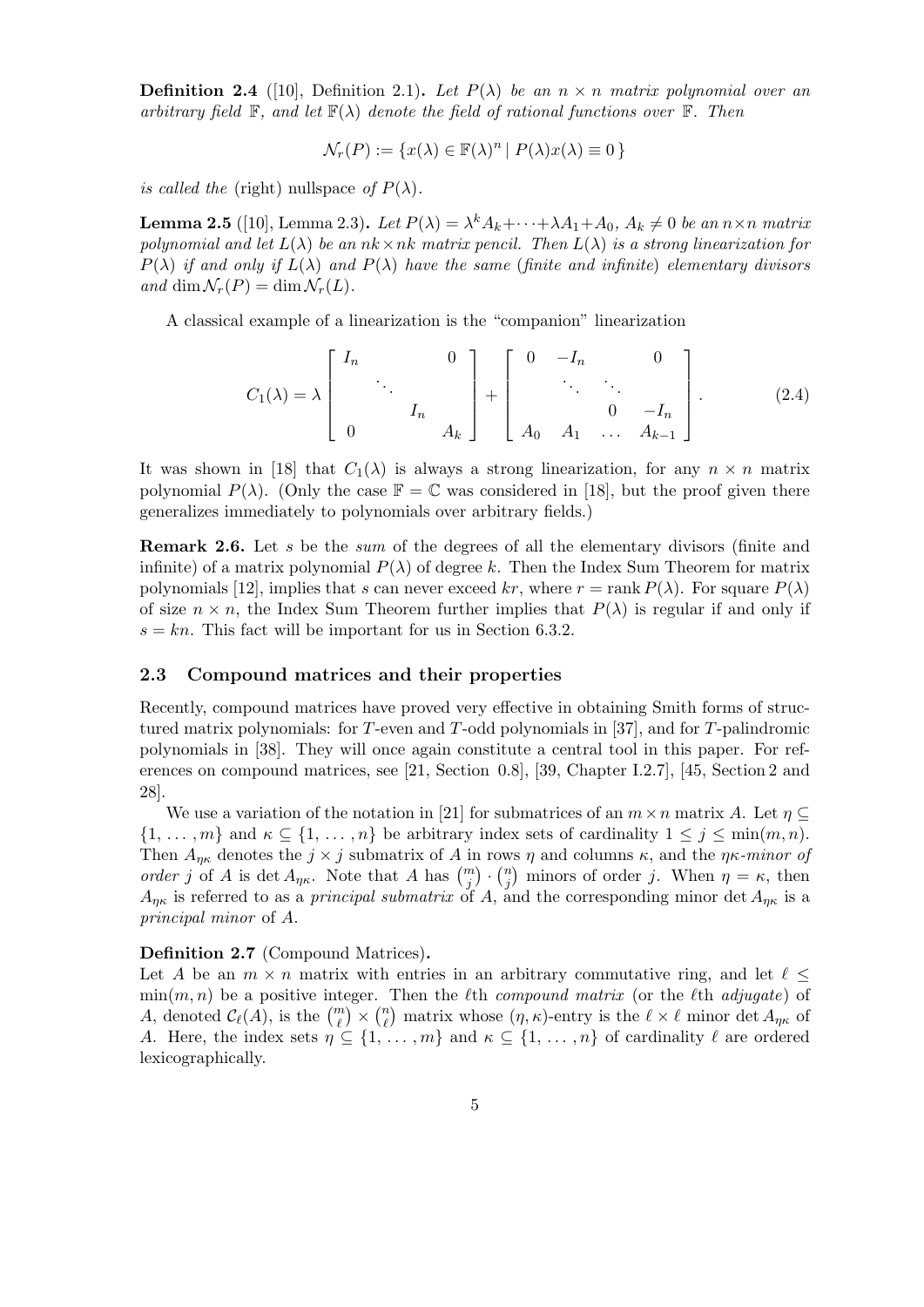Observe that we always have  $C_1(A) = A$ , and, if *A* is square, then  $C_n(A) = \det A$ . Basic properties of  $C_{\ell}(A)$  that we need are collected in the next theorem.

**Theorem 2.8** (Properties of compound matrices)**.**

Let *A* be an  $m \times n$  matrix with entries in a commutative ring, and let  $\ell \leq \min(m, n)$  be a *positive integer. Then*

(a) 
$$
\mathcal{C}_{\ell}(A^T) = (\mathcal{C}_{\ell}(A))^T
$$
;

(b) 
$$
C_{\ell}(\mu A) = \mu^{\ell} C_{\ell}(A)
$$
, where  $\mu \in \mathbb{F}$ ;

(c) 
$$
\det \mathcal{C}_{\ell}(A) = (\det A)^{\beta}
$$
, where  $\beta = \binom{n-1}{\ell-1}$ , provided that  $m = n$ ;

(d)  $\mathcal{C}_{\ell}(AB) = \mathcal{C}_{\ell}(A)\mathcal{C}_{\ell}(B)$ *, provided that*  $B \in \mathbb{F}^{n \times p}$  and  $\ell \leq \min(m, n, p)$ *.* 

We are especially interested in compounds of matrices with polynomial entries. Note that such a compound can be thought of either as a polynomial with matrix coefficients, or as a matrix with polynomial entries, leading to the natural identification  $\mathcal{C}_{\ell}(P)(\lambda) := \mathcal{C}_{\ell}(P(\lambda)).$ The next theorem, established in [37], shows how the first  $\ell + 1$  invariant polynomials of  $P(\lambda)$  determine the first *two* invariant polynomials of  $C_{\ell}(P)(\lambda)$ .

**Theorem 2.9** (First two invariant polynomials of the  $\ell$ th compound [37]). *Suppose the Smith form of an*  $n \times n$  *matrix polynomial*  $P(\lambda)$  *is* 

$$
D(\lambda) = \text{ diag}(d_1(\lambda), \ldots, d_{\ell-1}(\lambda), d_{\ell}(\lambda), d_{\ell+1}(\lambda), \ldots, d_n(\lambda)),
$$

*and for*  $2 \leq \ell < n$  *denote the Smith form of the*  $\ell$ *th compound*  $\mathcal{C}_{\ell}(P(\lambda))$  *by* 

$$
S(\lambda) = \mathrm{diag}\left(s_1(\lambda), s_2(\lambda), \ldots, s_{\binom{n}{\ell}}(\lambda)\right).
$$

*Then the first two diagonal entries of*  $S(\lambda)$  *are given by* 

$$
s_1(\lambda) = \left(\prod_{j=1}^{\ell-1} d_j(\lambda)\right) \cdot d_\ell(\lambda) \quad \text{and} \quad s_2(\lambda) = \left(\prod_{j=1}^{\ell-1} d_j(\lambda)\right) \cdot d_{\ell+1}(\lambda) \; .
$$

# **3 Skew-symmetry over a commutative ring**

Our focus in this work is on matrix polynomials that are skew-symmetric over an arbitrary field  $\mathbb{F}$ . Let us begin by examining the notion of skew-symmetry for a matrix  $A \in \mathbb{F}^{n \times n}$ when char  $\mathbb{F} = 2$ . In such a field, the condition  $A = -A^T$  is equivalent to saying that *A* is symmetric, and in particular, the entries on the main diagonal are unconstrained, rather than zero. By explicitly requiring the diagonal entries  $A_{ii}$  to vanish, we are led to a definition of skew-symmetry that works in arbitrary fields, and additionally, just as well in the more general setting of a commutative ring.

**Definition 3.1.** An  $n \times n$  matrix A with entries in a commutative ring R is said to be skew-symmetric *if*  $A^T = -A$ *, and*  $A_{ii} = 0$  *for*  $i = 1, \ldots, n$ *.*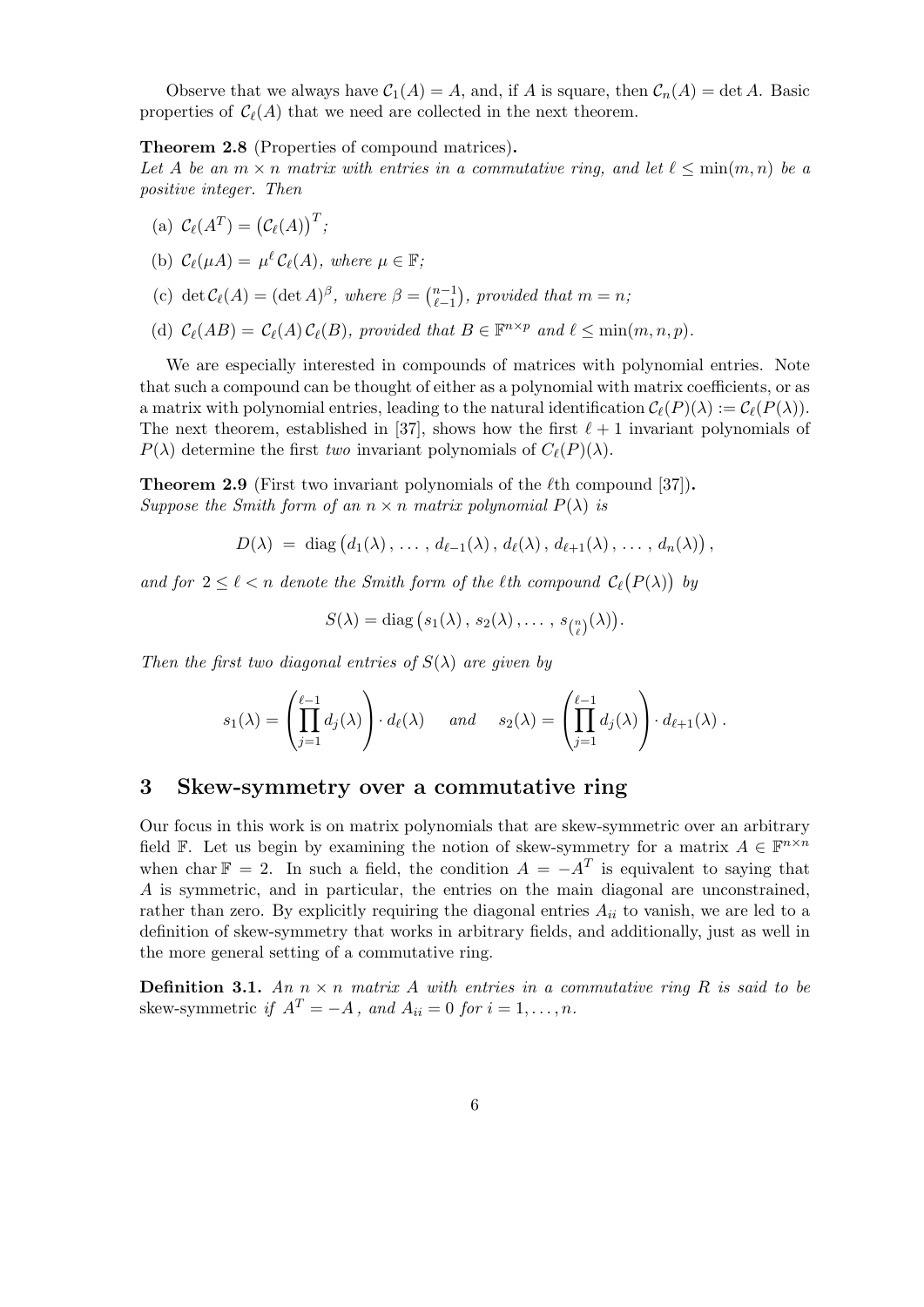Such matrices often go by the name "alternate matrix" or "alternating matrix" [14, 26, 33], but this is not universally the case. We have chosen, instead, Artin's usage in [4], where the condition  $A_{ii} = 0$  is explicitly invoked to make the development of skew-symmetry work in a uniform way for all fields. Of course, this condition is redundant when  $2 \in R$  is not a zero divisor; otherwise it constitutes an independent constraint on the entries of *A*. Note that we follow the usage of Jacobson [26], where the element  $0 \in R$  is included as one of the zero divisors of the ring *R*.

A skew-symmetric matrix polynomial  $P(\lambda)$  over an arbitrary field  $\mathbb F$  can now be defined as a skew-symmetric matrix (in the sense of definition 3.1) whose entries are polynomials in  $\mathbb{F}[\lambda]$ . Equivalently,  $P(\lambda)$  is skew symmetric when all its coefficient matrices are skew symmetric (again, in the sense of Definition 3.1). For convenience, a self-contained definition is included below:

**Definition 3.2.** *An*  $n \times n$  *matrix polynomial*  $P(\lambda) = \sum_{i=0}^{k} \lambda^{i} A_{i}$  *over a field*  $\mathbb{F}$  *is said to be* skew-symmetric *if*

(a)  $P(\lambda)^T = -P(\lambda)$ *, equivalently if*  $A_j^T = -A_j$  *for*  $j = 0, \ldots, k$ *,* and *if* 

(b) 
$$
P_{ii}(\lambda) \equiv 0
$$
 for  $i = 1, ..., n$ .

We now prove several basic properties of skew-symmetric matrices. Our main interest, of course, is in skew-symmetric matrices with polynomial entries. However, these properties are most naturally developed for matrices with entries in an arbitrary commutative ring.

The first result shows that the determinant of an  $n \times n$  skew-symmetric matrix is zero whenever  $n$  is odd. This is well known for skew-symmetric matrices over the real or complex numbers. In fact, it is easy to prove when *R* is any field  $\mathbb{F}$  with char  $\mathbb{F} \neq 2$ , but is not so straightforward when F has characteristic two, or when the entries of the matrix are from a commutative ring which is not a field.

**Lemma 3.3.** *Suppose A is an n × n skew-symmetric matrix with entries in an arbitrary commutative ring*  $R$ *. Then*  $\det A = 0$  *whenever*  $n$  *is odd.* 

*Proof.* First recall the familiar proof, valid whenever the element  $2 \in R$  is not a zero divisor. In this case we have

$$
AT = -A \implies \det(AT) = \det(-A)
$$
  

$$
\implies \det A = (-1)^n \det A = -\det A
$$
  

$$
\implies 2 \det A = 0,
$$

and so det  $A = 0$ , since 2 is not a zero divisor.

To obtain an argument that works for an arbitrary commutative ring *R*, we take a different approach. For a fixed odd *n*, consider the generic  $n \times n$  skew-symmetric matrix

$$
G_n(x_{12}, x_{13}, \ldots, x_{n-1,n}) := \begin{bmatrix} 0 & x_{12} & x_{13} & \ldots & x_{1,n} \\ -x_{12} & 0 & x_{23} & \ldots & x_{2,n} \\ -x_{13} & -x_{23} & 0 & \ldots & x_{3,n} \\ \vdots & \vdots & & \ddots & \vdots \\ -x_{1,n} & -x_{2,n} & \ldots & -x_{n-1,n} & 0 \end{bmatrix}, \quad (3.1)
$$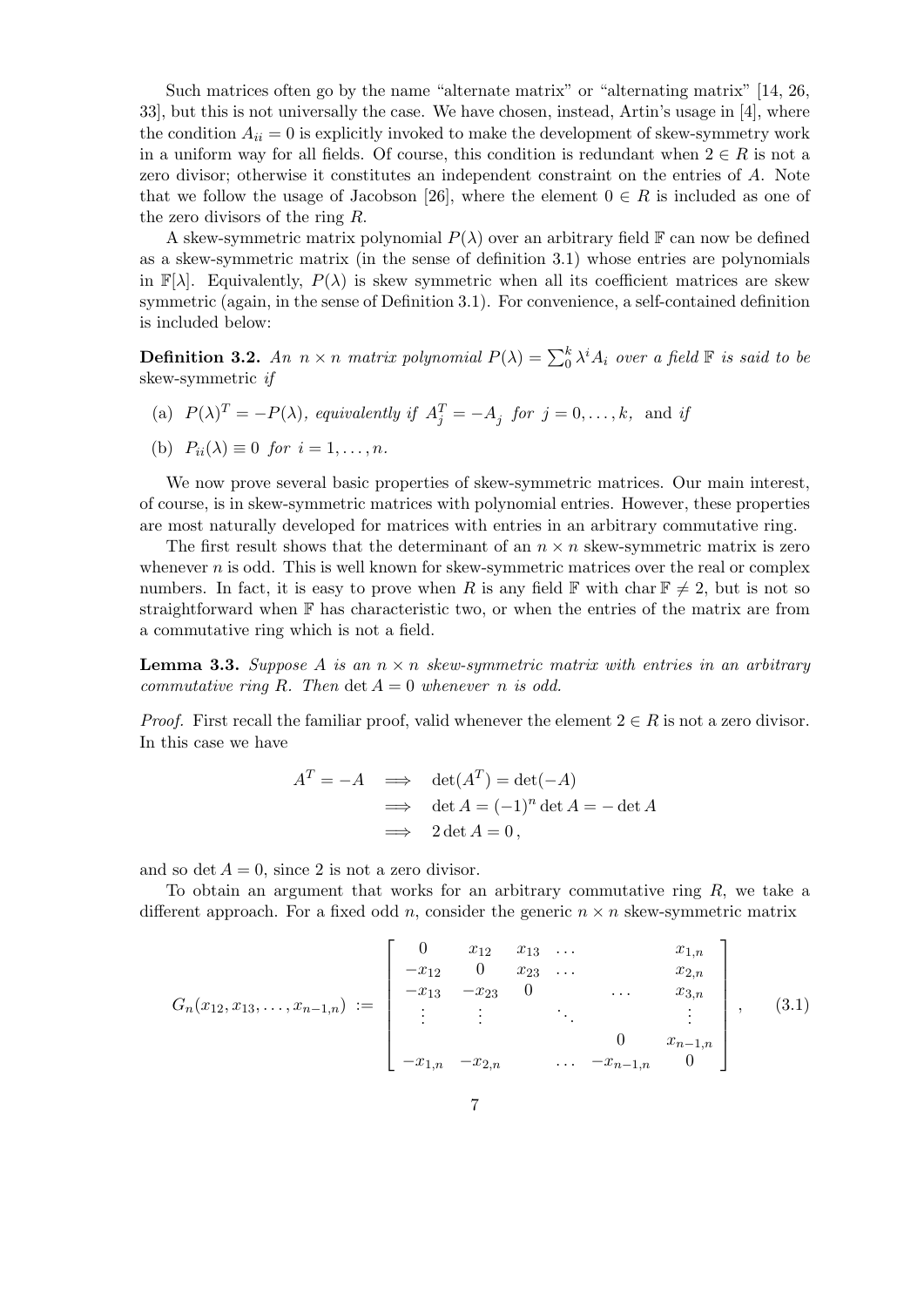in which each of the  $n(n-1)/2$  entries above the diagonal is a distinct variable. Then det  $G_n$  is a polynomial in the ring  $\mathcal{R} := \mathbb{Z}[x_{12}, x_{13}, \ldots, x_{n-1,n}]$ . The determinant det *A* of an arbitrary  $n \times n$  skew-symmetric matrix A with entries from any commutative ring R can be evaluated simply by plugging in the values  $a_{ij} \in R$  of the entries of *A* into the polynomial det  $G_n$ . In other words, if  $a_{ij} \in R$  are the entries of *A*, then  $A = G_n(a_{12}, a_{13}, \ldots, a_{n-1,n})$ , and

$$
\det A = \det [G_n(a_{12}, a_{13}, \ldots, a_{n-1,n})] = (\det G_n)(a_{12}, a_{13}, \ldots, a_{n-1,n}).
$$

Observe, however, that the "familiar" argument described in the first paragraph of this proof applies to  $\det G_n$  as an element of the particular ring R, because 2 is not a zero divisor in the ring  $R$ . Thus when *n* is odd, det  $G_n$  is the *identically zero* polynomial in  $R$ , so that evaluating  $\det G_n$  with arbitrary entries from any commutative ring  $R$  will always produce the answer  $\det A = 0$  in *R*.  $\Box$ 

Next we prove that skew-symmetry is preserved under congruence transformations. Once again, this is immediate if the entries of the matrix are from a commutative ring *R* in which 2 is not a zero divisor, but it is not straightforward otherwise.

**Lemma 3.4.** Let  $A, B, F$  be  $n \times n$  matrices over an arbitrary commutative ring  $R$  such that  $B = F<sup>T</sup> AF$ *.* If *A is skew-symmetric, then so is B.* 

*Proof.* If  $2 \in R$  is not a zero divisor, then the result follows immediately from

$$
BT = (FT AF)T = FT AT F = -FT AF = -B.
$$

If 2 is a zero divisor in *R*, then we use the same technique as in the proof of Lemma 3.3. To this end, let  $G_n$  be the generic  $n \times n$  skew-symmetric matrix as in (3.1), and

$$
F_n(y_{11}, y_{12}, \dots, y_{nn}) := \begin{bmatrix} y_{11} & y_{12} & \cdots & y_{1n} \\ y_{21} & y_{22} & \cdots & y_{2n} \\ \vdots & \vdots & \ddots & \vdots \\ y_{n1} & y_{n2} & \cdots & y_{nn} \end{bmatrix}
$$

the generic  $n \times n$  (unstructured) matrix. Then both  $G_n$  and  $F_n$  can be viewed as matrices with entries in the polynomial ring  $\widehat{\mathcal{R}} = \mathbb{Z}[x_{12}, x_{13}, \ldots, x_{n-1,n}, y_{11}, y_{12}, \ldots, y_{nn}],$  with  $n^2 +$  $n(n-1)/2$  independent commuting variables.

The matrices *A* and *F* can now be obtained by substituting the entries from *A* and *F* into the corresponding variables of the matrix polynomials  $G_n$  and  $F_n$ , whereas *B* can be obtained by substituting those entries exactly into the corresponding variables of the matrix polynomial  $F_n^T G_n F_n$ . By the argument in the first sentence of this proof,  $F_n^T G_n F_n$ is skew-symmetric as a matrix with entries in the ring  $\hat{\mathcal{R}}$ , since 2 is not a zero divisor in  $\hat{\mathcal{R}}$ . Thus it follows, as in the proof of Lemma 3.3, that *B* is skew-symmetric as a matrix with entries in the ring *R*.  $\Box$ 

Skew-symmetry is also preserved under inverses, as shown in the next lemma.

**Lemma 3.5.** *Suppose A is an*  $n \times n$  *matrix with entries in a commutative ring R, and A is invertible. If A is skew-symmetric, then so is*  $A^{-1}$ *.*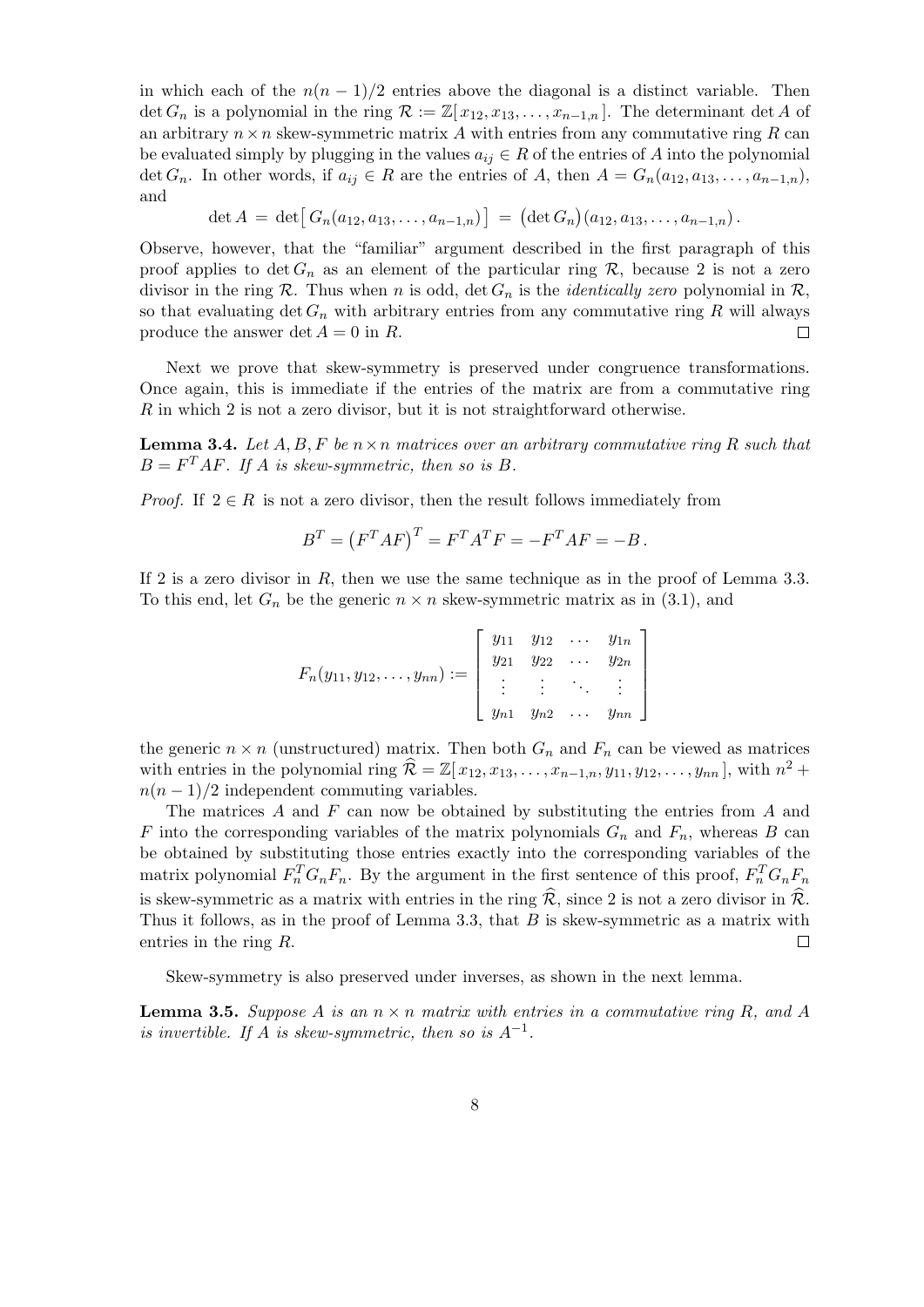*Proof.* The first condition of skew-symmetry, i.e., that  $(A^{-1})^T = -A^{-1}$ , comes immediately via the simple computation  $(A^{-1})^T = (A^T)^{-1} = (-A)^{-1} = -A^{-1}$ . The diagonal-entries condition in Definition 3.1 follows from the classical adjoint characterization of inverse matrices, i.e.,  $A^{-1} = (1/\det A) \cdot \text{adj } A$ . The existence of  $A^{-1}$  means that  $\det A \neq 0$ , so *n* is even by Lemma 3.3. Now observe that each diagonal entry  $(\text{adj } A)_{ii}$  is the determinant of an (*n −* 1) *×* (*n −* 1) *principal* submatrix of *A*. Such a submatrix is skew-symmetric of *odd* size, hence by Lemma 3.3 we have  $(\text{adj } A)_{ii} = 0$  for  $i = 1, \ldots, n$ .  $\Box$ 

Finally we consider the various compounds of skew-symmetric matrices over an arbitrary commutative ring, and determine what their structure is. Note that the proof is very similar to that used for Lemma 3.5.

**Lemma 3.6.** *Suppose A is an*  $n \times n$  *skew-symmetric matrix with entries in an arbitrary commutative ring R.* Then the  $\ell$ th compound  $C_{\ell}(A)$  *is skew-symmetric when*  $\ell$  *is odd, but symmetric when*  $\ell$  *is even.* 

*Proof.* Since *A* is skew-symmetric we have  $A^T = -A$ . Taking the  $\ell$ th compound of both sides gives  $\mathcal{C}_{\ell}(A^T) = \mathcal{C}_{\ell}(-A)$ , which by Theorem 2.8 simplifies to  $\mathcal{C}_{\ell}(A)^T = (-1)^{\ell} \mathcal{C}_{\ell}(A)$ . Thus when  $\ell$  is even we immediately see that  $C_{\ell}(A)$  is symmetric. When  $\ell$  is odd, each diagonal entry of  $C_{\ell}(A)$  is the determinant of an  $\ell \times \ell$  principal submatrix of A, which by the argument used in the proof of Lemma 3.5 is always zero. Thus  $\mathcal{C}_{\ell}(A)$  is skew-symmetric when  $\ell$  is odd.  $\Box$ 

Of course we are primarily interested in the result of Lemma 3.6 when *A* is a skewsymmetric matrix polynomial, so we illustrate it with the following example.

**Example 3.7.** Let  $\mathbb{F} = \mathbb{Z}_2$  and consider the skew-symmetric matrix polynomial

$$
P(\lambda) = \left[ \begin{array}{cccc} 0 & 1 & \lambda & \lambda + 1 \\ 1 & 0 & \lambda^2 + \lambda & 1 \\ \lambda & \lambda^2 + \lambda & 0 & \lambda \\ \lambda + 1 & 1 & \lambda & 0 \end{array} \right],
$$

which we view as a skew-symmetric matrix with entries in the commutative ring  $R = \mathbb{Z}_2[\lambda]$ . Then we obtain

$$
\mathcal{C}_2(P(\lambda)) = \left[\begin{array}{ccccc} 1 & \lambda & \lambda+1 & \lambda^2+\lambda & 1 & \lambda^3 \\ \lambda & \lambda^2 & \lambda^2+\lambda & \lambda^3+\lambda^2 & \lambda^3 & \lambda^2 \\ \lambda+1 & \lambda^2+\lambda & \lambda^2+1 & 0 & \lambda+1 & \lambda^2+\lambda \\ \lambda^2+\lambda & \lambda^3+\lambda^2 & 0 & \lambda^4+\lambda^2 & \lambda^2+\lambda & \lambda^3+\lambda^2 \\ 1 & \lambda^3 & \lambda+1 & \lambda^2+\lambda & 1 & \lambda \\ \lambda^3 & \lambda^2 & \lambda^2+\lambda & \lambda^3+\lambda^2 & \lambda & \lambda^2 \end{array}\right]
$$

and

$$
\mathcal{C}_3(P(\lambda)) = \left[ \begin{array}{cccc} 0 & \lambda^3 + \lambda & \lambda^4 + \lambda^2 & \lambda^5 + \lambda^3 + \lambda^2 \\ \lambda^3 + \lambda & 0 & \lambda^4 + \lambda^2 + \lambda & \lambda^3 + \lambda \\ \lambda^4 + \lambda^2 & \lambda^4 + \lambda^2 + \lambda & 0 & \lambda^4 + \lambda^2 \\ \lambda^5 + \lambda^3 + \lambda^2 & \lambda^3 + \lambda & \lambda^4 + \lambda^2 & 0 \end{array} \right].
$$

So indeed we see that  $C_2(P(\lambda))$  is symmetric (but not skew-symmetric, since it does not have an all-zeroes diagonal), while  $C_3(P(\lambda))$  is skew-symmetric.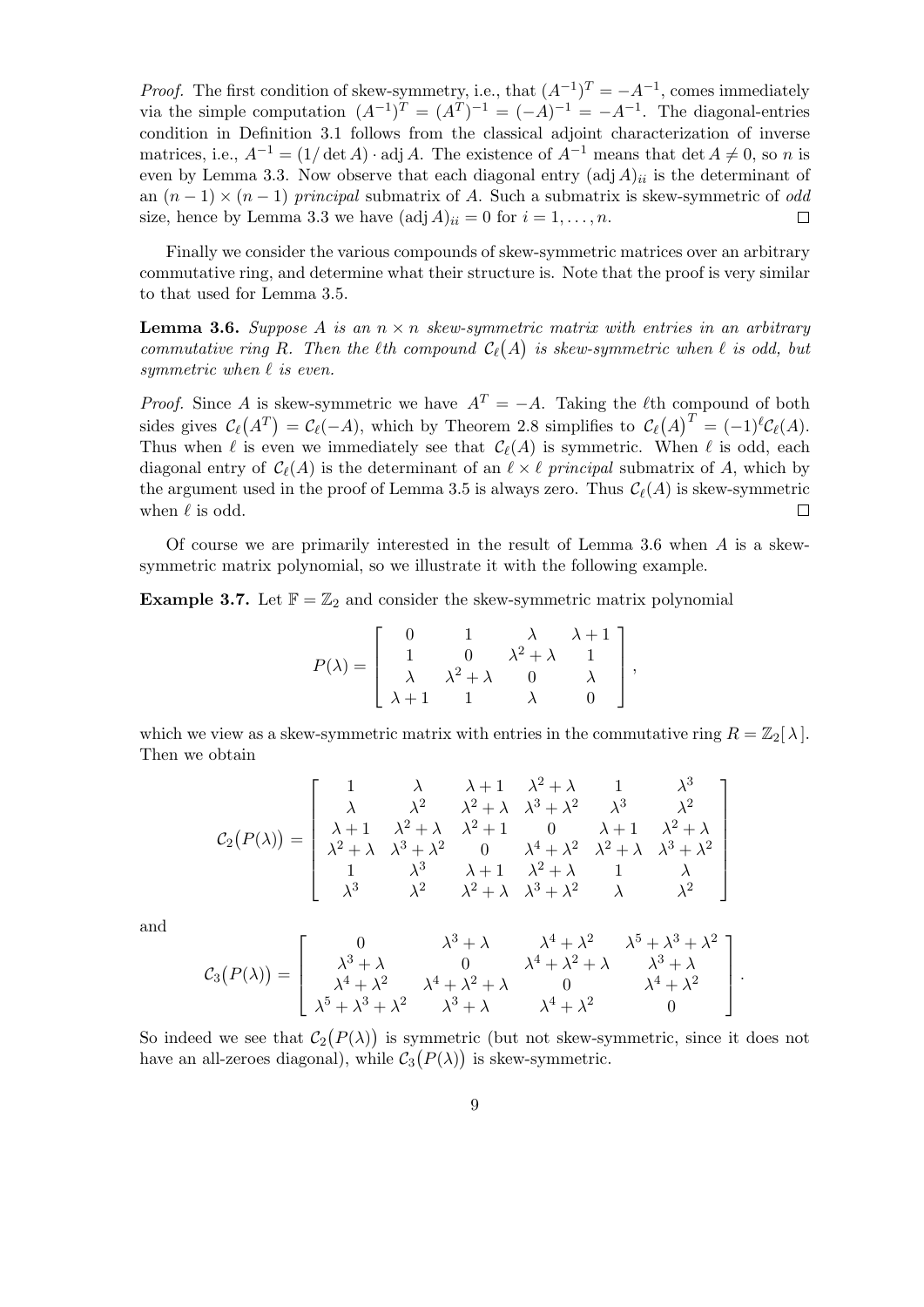**Remark 3.8.** The proof technique used in Lemmas 3.3 and 3.4 is known informally by various names, such as the "method of the generic example" or the "principle of permanence of identities"  $[4, p. 456-7]$ . See also  $[26, p. 334-5]$  or  $[33, p. 372-4]$  for another use of this technique in developing the basic properties of the Pfaffian.

# **4 Skew-Smith Form**

In this section we develop our main result, the "Skew-Smith Form", starting with the following result about the *first two* diagonal entries in the Smith form of a skew-symmetric matrix polynomial.

**Lemma 4.1.** *Suppose*  $P(\lambda)$  *is an*  $n \times n$  *skew-symmetric matrix polynomial* (*regular or singular*) *over an arbitrary field* F *with Smith form*

$$
D(\lambda) = \mathrm{diag}(d_1(\lambda), d_2(\lambda), \ldots, d_n(\lambda)),
$$

*where*  $n \geq 2$ *. Then*  $d_1(\lambda) = d_2(\lambda)$ *.* 

*Proof.* By Theorem 2.2 we know that  $d_1(\lambda)$  is the GCD of all the entries of  $P(\lambda)$ . Now if  $d_1(\lambda) = 0$ , then  $D(\lambda) = 0$ , and we are done. So let us assume that  $d_1(\lambda) \neq 0$ . Letting  $g(\lambda)$ be the GCD of all the  $2 \times 2$  minors of  $P(\lambda)$ , then we know from Theorem 2.2 that

$$
d_1(\lambda)d_2(\lambda) = g(\lambda). \tag{4.1}
$$

We aim to show that  $g(\lambda) = d_1^2(\lambda)$ ; from (4.1) it will then follow that  $d_1(\lambda) = d_2(\lambda)$ , as desired. Our strategy is to show that  $d_1^2(\lambda) | g(\lambda)$  and  $g(\lambda) | d_1^2(\lambda)$ , from which the equality  $g(\lambda) = d_1^2(\lambda)$  then follows because both are monic.

Combining  $d_1(\lambda) | d_2(\lambda)$  from the Smith form together with (4.1), we see immediately that  $d_1^2(\lambda) | g(\lambda)$ . To see why  $g(\lambda) | d_1^2(\lambda)$ , first observe that the GCD of any set *S* must always divide the GCD of any subset of *S*; this follows directly from the definition of GCD. Thus if we can find some *subset* of all the  $2 \times 2$  minors of  $P(\lambda)$  whose GCD is  $d_1^2(\lambda)$ , then  $g(\lambda) | d_1^2(\lambda)$  and we are done. We claim that the subset *P* of all *principal*  $2 \times 2$  minors of  $P(\lambda)$  is one such subset. To see this let *U* denote the set  $\{P_{ij}(\lambda)\}_{i \leq j}$  of all polynomial entries in the strictly upper triangular part of  $P(\lambda)$ . Then clearly  $gcd(\mathcal{U}) = d_1(\lambda)$ . But it is easy to see that the subset  $P$  consists of exactly the squares of all the elements of  $U$ , i.e.,

$$
\mathcal{P} = \left\{ \left( P_{ij}(\lambda) \right)^2 \right\}_{i < j}.
$$

Then by Lemma 2.3 we have  $gcd(\mathcal{P}) = d_1^2(\lambda)$ , and the proof is complete.

 $\Box$ 

All the necessary tools are now available to prove our main result, the characterization of all possible Smith forms for skew-symmetric matrix polynomials over an arbitrary field.

**Theorem 4.2** (Skew-Smith form)**.** *Suppose that*

$$
D(\lambda) = \text{diag}(d_1(\lambda), d_2(\lambda), \dots, d_\ell(\lambda), 0, \dots, 0)
$$
\n(4.2)

*is an*  $n \times n$  *diagonal matrix polynomial over an arbitrary field*  $\mathbb{F}$ *, such that*  $d_i(\lambda)$  *is monic* for  $j = 1, ..., \ell$ , and  $d_i(\lambda) | d_{i+1}(\lambda)$  for  $j = 1, ..., \ell - 1$ . Then  $D(\lambda)$  is the Smith form *of some*  $n \times n$  *skew-symmetric matrix polynomial*  $P(\lambda)$  *over*  $\mathbb F$  *if and only if the following conditions hold:*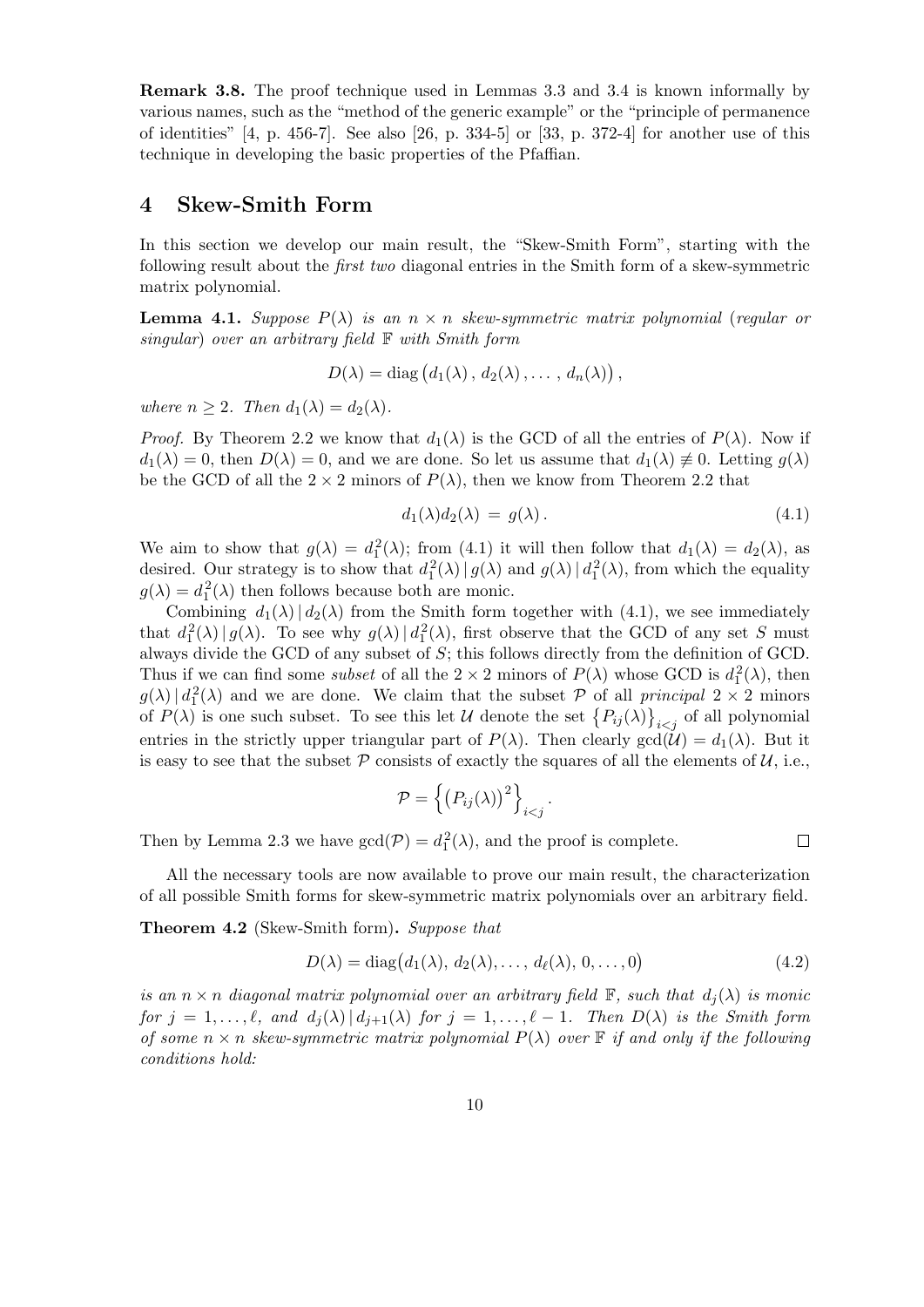(a)  $\ell = 2m$  *is even;* 

(b)  $d_{2i-1}(\lambda) = d_{2i}(\lambda)$  *for*  $i = 1, \ldots, m$  (*pairing of adjacent invariant polynomials*)*.* 

*Proof.* ( $\Rightarrow$ ): First observe that if  $d_1(\lambda) = 0$ , then  $D(\lambda) = 0$ , and conditions (a) and (b) hold trivially with  $\ell = 0$ . So from now on let us assume that  $d_1(\lambda) \neq 0$ .

Next we show that whenever  $d_i \neq 0$  for some *odd* index  $j = 2i - 1$ , then  $n > j$ , and  $d_{2i}(\lambda) = d_{2i-1}(\lambda)$ . To see that  $d_{2i-1}(\lambda) \neq 0$  implies  $n > 2i - 1$ , let us suppose instead that  $n = 2i - 1$ . Then we would have

$$
\det P(\lambda) = c \det D(\lambda) = d_1(\lambda) d_2(\lambda) \cdots d_{2i-1}(\lambda) \neq 0.
$$

But this would contradict the fact that det  $P(\lambda)$ , being the determinant of an  $n \times n$  skewsymmetric matrix over the commutative ring  $R = \mathbb{F}[\lambda]$  with *n odd*, must be identically zero by Lemma 3.3. Thus  $n > 2i - 1$ .

With  $n > 2i - 1$ , we can now apply Theorem 2.9 to the compound matrix  $\mathcal{C}_{2i-1}(P(\lambda))$ to conclude that the first two invariant polynomials of  $C_{2i-1}(P(\lambda))$  are

$$
s_1(\lambda) = \left(\prod_{j=1}^{2i-2} d_j(\lambda)\right) \cdot d_{2i-1}(\lambda) \quad \text{and} \quad s_2(\lambda) = \left(\prod_{j=1}^{2i-2} d_j(\lambda)\right) \cdot d_{2i}(\lambda) .
$$

But  $C_{2i-1}(P(\lambda))$  is skew-symmetric by Lemma 3.6, so  $s_1(\lambda) = s_2(\lambda)$  by Lemma 4.1, and hence  $d_{2i}(\lambda) = d_{2i-1}(\lambda) \neq 0$ .

Finally, the fact that  $d_{2i-1}(\lambda) \neq 0$  implies  $d_{2i}(\lambda) \neq 0$  forces  $\ell$  to be *even*, and the proof of the  $(\Rightarrow)$  direction is complete.

 $(\Leftarrow)$ : Suppose  $D(\lambda)$  satisfies conditions (a) and (b). Then there is a simple way to construct a skew-symmetric  $P(\lambda)$  with Smith form  $D(\lambda)$ . First observe that for any scalar polynomial  $f(\lambda)$ , the  $2 \times 2$  skew-symmetric polynomial

$$
\begin{bmatrix} 0 & f(\lambda) \\ -f(\lambda) & 0 \end{bmatrix} =: \text{ antidiag}(-f(\lambda), f(\lambda))
$$

is unimodularly equivalent to  $diag(f(\lambda), f(\lambda))$ . Thus if we replace each pair of consecutive invariant polynomials  $d_{2j-1}(\lambda) = d_{2j}(\lambda)$  in  $D(\lambda)$  by the 2 × 2 skew-symmetric block antidiag $(-d_{2j}(\lambda), d_{2j}(\lambda))$ , then we will have a block-diagonal  $P(\lambda)$  that is skew-symmetric with Smith form  $D(\lambda)$ .  $\Box$ 

From Theorem 4.2 and the construction of the special skew-symmetric matrix polynomial in the proof of the sufficiency of the conditions (a) and (b) in Theorem 4.2, we immediately obtain the following corollary, giving a structured "Smith-like" canonical form for skew-symmetric matrix polynomials under unimodular equivalence.

**Corollary 4.3** (Skew-symmetric canonical form)**.**

Let  $P(\lambda)$  be a skew-symmetric  $n \times n$  matrix polynomial over an arbitrary field  $\mathbb{F}$ . Then *there exists*  $r \in \mathbb{N}$  *with*  $2r \leq n$  *and unimodular matrix polynomials*  $E(\lambda)$ *,*  $F(\lambda)$  *over*  $\mathbb{F}$  *such that*

$$
E(\lambda)P(\lambda)F(\lambda) = \begin{bmatrix} 0 & d_1(\lambda) \\ -d_1(\lambda) & 0 \end{bmatrix} \oplus \cdots \oplus \begin{bmatrix} 0 & d_r(\lambda) \\ -d_r(\lambda) & 0 \end{bmatrix} \oplus 0_{n-2r} =: K(\lambda), (4.3)
$$

*where*  $d_j$  *is monic for*  $j = 1, \ldots, r$  *and*  $d_j | d_{j+1}$  *for*  $j = 1, \ldots, r - 1$ *. Furthermore, the polynomials*  $d_i(\lambda)$  *for*  $j = 1, \ldots, r$  *are uniquely determined by these conditions.*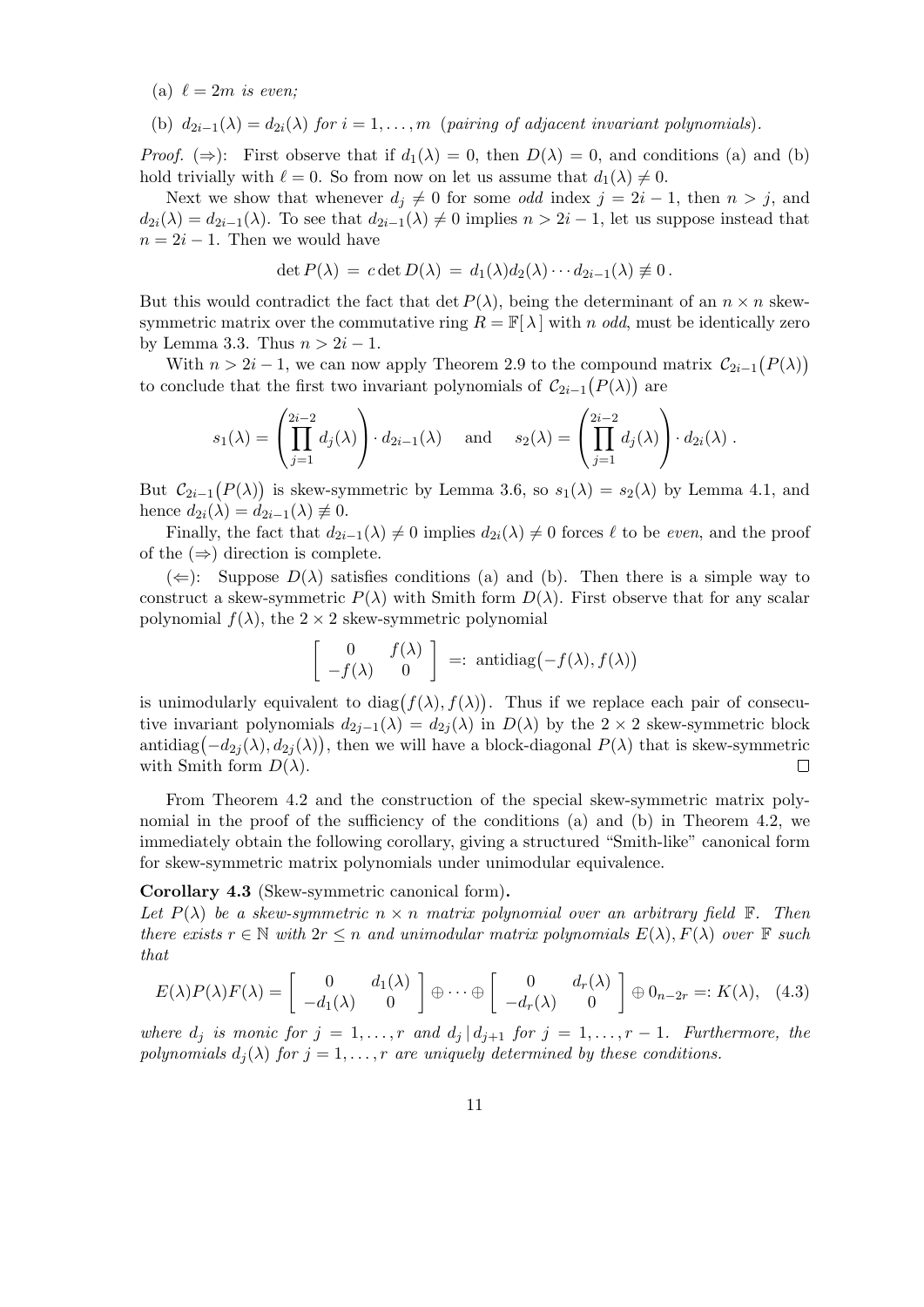# **5 Canonical Form under Unimodular Congruence**

In Corollary 4.3, both the original polynomial  $P(\lambda)$  and the canonical form  $K(\lambda)$  are skewsymmetric, so it is natural to wonder whether  $K(\lambda)$  can be obtained from  $P(\lambda)$  via *structurepreserving* transformations. Here the appropriate structure-preserving transformations are *unimodular congruences*, introduced next.

**Definition 5.1.** *Let*  $P(\lambda)$ *,*  $Q(\lambda)$  *be two*  $n \times n$  *matrix polynomials. Then we say that*  $P$  *and Q* are unimodularly congruent *if there exists a unimodular matrix polynomial*  $F(\lambda)$  *such that*

$$
F(\lambda)^T P(\lambda) F(\lambda) = Q(\lambda).
$$

*The transformation*  $P \mapsto F^T P F$  *is called a* unimodular congruence transformation.

**Remark 5.2.** Taking  $F(\lambda)$  to be an *elementary* unimodular (column) transformation (see [19]), i.e., either the interchange of columns  $\ell$  and  $k$ , the addition of the  $f(\lambda)$ -multiple of the *k*th column to the *l*th column, or multiplication of the *k*th column by a nonzero constant  $a \in \mathbb{F}$ , the corresponding unimodular congruence transformation  $P(\lambda) \mapsto F(\lambda)^T P(\lambda) F(\lambda)$ simultaneously performs this action on both the columns and the corresponding rows. Such elementary unimodular congruences will be used extensively in the proof of Theorem 5.4.

That unimodular congruences are indeed structure-preserving in this context is a consequence of the following special case of Lemma 3.4.

**Corollary 5.3.** *Suppose*  $P(\lambda)$  *and*  $Q(\lambda)$  *are two*  $n \times n$  *matrix polynomials that are unimodularly congruent. If*  $P(\lambda)$  *is skew-symmetric, then so is*  $Q(\lambda)$ *.* 

The next result shows that the canonical form  $(4.3)$  can still be attained when the unimodular equivalence transformations used in Corollary 4.3 are restricted to unimodular congruence transformations. In particular, this provides an alternative proof for Theorem 4.2. But this result has further ramifications, to be briefly discussed immediately after the proof.

**Theorem 5.4** (Skew-symmetric canonical form under unimodular congruence)**.**

Let  $P(\lambda)$  be a skew-symmetric  $n \times n$  matrix polynomial over an arbitrary field  $\mathbb{F}$ . Then *there exists*  $r \in \mathbb{N}$  *with*  $2r \leq n$  *and a unimodular matrix polynomial*  $F(\lambda)$  *over*  $\mathbb{F}$  *such that* 

$$
F(\lambda)^T P(\lambda) F(\lambda) = \begin{bmatrix} 0 & d_1(\lambda) \\ -d_1(\lambda) & 0 \end{bmatrix} \oplus \cdots \oplus \begin{bmatrix} 0 & d_r(\lambda) \\ -d_r(\lambda) & 0 \end{bmatrix} \oplus 0_{n-2r} =: K(\lambda),
$$

*where*  $d_j$  *is monic for*  $j = 1, \ldots, r$ , and  $d_j | d_{j+1}$  *for*  $j = 1, \ldots, r-1$ *. Moreover, the canonical form*  $K(\lambda)$  *is unique.* 

*Proof.* The argument given here adapts the usual algorithmic proof (see, e.g., [19]) of the existence of a Smith form for general matrix polynomials, restricting the transformations used to unimodular *congruences* only, so that skew-symmetry is preserved (by Corollary 5.3) throughout the reduction. The strategy is first to show that any  $n \times n$  skew-symmetric  $P(\lambda)$ with  $n \geq 3$  can be transformed by unimodular congruence into the block-diagonal form

$$
B(\lambda) = \begin{bmatrix} 0 & d(\lambda) \\ -d(\lambda) & 0 & \\ & & Q(\lambda) \end{bmatrix}, \tag{5.1}
$$

where  $Q(\lambda)$  is  $(n-2) \times (n-2)$  skew-symmetric, and such that  $B(\lambda)$  satisfies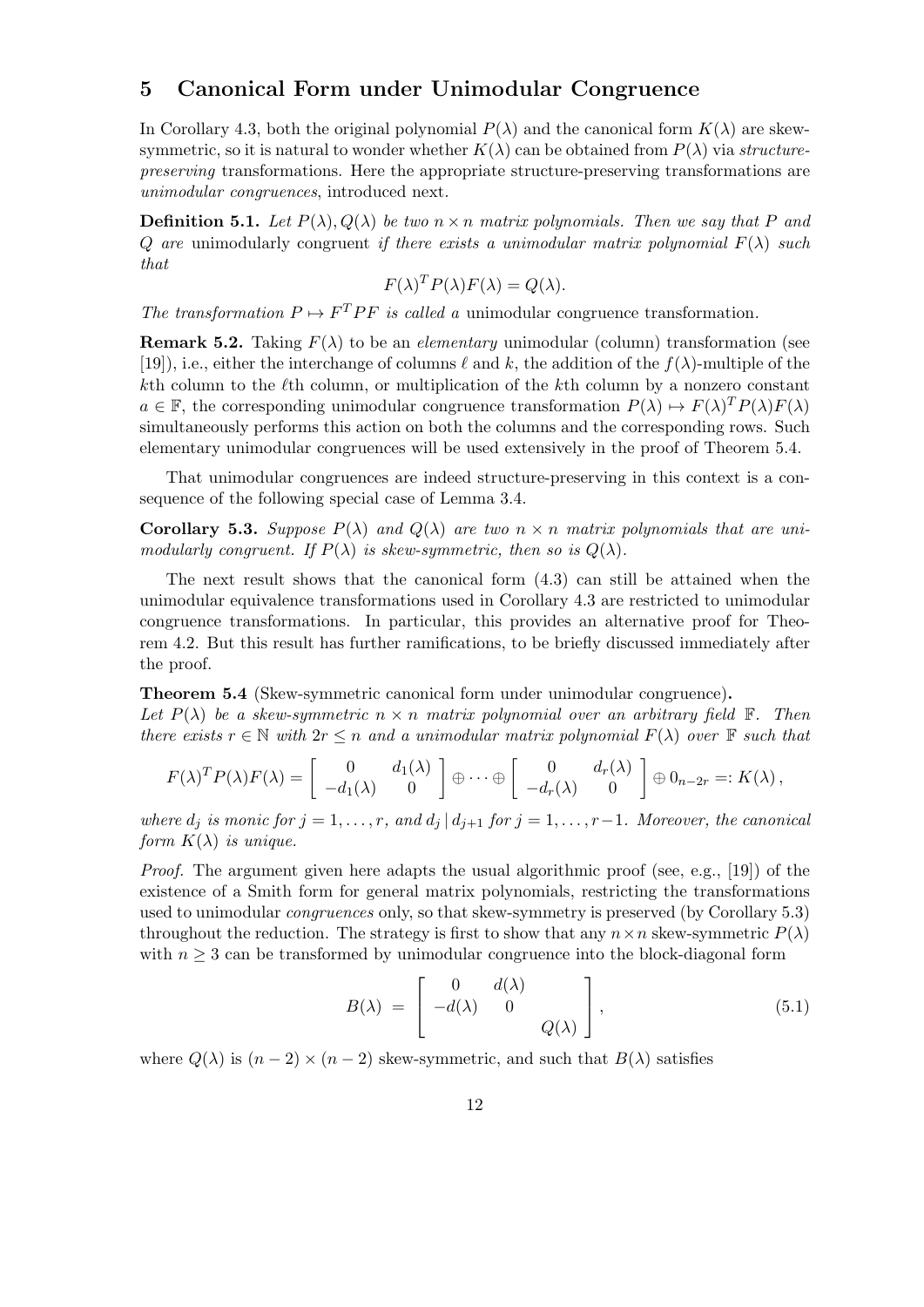"Property  $\mathcal{D}$ ":  $d(\lambda)$  is monic, and  $d(\lambda)$  divides all the entries of  $Q(\lambda)$ .

A simple induction on *n* then completes the argument.

We begin by defining several basic operations achievable by combinations of elementary unimodular congruences; these operations will be used repeatedly in the reduction of  $P(\lambda)$ to the form (5.1). For several of these operations we will need to refer to the set

$$
\mathcal{R}_2(P) := \{ p_{ij}(\lambda) \mid i = 1, 2 \text{ and } i < j \}
$$

of all entries in the first two rows of the upper triangular part of  $P(\lambda)$ .

- *"Interchange* of the  $(1, 2)$  and  $(i, j)$  entries": Any entry  $p_{ij}(\lambda)$  with  $i < j$  can be interchanged with  $p_{12}(\lambda)$  via the congruence that interchanges rows 1 and *i* simultaneously with columns 1 and *i*, followed by a simultaneous interchange of columns (and rows) 2 and *j*.
- *•* "*Degree-reduction* of the (1*,* 2)-entry": Input: any skew-symmetric *P* such that  $p_{12} \neq 0$  and  $p_{12} \nmid \mathcal{R}_2(P)$ . Output: a unimodular congruence transforming  $P$  into a skew-symmetric  $\overline{P}$  such

that  $\widetilde{p}_{12} \neq 0$  and deg  $\widetilde{p}_{12} < \deg p_{12}$ .

Since  $p_{12} \nmid \mathcal{R}_2(P)$ , we can choose some nonzero  $p_{ij}$  with  $i = 1$  or  $i = 2$  and  $3 \leq j \leq n$ such that  $p_{12}$  does *not* divide  $p_{ij}$ . If  $i = 2$  then the congruence that interchanges the first two rows (and columns) will move  $p_{ij}$  into the first row, and replace  $p_{12}$ by the essentially equivalent *−p*12. Thus without loss of generality we may assume that  $p_{ij}$  is in the first row, so from now on  $i = 1$ . There are two cases to consider, depending on the degrees of  $p_{12}$  and  $p_{1j}$ . If deg  $p_{12} \leq \deg p_{1j}$ , then we may write  $p_{1i}(\lambda) = q(\lambda)p_{12}(\lambda) + r_{1i}(\lambda)$ , where the remainder  $r_{1j}(\lambda)$  is nonzero and deg  $r_{1j}$ deg *p*12. Now do the elementary unimodular congruence that adds the *−q*(*λ*)-multiple of column 2 to column *j* (and similarly for rows). This leaves  $r_{1j}$  in the  $(1, j)$ -position, so an interchange of the  $(1, 2)$  and  $(1, j)$  entries (as described in the previous bullet) completes the degree reduction operation. If deg  $p_{12} > \deg p_{1j}$ , then simply doing an interchange of the  $(1, 2)$  and  $(1, j)$  entries completes the degree reduction operation.

- *•* "*Sweep* of the first two rows (and columns)":
	- Input: any skew-symmetric *P* such that  $p_{12} \neq 0$  and  $p_{12} | R_2(P)$ .

Output: a unimodular congruence transforming  $P$  into a skew-symmetric  $\widetilde{P}$  in the block-diagonal form (5.1), with  $\tilde{p}_{12} = p_{12} \neq 0$ .

(Note that this  $P$  may not necessarily satisfy property  $D$ .)

Since  $p_{12} | R_2(P)$ , we can write  $p_{ij}(\lambda) = p_{12}(\lambda) q_{ij}(\lambda)$  for each  $i = 1, 2$  and  $3 \leq j \leq n$ . Then the elementary unimodular congruences that add the *−q*1*<sup>j</sup>* multiple of column 2 to the *j*th column for  $j = 3, \ldots, n$  (and similarly for rows) will zero out the  $(1, 3)$ through  $(1, n)$  entries, while leaving the  $(2, 3)$  through  $(2, n)$  entries unchanged. To zero out the  $(2,3)$  through  $(2,n)$  entries, do the elementary unimodular congruences that add the  $+q_{2i}$  multiple of column 1 to the *j*th column (and similarly for rows) for  $j = 3, \ldots, n$ . The composition of all these congruences constitutes a *sweep* of the first two rows (and columns).

With these operations in hand, we can now describe the key part of the reduction of *P* to canonical form *K*, i.e., the reduction of *P* to (5.1) satisfying property *D*. Using an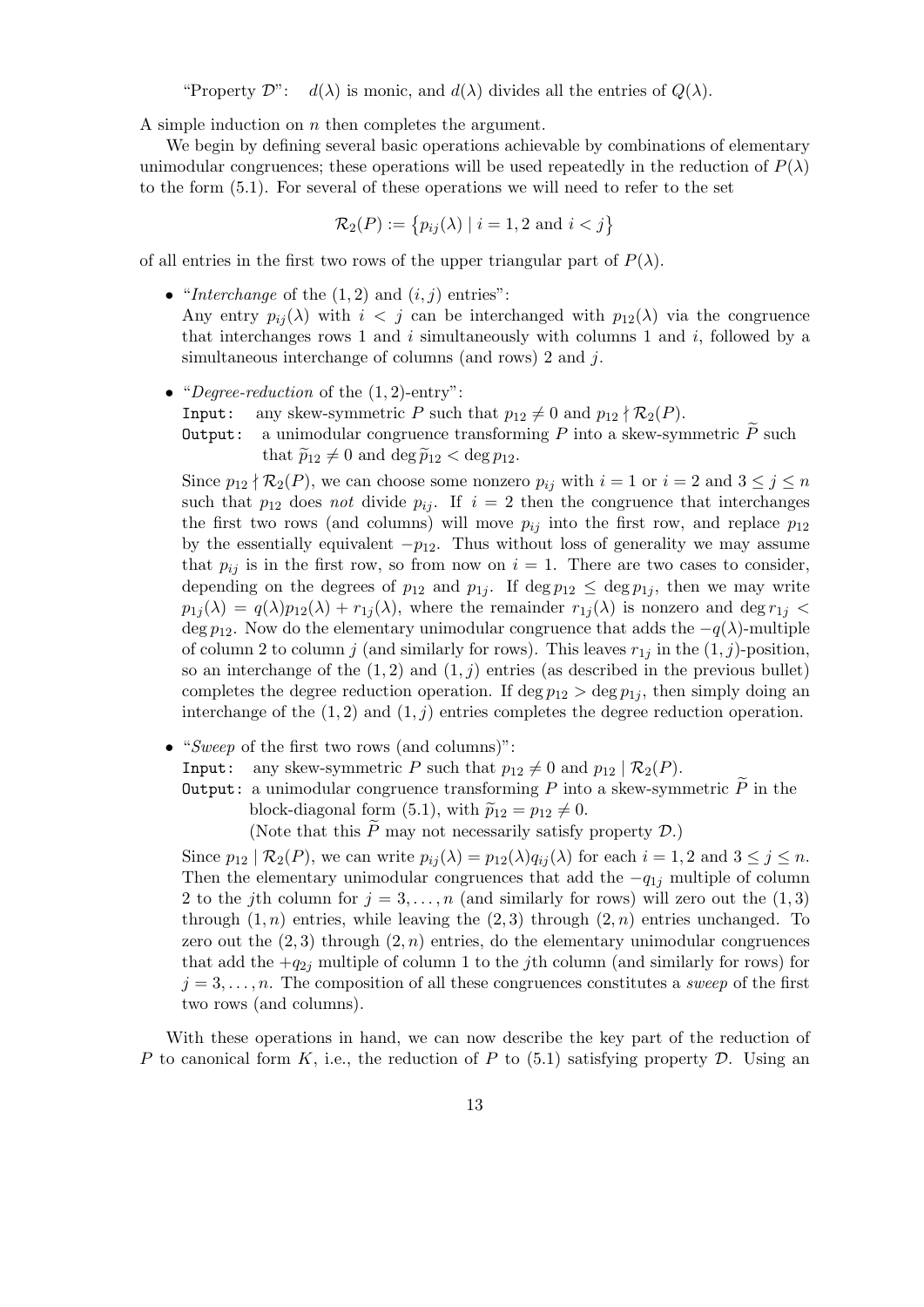appropriate *interchange*, we initialize the reduction process by ensuring that the (1*,* 2)-entry is nonzero, then proceed as follows.

Step 1 (achieving block-diagonal form  $(5.1)$ ): Check whether  $p_{12}$  divides  $\mathcal{R}_2(P)$  or not. As long as  $p_{12}$  does not divide all the entries of  $\mathcal{R}_2(P)$ , continue doing *degree reductions* of the  $(1, 2)$ -entry. In the extreme case the  $(1, 2)$ -entry reduces all the way to a nonzero constant (with degree zero); in this case we would clearly have a (1*,* 2)-entry that divides every entry of the first two rows. Thus in general we can be sure that after finitely many such degree reductions, one eventually obtains a skew-symmetric P such that  $\tilde{p}_{12} | \mathcal{R}_2(P)$ .<br>Once this divisibility property is attained, then doing a *sweep* to  $\tilde{P}$  yields the block diagonal Once this divisibility property is attained, then doing a *sweep* to  $P$  yields the block-diagonal form (5.1).

Step 2 (block-diagonal form  $(5.1)$  with property  $D$ ): With a skew-symmetric  $\hat{P}$  in block-diagonal form (5.1), check whether  $\hat{p}_{12}$  divides all the entries of the block *Q* or not. If so, then Step 2 is completed by a congruence that simultaneously scales the first row and column to make  $\hat{p}_{12}$  monic. If not, then pick any nonzero entry  $q_{ij}(\lambda)$  of Q such that  $\hat{p}_{12}$ does not divide *qij* , and do the congruence that simultaneously adds the *i*th row of *Q* (i.e., the *i*+2nd row of  $\widehat{P}$ ) to the first row of  $\widehat{P}$ , and the *i*th column of *Q* (the *i*+2nd column of  $\widehat{P}$ ) to the first column of  $\hat{P}$ . Then return to Step 1 with this no-longer-in-block-diagonal-form skew-symmetric polynomial.

Observe that every return from Step 2 to Step 1 results in at least one further degree reduction. Thus after finitely many times through this loop we will achieve block-diagonal form  $(5.1)$  that satisfies property  $D$ . (At worst, the  $(1, 2)$ -entry in  $(5.1)$  reduces all the way to a nonzero constant, which after scaling clearly results in property *D* holding.)

The complete reduction of  $P(\lambda)$  to canonical form  $K(\lambda)$  can now be formulated as an induction on *n*. Clearly if  $n = 1$  or  $n = 2$ , then the assertion of the theorem is trivially true. So suppose that  $n \geq 3$ . By the previous paragraph there is a unimodular congruence that transforms  $P(\lambda)$  into the block-diagonal  $B(\lambda)$  as in (5.1), satisfying property  $\mathcal D$ . The divisibility property  $\mathcal D$  now implies that  $B(\lambda)$  can be factored as

$$
B(\lambda) = d(\lambda) \left[ \begin{array}{rr} 0 & 1 \\ -1 & 0 \\ & \widetilde{Q}(\lambda) \end{array} \right],
$$

where  $\widetilde{Q}(\lambda)$  is an  $(n-2) \times (n-2)$  skew-symmetric polynomial such that  $Q(\lambda) = d(\lambda)\widetilde{Q}(\lambda)$ . By the induction hypothesis  $Q(\lambda)$  is unimodularly congruent to a skew-symmetric canonical form  $K(\lambda)$ , and thus  $P(\lambda)$  is unimodularly congruent to the canonical form

$$
K(\lambda) = \begin{bmatrix} 0 & d(\lambda) \\ -d(\lambda) & 0 & \\ & & d(\lambda)\widetilde{K}(\lambda) \end{bmatrix}.
$$

This completes the proof of the existence part of the theorem.

For the uniqueness part of the theorem, observe that the Smith form of *K*, and hence also the Smith form of P, is just  $diag(d_1(\lambda), d_1(\lambda), d_2(\lambda), d_2(\lambda), \ldots, d_r(\lambda), d_r(\lambda), 0_{n-2r})$ . Thus the uniqueness of  $K(\lambda)$  follows from the uniqueness of the Smith form of  $P(\lambda)$ .  $\Box$ 

**Remark 5.5.** It is important to note that the result of Theorem 5.4 is far from being just a trivial addendum to Corollary 4.3. By contrast to the situation for skew-symmetric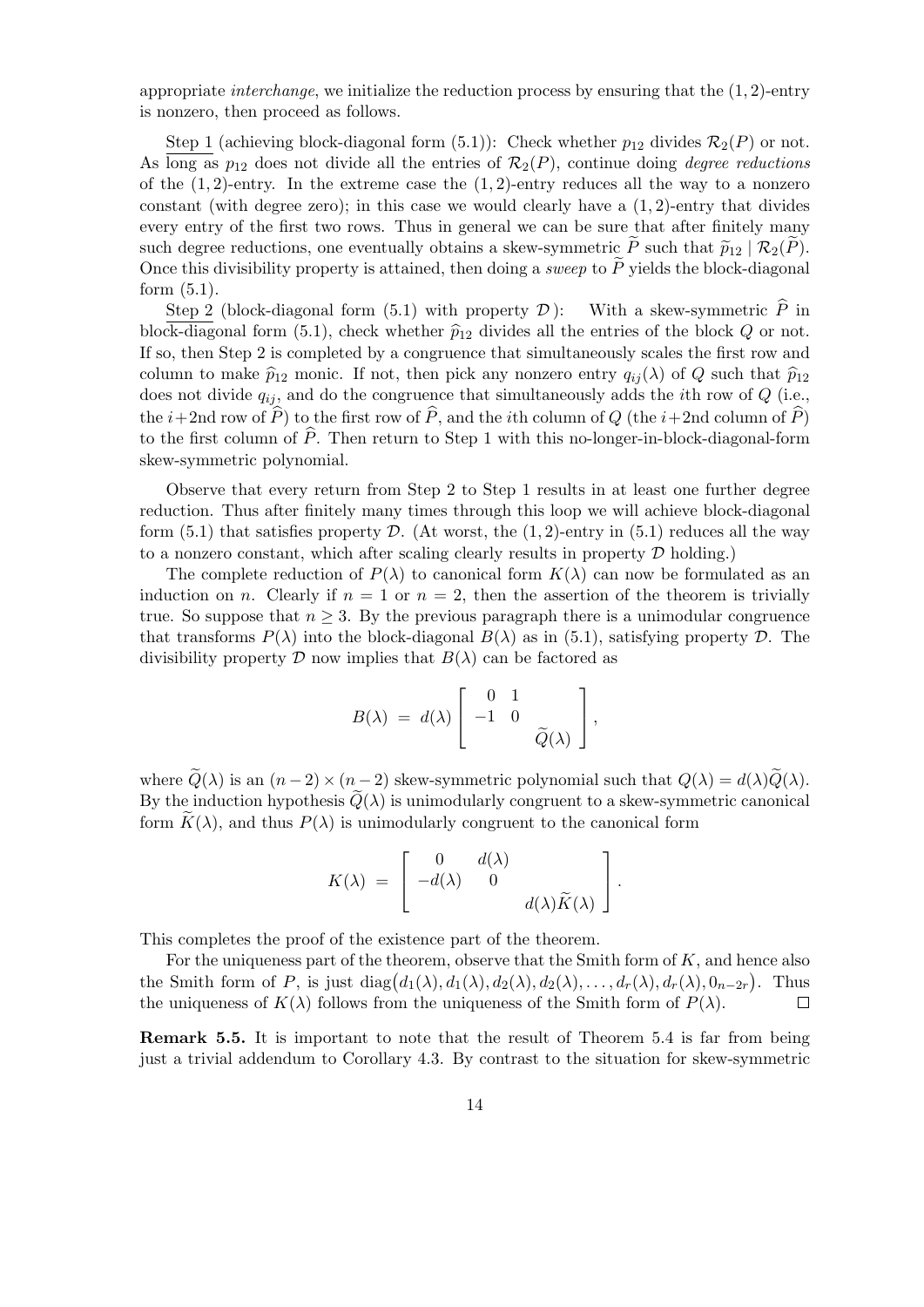matrix polynomials, there are *many* classification problems where restricting the class of equivalence transformations leads to the introduction of additional invariants.

For example, consider the problem of classifying symmetric pencils over the field R. It is easy to see that the pencils

$$
L_1(\lambda) = \lambda \begin{bmatrix} 1 & 0 \\ 0 & 1 \end{bmatrix} + \begin{bmatrix} 1 & 0 \\ 0 & 1 \end{bmatrix} \quad \text{and} \quad L_2(\lambda) = \lambda \begin{bmatrix} 1 & 0 \\ 0 & -1 \end{bmatrix} + \begin{bmatrix} 1 & 0 \\ 0 & -1 \end{bmatrix}
$$

are strictly equivalent, since there exist nonsingular matrices  $P, Q \in \mathbb{R}^{2 \times 2}$ , e.g.,  $P = I_2$  and  $Q = \text{diag}(1, -1)$ , such that  $PL_1(\lambda)Q = L_2(\lambda)$ . But  $L_1(\lambda)$  and  $L_2(\lambda)$  are *not congruent*, i.e., there is no single nonsingular matrix  $P \in \mathbb{R}^{2 \times 2}$  such that  $PL_1(\lambda)P^T = L_2(\lambda)$ ; this follows immediately from Sylvester's Law of Inertia.

Thus an important consequence of Theorem 5.4 is that, for skew-symmetric matrix polynomials, there are no additional invariants introduced when the set of unimodular equivalence transformations is restricted to the set of unimodular congruence transformations.

**Remark 5.6.** It is worth highlighting a property of skew-symmetric matrix polynomials that was crucial for the success of our reduction of such polynomials to Smith-like form under unimodular congruence in Theorem 5.4; they have *all zeroes on the diagonal*. Attempting to reduce matrix polynomials with other symmetry structures (like symmetric, *T*-alternating, Hermitian, or *∗*-alternating matrix polynomials) in an analogous fashion fails due to the possible presence of nonzero entries on the diagonal of the matrix polynomial. It is an open problem to derive Smith-like forms under unimodular congruence for matrix polynomials with other types of symmetry structures.

# **6 Applications of the Skew-Smith Form**

The Skew-Smith form theorem has a number of important applications that we explore in this section. In particular, we are easily able to extend some well-known properties of the elementary divisors of skew-symmetric *pencils* [50] to general skew-symmetric polynomials. We also investigate the impact of the Skew-Smith form theorem on the question of the existence of structured linearizations for skew-symmetric matrix polynomials. Using the Smith form of structured classes of polynomials as a means to probe for any obstructions to the existence of structured linearizations has been a continuing theme starting with the papers [37, 38], and has been one of our main motivations for studying the Smith form in the first place. In addition, we consider the properties of matrices expressible as the product of two skew-symmetric matrices, the Smith-McMillan form of skew-symmetric *rational* matrices  $R(\lambda)$ , and the existence of minimal symmetric factorizations of such  $R(\lambda)$ .

We begin, though, with a well-known result that is a special case of the Skew-Smith theorem. Applying Theorem 4.2 to a matrix polynomial of degree zero, i.e., to a constant matrix, immediately yields the following result:

**Corollary 6.1.** Let  $A \in \mathbb{F}^{n \times n}$  be a skew-symmetric matrix over an arbitrary field  $\mathbb{F}$ . Then *the rank of A is even.*

Thus Theorem 4.2 gives a new and independent (albeit somewhat roundabout) proof of this well-known fact.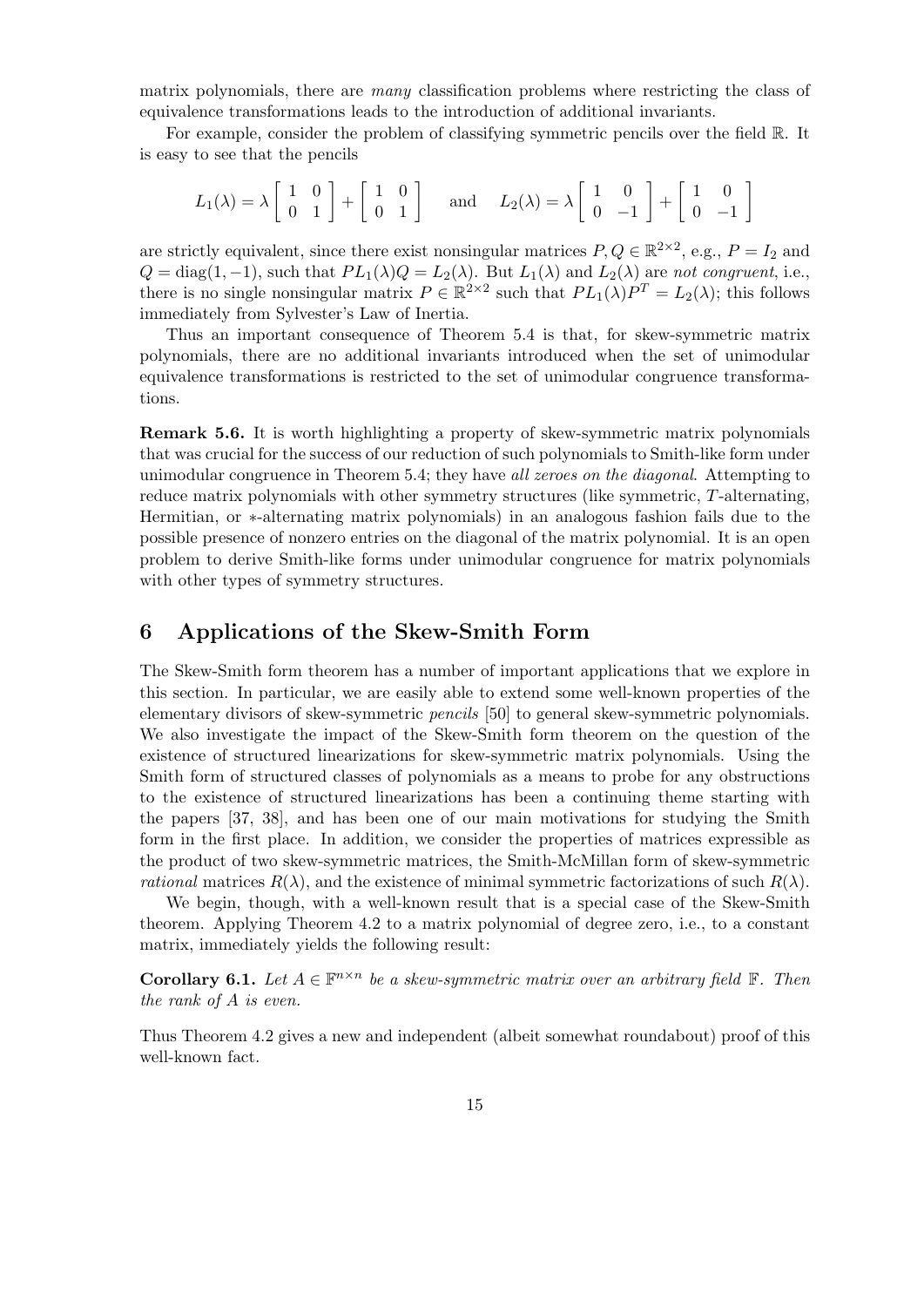### **6.1 Elementary divisors of skew-symmetric matrix polynomials**

A fundamental property of the elementary divisors of an arbitrary skew-symmetric matrix polynomial  $P(\lambda)$  can be immediately deduced from the Skew-Smith form — every elementary divisor of  $P(\lambda)$  has *even multiplicity*. Since rev *P* is also skew-symmetric, this holds for every infinite elementary divisor of  $P(\lambda)$  as well. Thus we obtain the following result.

**Theorem 6.2.** Let  $P(\lambda)$  be an  $n \times n$  skew-symmetric matrix polynomial, regular or singular, *over an arbitrary field*  $\mathbb{F}$ *. Then every (finite or infinite) elementary divisor of*  $P(\lambda)$  *occurs with even multiplicity.*

When F is not an algebraically closed field, then the elementary divisors of  $P(\lambda)$  will not necessarily all be powers of linear factors. Note, however, that the uniqueness property of Smith forms implies that the Smith form of  $P(\lambda)$  is unchanged by viewing  $P(\lambda)$  as a matrix polynomial over any field extension  $\mathbb{F}\supseteq\mathbb{F}$ , including the algebraic closure  $\overline{\mathbb{F}}$ . Thus the invariant polynomials of  $P(\lambda)$  are insensitive to change of field, and pairing of elementary divisors will still be present, regardless of whether *P* is viewed as a matrix polynomial over  $\mathbb F$  or as a matrix polynomial over any extension field  $\mathbb F$ .

Note that in the classic paper [50] it is shown that all (finite and infinite) elementary divisors of any skew-symmetric matrix *pencil* over an algebraically closed field (of characteristic *different* from two) occur with even multiplicity. Theorem 6.2 generalizes and extends this result to skew-symmetric matrix polynomials of arbitrary degree *k*, over an arbitrary field.

**Remark 6.3.** For  $n \times n$  skew-symmetric matrices A with entries in a commutative ring *R*, Lemma 3.3 shows that det *A* is always zero when *n* is odd. When *n* is even, then it is well known that det *A* is always a perfect square in *R*, i.e., det  $A = p^2$  for some  $p \in R$ ; this fact is usually proved using the notion of the *Pfaffian* (see [26] or [33]). The results in Theorems 4.2 and 6.2 can be viewed as a kind of generalization and simultaneous refinement of both the perfect square result and the zero determinant result, at least for the case of skew-symmetric matrices  $A = P(\lambda)$  with entries in the specific ring  $R = \mathbb{F}[\lambda]$ . Observe, in particular, that even when  $P(\lambda)$  is singular, with det  $P(\lambda) = 0$  and  $r = \text{rank } P(\lambda) < n$ , there is still a kind of hidden "perfect squareness" about  $P(\lambda)$ ; for any even  $\ell$  with  $0 < \ell \leq r$ , the GCD of all  $\ell \times \ell$  minors of  $P(\lambda)$  will be a nonzero perfect square in  $R = \mathbb{F}[\lambda]$ .

### **6.2 Products of two skew-symmetric matrices**

Skew-Hamiltonian matrices are a much-studied class [7, 13, 15, 23, 43, 44, 51, 52] of evensized structured matrices, closely related to Hamiltonian and symplectic matrices. Among the various ways to characterize these matrices, the one most relevant to this paper is the following: a  $2m \times 2m$  matrix *W* is skew-Hamiltonian if and only if  $W = JK$ , where *J* is the particular  $2m \times 2m$  skew-symmetric matrix

$$
J = \left[ \begin{array}{cc} 0 & I_m \\ -I_m & 0 \end{array} \right]
$$

that defines the standard symplectic bilinear form, and K is an arbitrary  $2m \times 2m$  skewsymmetric matrix. Up to this point we have been primarily concerned with investigating the spectral properties of skew-symmetric matrix *polynomials* of all sizes, the natural extension of skew-Hamiltonian matrices to the matrix polynomial world.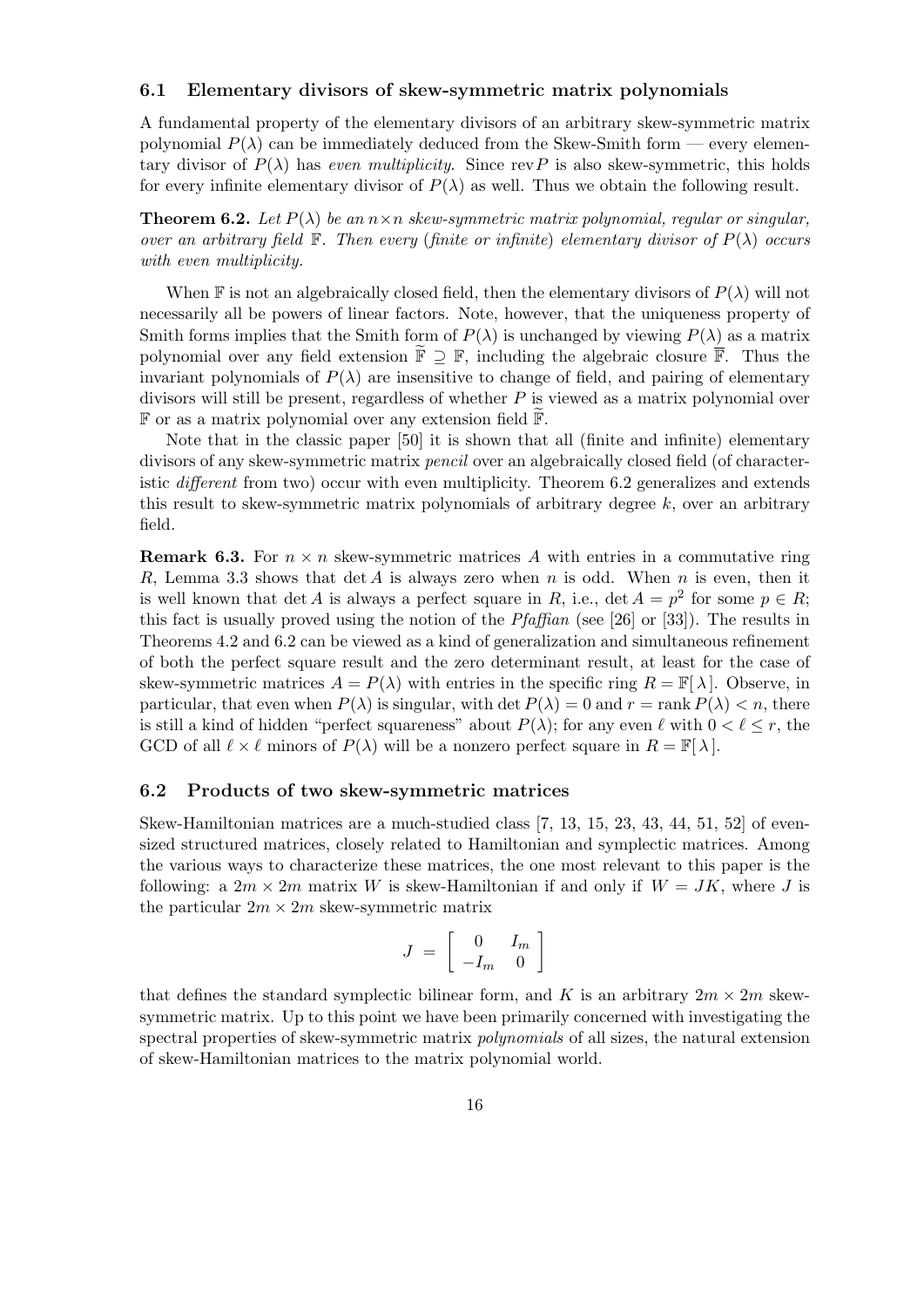In this section we consider instead a generalization of skew-Hamiltonian structure in a somewhat different direction, this time *within* the world of matrices. In particular, we consider the class of all matrices expressible as the product of an *arbitrary pair* of  $n \times n$ skew-symmetric matrices, where *n* is even *or* odd. It is known that all nonzero eigenvalues of any such "product-of-two-skew-symmetric-matrices" have even multiplicity [14]. We easily recover this property as a corollary of the Skew-Smith form.

**Corollary 6.4.** *Let*  $A := BC$ *, where*  $B, C \in \mathbb{F}^{n \times n}$  *are any two skew-symmetric matrices over an arbitrary field*  $\mathbb{F}$ *. Then every nonzero eigenvalue of*  $A$  (*in any extension field of*  $\mathbb{F}$ ) *has even multiplicity, while the multiplicity of the eigenvalue* 0 *has the same parity as n. In particular, if*  $r = \min\{\text{rank }B, \text{rank }C\}$ , then there exists a scalar polynomial  $p(\lambda) \in \mathbb{F}[\lambda]$ *of degree*  $r/2$  *such that the characteristic polynomial of A is*  $\lambda^{n-r} [p(\lambda)]^2$ .

*Proof.* Since the characteristic polynomials of *BC* and *CB* are identical [21], we may assume without loss of generality that the first term in the product *BC* has the minimal rank *r*. Note that  $r = \text{rank } B$  is even, by Corollary 6.1. Letting  $Q \in \mathbb{F}^{n \times n}$  be any nonsingular matrix such that  $Q^{-1}B$  is in row echelon form, then from Lemma 3.4 it follows that  $\widetilde{B} := Q^{-1}BQ^{-T}$  is skew-symmetric and block-diagonal of the form  $\widetilde{B} = \text{diag}(\widehat{B}, 0_{n-r})$ , where  $\widehat{B}$  is a *nonsingular*  $r \times r$  skew-symmetric matrix. Now *A* is similar to

$$
\widetilde{A} := Q^{-1} A Q = (Q^{-1} B Q^{-T}) (Q^T C Q) =: \widetilde{B} \widetilde{C},
$$

where  $\tilde{C}$  is also skew-symmetric. Partitioning  $\tilde{C}$  conformally with  $\tilde{B} = \text{diag}(\hat{B}, 0_{n-r})$  as

$$
\widetilde{C} = \left[ \begin{array}{cc} \widehat{C} & \widehat{D} \\ \widehat{E} & \widehat{F} \end{array} \right],
$$

where  $\widehat{C}$  is  $r \times r$  and skew-symmetric, we see that

$$
\widetilde{A} = \left[ \begin{array}{cc} \widehat{B}\widehat{C} & \widehat{B}\widehat{D} \\ 0 & 0 \end{array} \right]. \tag{6.1}
$$

Thus the characteristic polynomial of  $\widetilde{A}$  has the form  $\lambda^{n-r}q(\lambda)$ , where  $q(\lambda)$  is the characteristic polynomial of  $\widehat{B}\widehat{C}$ . Characteristic polynomials are always monic, so the characteristic polynomial of the product  $\widehat{BC}$  must be exactly the same as the determinant of the Smith form of the *regular* pencil  $\lambda \widehat{B}^{-1} - \widehat{C}$ , which is a skew-symmetric pencil by Lemma 3.5. The desired result now follows immediately from Theorem 4.2. desired result now follows immediately from Theorem 4.2.

**Remark 6.5.** This result for characteristic polynomials, proved in Corollary 6.4 for matrices *A* = *BC* over an arbitrary *field*, also holds when *B* and *C* are skew-symmetric matrices with entries from an *arbitrary commutative ring*. This was shown in [14].

The elementary divisor structure of skew-Hamiltonian matrices is also well known (every elementary divisor has even multiplicity), and has been proved in various ways [15, 23]. The next result shows the extent to which this even multiplicity property is retained by general "product-of-two-skew-symmetrics" matrices.

**Corollary 6.6.** *Let*  $A := BC$ *, where*  $B, C \in \mathbb{F}^{n \times n}$  *are any two skew-symmetric matrices over an arbitrary field* F*. Then every elementary divisor of A has even multiplicity, with the possible exception of elementary divisors associated with the eigenvalue* 0*. When either B or C is nonsingular, then* all *elementary divisors of A have even multiplicity.*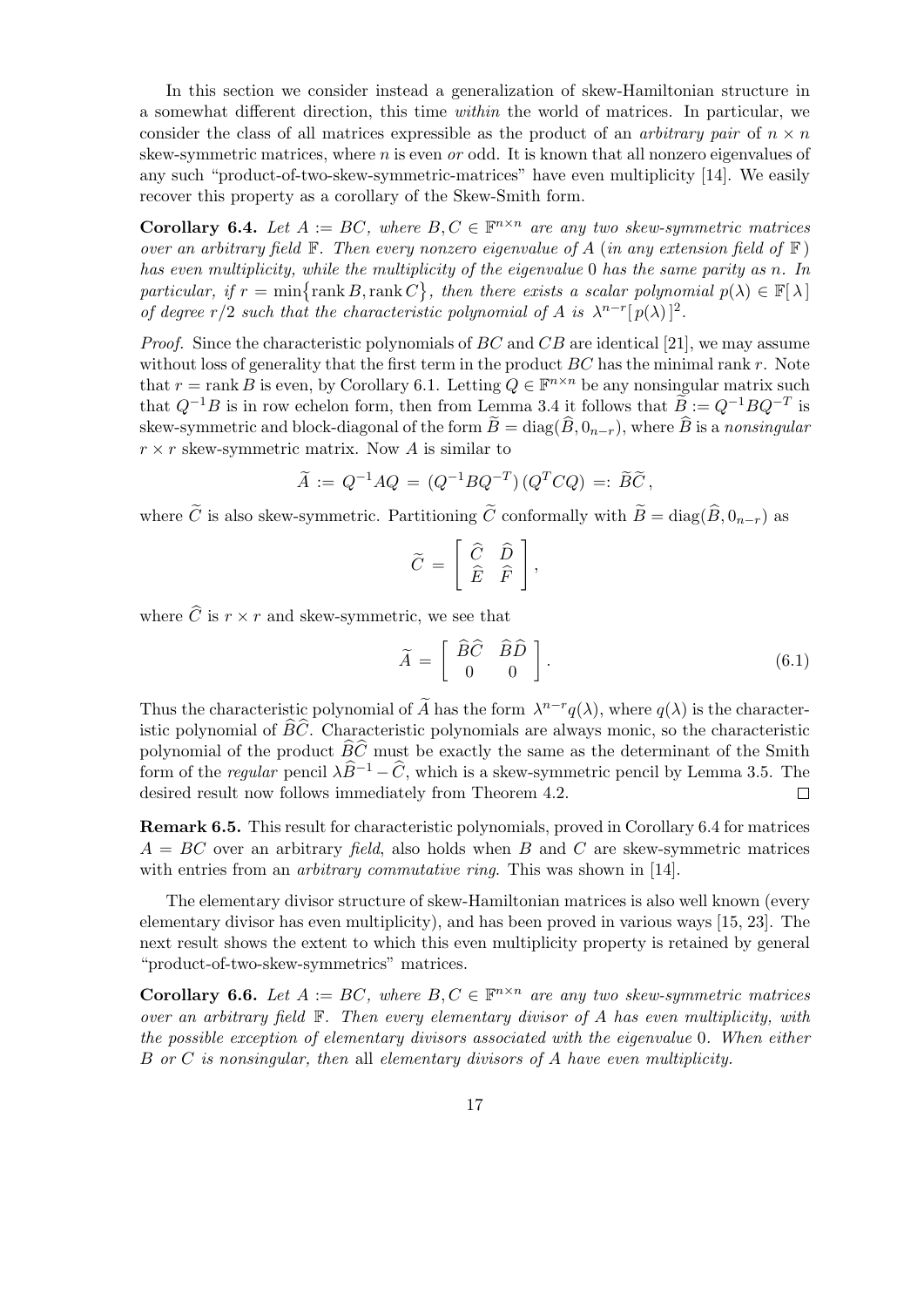We will see that Corollary 6.6 is rather easy to prove when either *B* or *C* is nonsingular. Indeed, this case has been previously treated by a completely different approach in [23]. However, some extra work is needed to handle the case when both *B* and *C* are singular, in the form of two preliminary lemmas (both of independent interest). Recall that unimodular equivalence of matrix polynomials *P* and *Q* is denoted by  $P \sim Q$ .

### **Lemma 6.7** (Exchange Lemma)**.**

*Suppose*  $f, g, h \in \mathbb{F}[\lambda]$  *are scalar polynomials over an arbitrary field*  $\mathbb{F}$  *such that*  $f$  *is relatively prime to both g and h. Then*

(a) 
$$
\begin{bmatrix} fg & 0 \\ 0 & h \end{bmatrix} \sim \begin{bmatrix} g & 0 \\ 0 & fh \end{bmatrix}
$$
,  
\n(b) For any  $k, \ell \in \mathbb{N}$ , we have  $\begin{bmatrix} f^k g & 0 \\ 0 & f^{\ell} h \end{bmatrix} \sim \begin{bmatrix} f^{\ell} g & 0 \\ 0 & f^k h \end{bmatrix}$ 

*Proof.* (a) Since *f* is relatively prime to *g* and *h*, there exist scalar polynomials  $a, b, c, d \in$  $\mathbb{F}[\lambda]$  such that  $af + bg \equiv 1$  and  $cf + dh \equiv 1$ . Now from these scalar polynomials define unimodular  $E(\lambda)$  and  $F(\lambda)$  as products of elementary unimodulars:

*.*

$$
E(\lambda) := \begin{bmatrix} 1 & -a \\ 0 & 1 \end{bmatrix} \begin{bmatrix} 0 & 1 \\ -1 & 0 \end{bmatrix} \begin{bmatrix} 1 & -f \\ 0 & 1 \end{bmatrix} \begin{bmatrix} 1 & 0 \\ c & 1 \end{bmatrix} = \begin{bmatrix} a - afc + c & 1 - af \\ fc - 1 & f \end{bmatrix},
$$
  

$$
F(\lambda) := \begin{bmatrix} 1 & 0 \\ dg & 1 \end{bmatrix} \begin{bmatrix} 1 & -bh \\ 0 & 1 \end{bmatrix} = \begin{bmatrix} 1 & -bh \\ dg & 1 - bhdg \end{bmatrix}.
$$

Using the relations  $af + bg \equiv 1$  and  $cf + dh \equiv 1$ , one can simplify  $E(\lambda)$  to  $\begin{bmatrix} adh + c & bg \\ -dh & f \end{bmatrix}$ , and then verify that

$$
E(\lambda) \left[ \begin{array}{cc} fg & 0 \\ 0 & h \end{array} \right] F(\lambda) = \left[ \begin{array}{cc} g & 0 \\ 0 & fh \end{array} \right],
$$

thus proving (a).

(b) Begin by observing that *f* being relatively prime to *g* and *h* implies that  $f<sup>m</sup>$  is also relatively prime to *g* and *h*, for any  $m \in \mathbb{N}$ . Now for exponent pairs  $k, \ell \in \mathbb{N}$ , there are three cases to consider. If  $k = \ell$ , then (b) holds trivially. If  $k > \ell \geq 0$ , then using part (a) we see that

$$
\begin{bmatrix} f^k g & 0 \\ 0 & f^\ell h \end{bmatrix} = f^\ell \begin{bmatrix} f^{k-\ell} g & 0 \\ 0 & h \end{bmatrix} \sim f^\ell \begin{bmatrix} g & 0 \\ 0 & f^{k-\ell} h \end{bmatrix} = \begin{bmatrix} f^\ell g & 0 \\ 0 & f^k h \end{bmatrix}.
$$
 (6.2)

The same kind of argument as in (6.2) proves (b) for the case  $0 \leq k \leq \ell$ , by factoring out  $f^k$  rather than  $f^{\ell}$ .  $\Box$ 

### **Lemma 6.8** (Cancellation Lemma)**.**

*Let*  $A(\lambda)$  *and*  $B(\lambda)$  *be* regular *matrix polynomials over a field*  $\mathbb{F}$ *, with sizes*  $m \times m$  *and*  $n \times n$ *, respectively. Suppose that the finite spectra of*  $A(\lambda)$  *and*  $B(\lambda)$  *are disjoint, i.e., suppose that*  $A(\lambda)$  *and*  $B(\lambda)$  *have no common finite eigenvalues in the algebraic closure*  $\mathbb{F}$ *. Then* 

$$
P(\lambda) := \begin{bmatrix} A(\lambda) & C(\lambda) \\ 0 & B(\lambda) \end{bmatrix} \sim \begin{bmatrix} A(\lambda) & 0 \\ 0 & B(\lambda) \end{bmatrix},
$$
(6.3)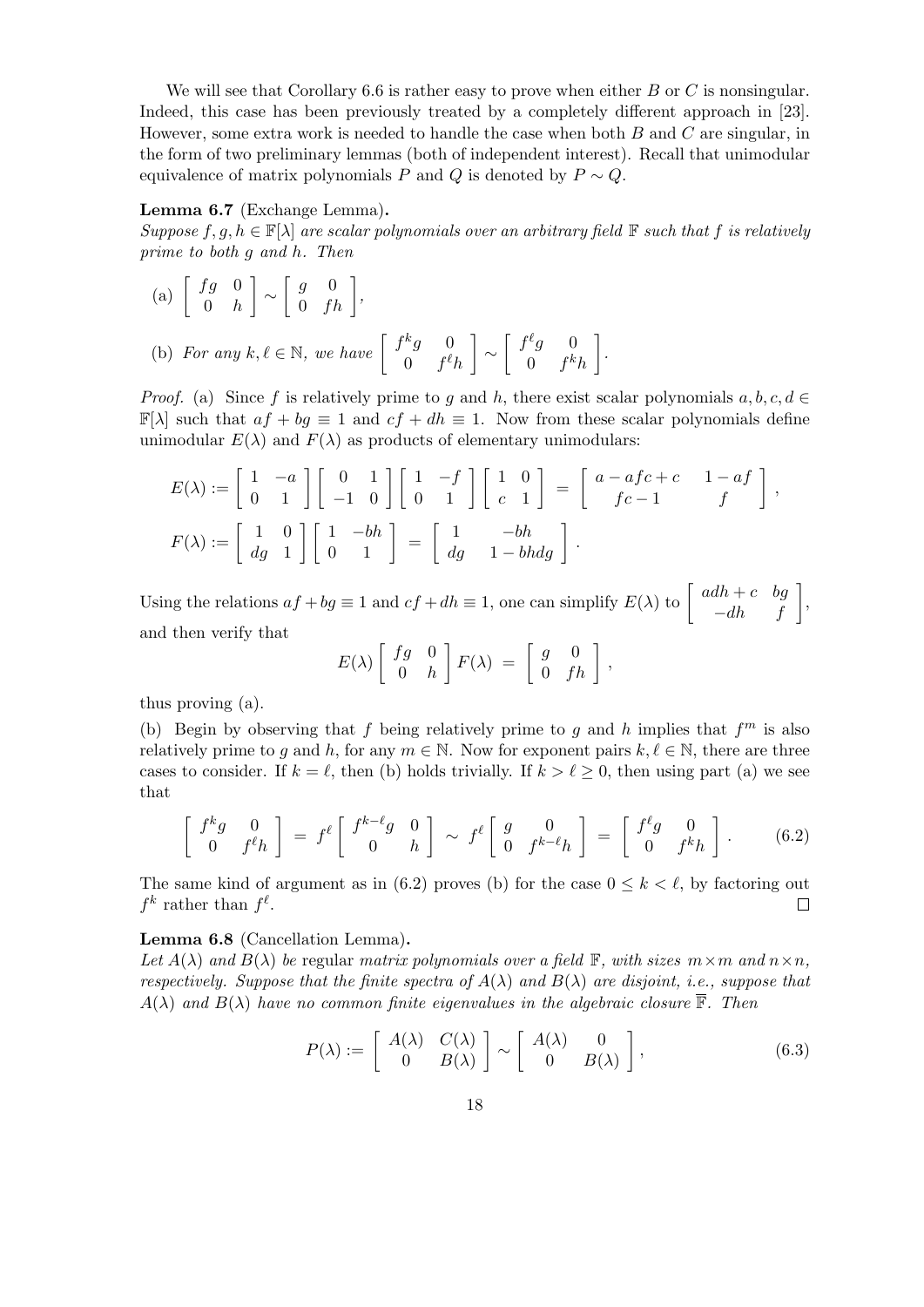*for* any *matrix polynomial*  $C(\lambda)$  *over*  $\mathbb F$  *of size*  $m \times n$ *. Furthermore the equivalence in* (6.3) *may always be achieved by unimodular transformations over* F*. Thus the elementary divisors of*  $P(\lambda)$  *are just the union of the elementary divisors of*  $A(\lambda)$  *and*  $B(\lambda)$ *.* 

*Proof.* Begin by reducing the diagonal blocks  $A(\lambda)$  and  $B(\lambda)$  of  $P(\lambda)$  to their respective Smith forms  $S_A(\lambda)$  and  $S_B(\lambda)$  via a block-diagonal unimodular transformation of  $P(\lambda)$ , so we have

$$
P(\lambda) \sim \begin{bmatrix} S_A(\lambda) & \widetilde{C}(\lambda) \\ 0 & S_B(\lambda) \end{bmatrix} =: \widetilde{P}(\lambda).
$$

Now observe that  $A(\lambda)$  and  $B(\lambda)$  having disjoint finite spectrum implies that each diagonal entry of  $S_A$  is relatively prime to every diagonal entry of  $S_B$ . This relative primeness can now be used to eliminate all entries of  $\tilde{C}(\lambda)$  by a kind of unimodular Gaussian elimination. For example, to eliminate the *ij*-entry  $\tilde{c}_{ij}(\lambda)$  of  $C(\lambda)$ , consider the principal submatrix

$$
\left[\begin{array}{cc} \widetilde{a}_{ii}(\lambda) & \widetilde{c}_{ij}(\lambda) \\ 0 & \widetilde{b}_{jj}(\lambda) \end{array}\right]
$$

of  $\widetilde{P}(\lambda)$  in rows (and columns) *i* and  $m + j$ . Here  $\widetilde{a}_{ii}(\lambda)$  denotes the  $(i, i)$ -entry of  $S_A(\lambda)$ , and  $b_{jj}(\lambda)$  the  $(j, j)$ -entry of  $S_B(\lambda)$ . Since  $\tilde{a}_{ii}(\lambda)$  and  $b_{jj}(\lambda)$  are relatively prime, there exist polynomials  $q(\lambda)$  and  $r(\lambda)$  in  $\mathbb{F}[\lambda]$  such that  $\tilde{a}_{ii}q + b_{jj}r \equiv 1$ , and hence such that

$$
\widetilde{a}_{ii}\,q\,\widetilde{c}_{ij}\,+\,\widetilde{b}_{jj}\,r\,\widetilde{c}_{ij}\,\,\equiv\,\,\widetilde{c}_{ij}\;.
$$

Thus we have the following unimodular elimination of  $\tilde{c}_{ii}$ .

$$
\left[\begin{array}{cc} 1 & -r(\lambda)\widetilde{c}_{ij}(\lambda) \\ 0 & 1 \end{array}\right] \left[\begin{array}{cc} \widetilde{a}_{ii}(\lambda) & \widetilde{c}_{ij}(\lambda) \\ 0 & \widetilde{b}_{jj}(\lambda) \end{array}\right] \left[\begin{array}{cc} 1 & -q(\lambda)\widetilde{c}_{ij}(\lambda) \\ 0 & 1 \end{array}\right] = \left[\begin{array}{cc} \widetilde{a}_{ii}(\lambda) & 0 \\ 0 & \widetilde{b}_{jj}(\lambda) \end{array}\right].
$$

Repeating this for each entry of  $\tilde{C}(\lambda)$  yields a unimodular equivalence of the form

$$
\left[\begin{array}{cc} I_m & \widetilde{Y}(\lambda) \\ 0 & I_n \end{array}\right] \left[\begin{array}{cc} S_A(\lambda) & \widetilde{C}(\lambda) \\ 0 & S_B(\lambda) \end{array}\right] \left[\begin{array}{cc} I_m & \widetilde{X}(\lambda) \\ 0 & I_n \end{array}\right] = \left[\begin{array}{cc} S_A(\lambda) & 0 \\ 0 & S_B(\lambda) \end{array}\right],
$$

showing that  $P(\lambda) \sim \text{diag}(S_A(\lambda), S_B(\lambda))$ . Finally, a block-diagonal unimodular transformation can be used to "un-Smith" the blocks  $S_A(\lambda)$  and  $S_B(\lambda)$ , thus getting us to  $diag(A(\lambda), B(\lambda))$ , and completing the proof.  $\Box$ 

**Remark 6.9.** Note that Lemma 6.8 generalizes a well-known matrix result — if square matrices *A* and *B* have disjoint spectra, then

$$
\left[\begin{array}{cc} A & C \\ 0 & B \end{array}\right] \quad \text{and} \quad \left[\begin{array}{cc} A & 0 \\ 0 & B \end{array}\right]
$$

are similar for any *C*. Also note that the proof idea of Lemma 6.8 can be adapted to show that, under the given hypotheses on  $A(\lambda)$  and  $B(\lambda)$ , the matrix polynomial Sylvester equation

$$
A(\lambda)X(\lambda) + Y(\lambda)B(\lambda) + C(\lambda) = 0
$$

always has a *polynomial* solution  $(X(\lambda), Y(\lambda))$ , for any  $m \times n$  matrix polynomial  $C(\lambda)$ .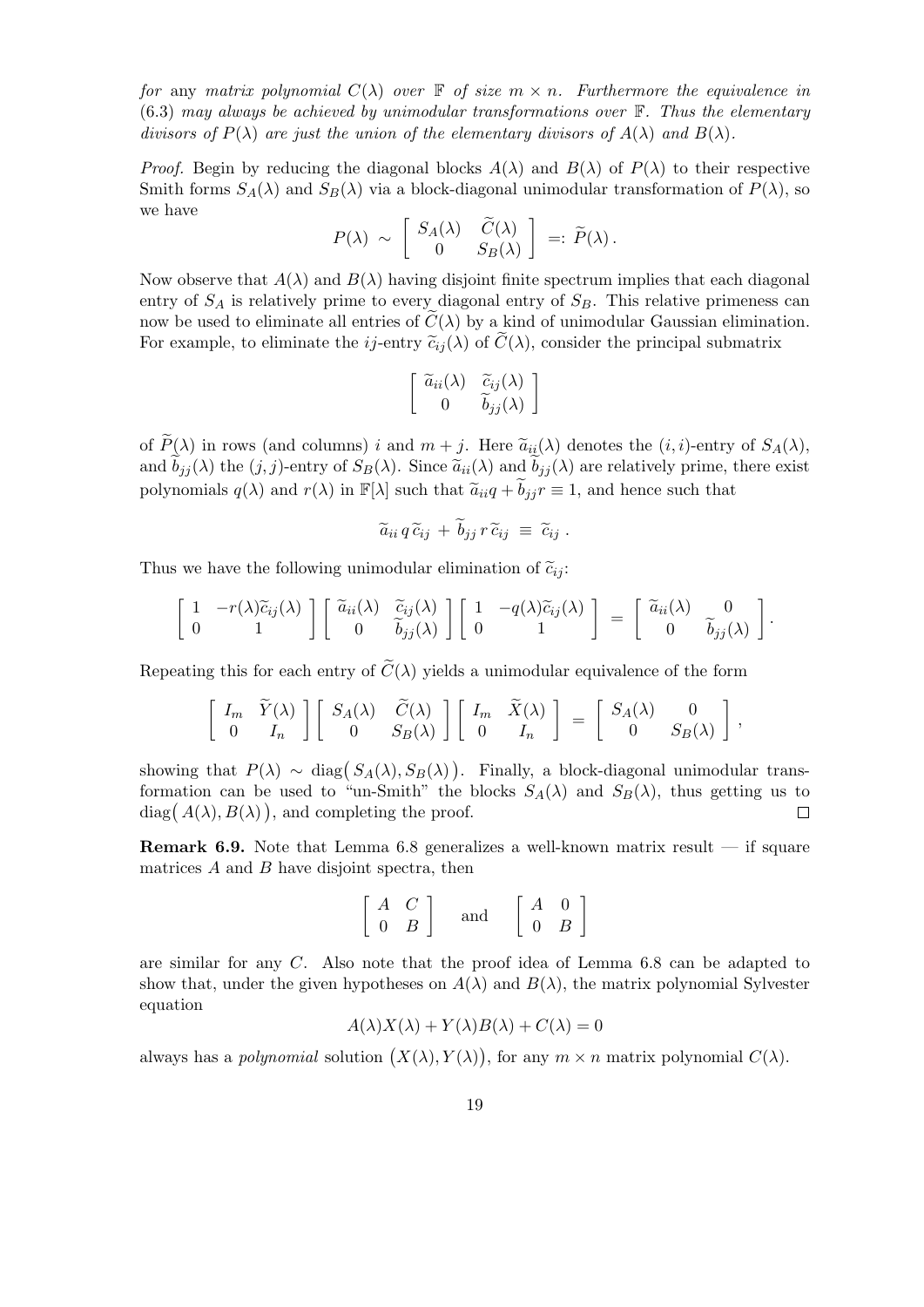With Lemmas 6.7 and 6.8 in hand, we now return to and complete the proof of Corollary 6.6.

*Proof.* (of **Corollary 6.6**) Consider first the case when at least one of *B* or *C* is nonsingular. Then the pencil  $\lambda I - A$  is strictly equivalent to either  $\lambda B^{-1} - C$  or  $\lambda C^{-1} - B$ , so the elementary divisors of the matrix  $A = BC$  are the same as those of a regular skew-symmetric pencil, which by Theorem 6.2 all have even multiplicity.

So now let us assume that both *B* and *C* are singular. Letting  $r := \text{rank } B \leq n$ , then by an argument like the one used in the proof of Corollary 6.4, we see that *A* is similar to a matrix

$$
\widetilde{A} = \left[ \begin{array}{cc} \widehat{B}\widehat{C} & \widehat{B}\widehat{D} \\ 0 & 0 \end{array} \right]
$$

as in (6.1), where  $\widehat{B}$  and  $\widehat{C}$  are  $r \times r$  skew-symmetric matrices and  $\widehat{B}$  is *nonsingular*. From this point we aim to manipulate the regular pencil  $L(\lambda) := \lambda I_n - \tilde{A}$  so as to reveal the elementary divisors of A, and hence of A.

Letting  $S(\lambda)$  be the Smith form of  $\lambda I_r - \widehat{B}\widehat{C}$ , do unimodular transformations on the first *r* rows and *r* columns of  $L(\lambda)$  to see that

$$
L(\lambda) \sim \left[ \begin{array}{cc} S(\lambda) & M(\lambda) \\ 0 & \lambda I_{n-r} \end{array} \right].
$$

Note that *all* elementary divisors in  $S(\lambda)$  have even multiplicity, since  $\lambda I_r - \widehat{B}\widehat{C}$  is strictly equivalent to the regular skew-symmetric pencil  $\lambda \widehat{B}^{-1} - \widehat{C}$ . Now by repeated applications of the Exchange Lemma 6.7 to  $S(\lambda)$ , we can unimodularly transform  $S(\lambda)$  to an  $r \times r$  diagonal  $D(\lambda)$  of the form  $D(\lambda) = \text{diag}(D_1(\lambda), D_2(\lambda))$ , where  $D_2$  contains all the elementary divisors in  $S(\lambda)$  associated with the eigenvalue 0, while  $D_1$  contains every other elementary divisor in  $S(\lambda)$ , all with even multiplicity. (Note that there is "enough room" in the  $r \times r D(\lambda)$ to achieve this separation of the elementary divisors from  $S(\lambda)$ , because  $S(\lambda)$  is the Smith form of an  $r \times r$  *pencil*, and so possesses at most r elementary divisors.) Thus we see that

$$
L(\lambda) \sim \begin{bmatrix} D_1(\lambda) & 0 & \tilde{M}_1(\lambda) \\ 0 & D_2(\lambda) & \tilde{M}_2(\lambda) \\ 0 & 0 & \lambda I_{n-r} \end{bmatrix} =: \widetilde{L}(\lambda).
$$

Now re-partition  $\widetilde{L}(\lambda)$  into

$$
\widetilde{L}(\lambda) = \left[ \begin{array}{cc} D_1(\lambda) & M(\lambda) \\ 0 & Z(\lambda) \end{array} \right],
$$

where

$$
\widehat{M}(\lambda) = \begin{bmatrix} 0 & \widetilde{M}_1(\lambda) \end{bmatrix} \quad \text{and} \quad Z(\lambda) = \begin{bmatrix} D_2(\lambda) & \widetilde{M}_2(\lambda) \\ 0 & \lambda I_{n-r} \end{bmatrix},
$$

and note that  $Z(\lambda)$  has *only* elementary divisors associated with the eigenvalue 0. Since  $D_1(\lambda)$  and  $Z(\lambda)$  are regular polynomials with disjoint finite spectra, we can now apply the Cancellation Lemma 6.8 to conclude that  $L(\lambda) \sim \text{diag}(D_1(\lambda), Z(\lambda)).$ 

Therefore the elementary divisor list of  $\tilde{L}(\lambda)$  is just the concatenation of the elementary divisors of  $D_1(\lambda)$ , none of which are associated with the eigenvalue 0 and all having even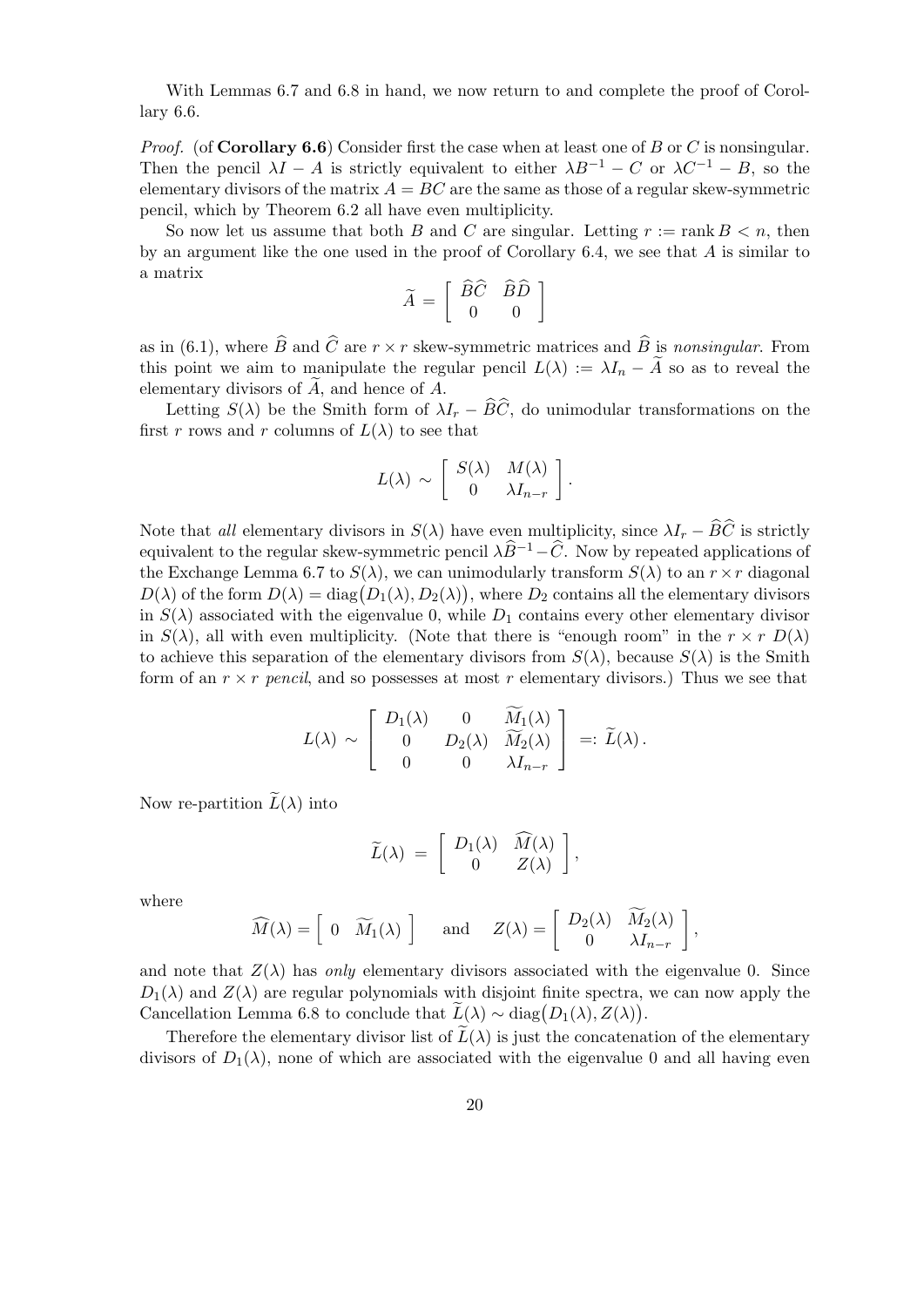multiplicity, together with the elementary divisors of  $Z(\lambda)$ , which are all associated with the eigenvalue 0, but have indeterminate multiplicities because of the presence of the offdiagonal block  $\widetilde{M}_2(\lambda)$  in  $Z(\lambda)$ . Since  $\widetilde{L}(\lambda)$  is unimodularly equivalent to  $L(\lambda) := \lambda I_n - A$ , and  $\widetilde{A}$  is similar to A, the desired conclusion about the elementary divisors of A is proved.  $\square$ *A* is similar to *A*, the desired conclusion about the elementary divisors of *A* is proved.

Corollary 6.6 allows for the possibility that elementary divisors of  $A = BC$  associated with the eigenvalue 0 may not necessarily have even multiplicity, at least when both *B* and *C* are singular. The next example shows that this possible loss of even multiplicity *can* indeed occur; in fact *all* these multiplicities can be odd, even when  $A_{n\times n}$  has even size *n*.

**Example 6.10.** Consider the  $8 \times 8$  skew-symmetric matrices

$$
B := \begin{bmatrix} 0_3 & I_3 \\ -I_3 & 0_3 \\ & & 0_2 \end{bmatrix} \quad \text{and} \quad C := \begin{bmatrix} 0_3 & -E^T & -F^T \\ E & 0_3 & -G^T \\ F & G & H \end{bmatrix},
$$

where  $0_k$  is the  $k \times k$  zero matrix, and the blocks  $E, F, G, H$  are defined as follows:

$$
E = \begin{bmatrix} 0 & 1 & 0 \\ 0 & 0 & 0 \\ 0 & 0 & a \end{bmatrix} \text{ with } a \neq 0, \quad F = \begin{bmatrix} 0 & 0 & b \\ 0 & 0 & c \end{bmatrix} \text{ and } G = \begin{bmatrix} 0 & 1 & d \\ 0 & 0 & e \end{bmatrix}
$$

with arbitrary  $b, c, d, e \in \mathbb{F}$ , and  $H = \begin{bmatrix} 0 & h \\ h & 0 \end{bmatrix}$ *−h* 0 ] is an arbitrary 2 *×* 2 skew-symmetric matrix. Then the product

$$
A := BC = \left[ \begin{array}{ccc} E & 0 & -G^T \\ 0 & E^T & F^T \\ 0 & 0 & 0 \end{array} \right]
$$

is easily seen to have eigenvalues  $\lambda = 0$  with algebraic multiplicity 6, and  $\lambda = a$  with algebraic multiplicity 2. A little further manipulation (mainly just permutation of Jordan blocks) shows the elementary divisor list of *A* to be  $\{\lambda - a, \lambda - a, \lambda, \lambda^2, \lambda^3\}$ , illustrating both the retention of the even multiplicity property for elementary divisors associated with nonzero eigenvalues, as well as the complete *loss* of even multiplicity for elementary divisors associated with the eigenvalue zero. (Note also that both *B* and *C* are indeed singular, as is necessary for any example illustrating this loss of even multiplicity.)

### **6.3 Structured linearizations of skew-symmetric matrix polynomials**

Let us begin by briefly recalling some of the background context of known results on the existence of structured linearizations for two other classes of structured matrix polynomials, alternating and palindromic. In [35] it was shown (constructively) that many regular matrix polynomials that are alternating or palindromic have a strong linearization with the *same structure*. However, it was also shown that there exist some alternating and some palindromic polynomials for which a structured strong linearization is impossible. This motivated the subsequent investigation of the possible Smith forms of alternating matrix polynomials (in [37]) and of palindromic matrix polynomials (in [38]), with the goal of systematically probing for any *elementary divisor obstructions* to the existence of structured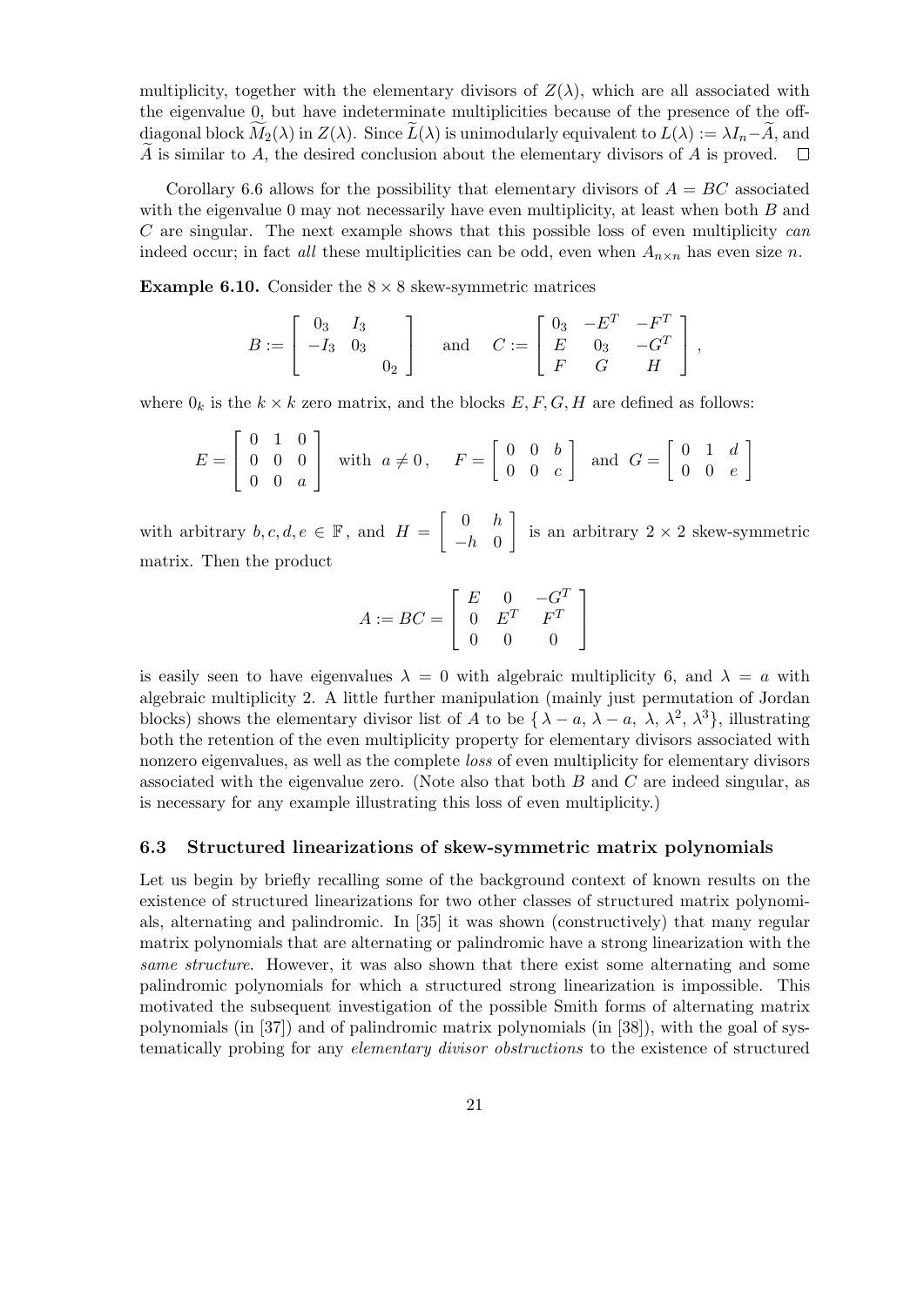linearizations. It was found that the elementary divisors of alternating or palindromic polynomials satisfy certain necessary conditions, but these conditions are somewhat different for even degree vs. odd degree polynomials. This dichotomy between the behavior of even and odd degree led to several conclusions about structured linearizations in [37, 38]:

- (a) Since all odd degree polynomials in a given structure class (including structured pencils) have the same elementary divisor constraints, it was natural to conjecture that every odd degree structured polynomial has a structured linearization. That this is indeed the case was demonstrated by the explicit construction of structured companion forms for every odd degree.
- (b) There is a mismatch between the allowed multiplicities of elementary divisors (associated with certain critical eigenvalues) for even degree structured matrix polynomials vs. what is possible for pencils of the same structure type. This mismatch constitutes a fundamental obstruction to the existence of structured linearizations for certain even degree matrix polynomials, and thus precludes the existence of structured companion forms in the even degree case. (See [37, 38] for the technical details of these elementary divisor obstructions.)

Theorems 4.2 and 6.2 on the Smith form and elementary divisor structure of skewsymmetric matrix polynomials now put us in a position to consider the analogous issues for this class of structured matrix polynomials. These theorems reveal *no* apparent elementary divisor obstruction to the existence of structured linearizations for any degree; *all* elementary divisors occur with even multiplicity, no matter whether the degree of the skewsymmetric polynomial is even or odd. Thus it would seem reasonable to conjecture that *every* skew-symmetric matrix polynomial, of any degree, has a skew-symmetric (strong) linearization.

In the next two sections we will show that this conjecture is once again true for odd degree, but false for even degree skew-symmetric polynomials. For this structure class, the obstruction to the universal existence of structured linearizations in the even degree case arises not from any incompatibility of elementary divisors between polynomial and pencil, but rather from considerations related to the structure of minimal indices of singular matrix polynomials, a topic which Theorems 4.2 and 6.2 simply do not address. For the purposes of this paper, the result of Lemma 2.5 will suffice to point out some of the problems that can prevent an even degree skew-symmetric polynomial that is singular from having a skewsymmetric linearization. A more detailed treatment of some of the subtle issues involved in linearizing singular matrix polynomials is discussed in [12]. However, if we put aside the singular case and only consider even degree skew-symmetric polynomials that are regular, we find that structured linearizations now always exist. Since the ideas and techniques involved in addressing the odd and even degree cases are rather different, we consider these two cases in separate sections.

### **6.3.1 The odd degree case**

Structured linearizations for any odd degree skew-symmetric matrix polynomial can be found in a manner analogous to that used in [37], [38], and [11] to handle odd degree alternating or palindromic polynomials — by building structured companion forms. A *companion form* for square matrix polynomials  $P(\lambda)$  of degree k is a uniform template for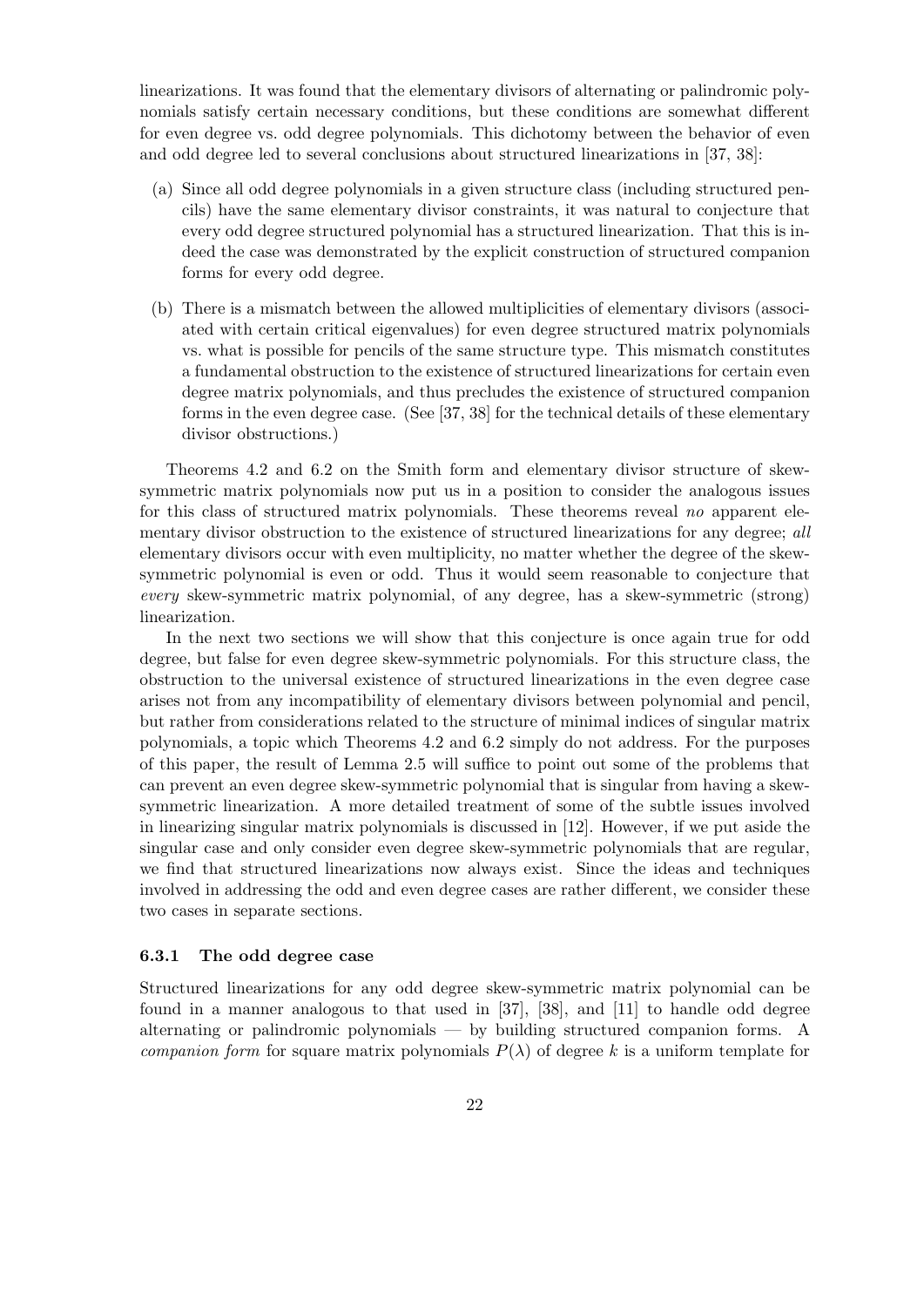constructing a matrix pencil  $C_P(\lambda)$  directly from the matrix coefficients of P, such that  $C_P(\lambda)$ is a strong linearization for *every* square polynomial *P* of degree *k*, regular or singular, over an arbitrary field. A *structured companion form* for structure class *M* is a companion form  $C_P(\lambda)$  with the additional property that  $C_P \in \mathcal{M}$  whenever  $P \in \mathcal{M}$ . Alternating companion forms were constructed for each odd degree in [37], while palindromic companion forms for each odd degree were constructed in [38] and [11].

We show now how to fashion *skew-symmetric companion forms* for any odd degree. To this end, for a general  $n \times n$  polynomial  $\lambda^k A_k + \cdots + \lambda A_1 + A_0$  with  $A_k \neq 0$  and  $k$  odd, consider the block-tridiagonal  $nk \times nk$  pencil  $S_P(\lambda) = [S_{ij}(\lambda)]_{i,j=1,\dots,k}$  with  $n \times n$  blocks  $S_{ij}(\lambda)$  of the form

$$
S_{jj}(\lambda) = \begin{cases} \lambda A_j + A_{j-1} & \text{if } j \text{ is odd,} \\ 0 & \text{if } j \text{ is even,} \end{cases}
$$
  

$$
S_{j,j+1}(\lambda) = S_{j+1,j}(\lambda) = \begin{cases} \lambda I_n & \text{if } j \text{ is odd,} \\ I_n & \text{if } j \text{ is even,} \end{cases}
$$

and  $S_{ij}(\lambda) = 0$  for  $|i - j| > 1$ . These pencils, also considered in [37], are slightly modified versions of certain companion pencils introduced in [3]. As an illustration, here is  $S_P(\lambda)$ for  $k = 5$ :

$$
\mathcal{S}_P(\lambda) = \begin{bmatrix} \lambda A_1 + A_0 & \lambda I & & & \\ \lambda I & 0 & I & & \\ & I & \lambda A_3 + A_2 & \lambda I & \\ & & \lambda I & 0 & I \\ & & & I & \lambda A_5 + A_4 \end{bmatrix}
$$

*.*

Observe that  $S_P(\lambda)$  is block-symmetric. If  $P(\lambda)$  is skew-symmetric, then it is immediate that the pencil

$$
\mathcal{K}_P(\lambda) := \text{diag}(I_n, -I_n, I_n, -I_n, \dots, (-1)^{k-1} I_n) \mathcal{S}_P(\lambda)
$$

is skew-symmetric as well. It was shown in [3] that  $\mathcal{S}_P(\lambda)$  is always a strong linearization for  $P(\lambda)$  for any regular P of odd degree k over the field  $\mathbb{F} = \mathbb{C}$ . This result was extended in [37] to include regular and singular (square) matrix polynomials over arbitrary fields. Since  $\mathcal{K}_P(\lambda)$  is built from  $\mathcal{S}_P(\lambda)$  by multiplication with a nonsingular constant matrix, we immediately obtain the following result.

**Lemma 6.11.** Let  $P(\lambda)$  be any  $n \times n$  matrix polynomial of odd degree (not necessarily *regular*) *over an arbitrary field*  $\mathbb{F}$ *. Then*  $\mathcal{K}_P(\lambda)$  *is a structured companion form for the class of skew-symmetric matrix polynomials; in particular, K<sup>P</sup> is always a strong linearization for*  $P$ *, and*  $K_P$  *is skew-symmetric whenever*  $P$  *is skew-symmetric.* 

#### **6.3.2 The even degree case**

In contrast to the odd degree case, there exist many skew-symmetric matrix polynomials of even degree that do not even admit a linearization that is skew-symmetric, let alone a strong linearization that is skew-symmetric. In the next example we show how to construct such polynomials for any even degree.

**Example 6.12.** Let *n* be odd and *k* be even, and consider *any*  $n \times n$  skew-symmetric matrix polynomial  $P(\lambda)$  of degree k, over an arbitrary field  $\mathbb F$ . Note that by Lemma 3.3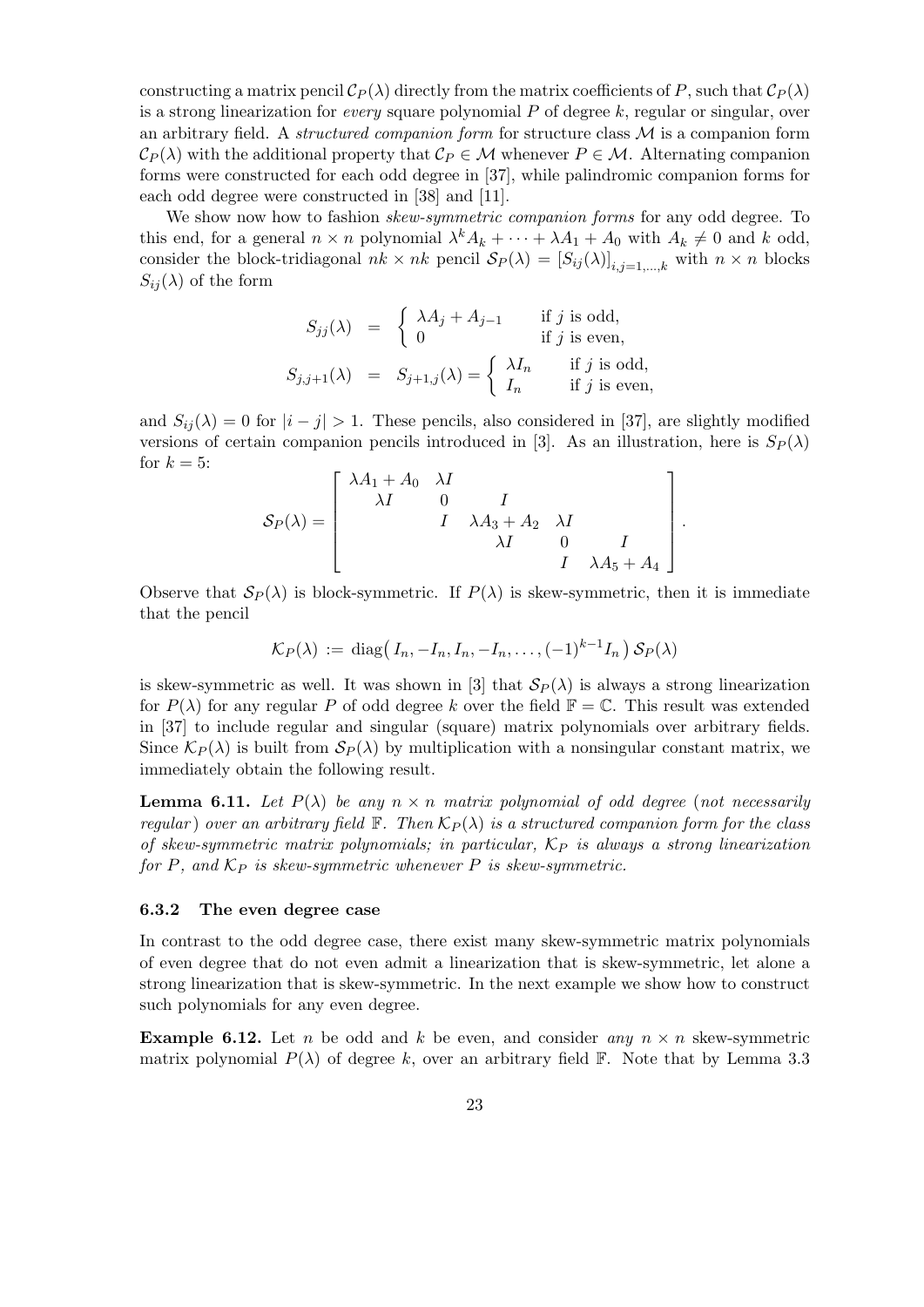we have det  $P(\lambda) \equiv 0$ , so such a  $P(\lambda)$  is necessarily singular. Next assume that  $P(\lambda)$  has a skew-symmetric linearization; i.e., suppose there exists a *kn × kn* skew-symmetric pencil  $L(\lambda)$  over **F** and unimodular matrix polynomials  $E(\lambda)$  and  $F(\lambda)$  such that

$$
E(\lambda)L(\lambda)F(\lambda) = \begin{bmatrix} P(\lambda) & 0 \\ 0 & I_{(k-1)n} \end{bmatrix}.
$$
 (6.4)

Then clearly (6.4) implies that

$$
rank(L) = (k-1)n + rank(P). \tag{6.5}
$$

Note that  $(6.5)$  is equivalent to one of the necessary conditions listed in Lemma 2.5, namely that dim  $\mathcal{N}_r(L) = \dim \mathcal{N}_r(P)$ . Now if both  $P(\lambda)$  and  $L(\lambda)$  are skew-symmetric, then by Corollary 6.1 both will have *even* rank. But this would contradict (6.5), since  $(k-1)n$ is odd. Thus  $P(\lambda)$  cannot have any skew-symmetric linearization. Indeed, these examples show that skew-symmetric companion forms for matrix polynomials of any even degree cannot exist.

On the other hand, if  $P(\lambda)$  is a skew-symmetric polynomial of even degree that is *regular*, then there always exists a skew-symmetric strong linearization.

**Theorem 6.13.** Let  $P(\lambda)$  be a regular skew-symmetric  $n \times n$  matrix polynomial of even *degree*  $k = 2s$ *, over an arbitrary field*  $\mathbb{F}$ *. Then*  $P(\lambda)$  *has a skew-symmetric strong linearization.*

*Proof.* By Corollary 4.3,  $P(\lambda)$  is unimodularly equivalent to a matrix polynomial of the form

$$
\left[\begin{array}{cc} 0 & d_1(\lambda) \\ -d_1(\lambda) & 0 \end{array}\right] \oplus \cdots \oplus \left[\begin{array}{cc} 0 & d_r(\lambda) \\ -d_r(\lambda) & 0 \end{array}\right],\tag{6.6}
$$

where  $d_j$  is monic with  $g_j = \deg d_j \geq 0$  for  $j = 1, \ldots, r$ , and  $d_j | d_{j+1}$  for  $j = 1, \ldots, r - 1$ . Note that  $n = 2r$  must be even, because  $P(\lambda)$  is regular.

Let *m* be the sum of the degrees of the finite elementary divisors of  $P(\lambda)$ ; then  $m = 2\ell$ is even, because all elementary divisors occur with even multiplicity by Theorem 6.2, and  $\ell = g_1 + g_2 + \cdots + g_r$  by (6.6). Similarly the sum of the degrees of the infinite elementary divisors of  $P(\lambda)$  is even, say  $\delta = 2\beta$ , and because of even multiplicity the list of infinite elementary divisors can be partitioned into two identical copies of a list with (nonzero) degrees  $\alpha_1, \alpha_2, \ldots, \alpha_\nu$ . Then  $\beta = \alpha_1 + \alpha_2 + \cdots + \alpha_\nu$  and  $\ell = g_1 + g_2 + \cdots + g_r$ , and the sum of the degrees of *all* the elementary divisors of  $P(\lambda)$  is  $m + \delta = 2\ell + 2\beta = kn = 2sn$ by Remark 2.6, so  $\ell + \beta = ns$ .

Now define  $L(\lambda)$  to be the block-diagonal  $ns \times ns$  pencil

$$
L(\lambda) = \mathrm{diag}(D_1(\lambda), \ldots, D_r(\lambda), N_1(\lambda), \ldots, N_\nu(\lambda)),
$$

where  $D_i(\lambda)$  for  $i = 1, \ldots, r$  is empty if  $g_i = \deg d_i = 0$ , but if  $g_i \geq 1$  then  $D_i(\lambda)$  is the  $g_i \times g_i$  companion linearization (2.4) for the monic  $1 \times 1$  matrix polynomial  $d_i(\lambda)$ . The blocks  $N_j(\lambda)$  for  $j = 1, ..., \nu$  are the  $\alpha_j \times \alpha_j$  unimodular matrices

$$
N_j(\lambda) = \left[\begin{array}{cccc} 1 & \lambda & & \\ & 1 & \ddots & \\ & & \ddots & \lambda \\ & & & 1 \end{array}\right],
$$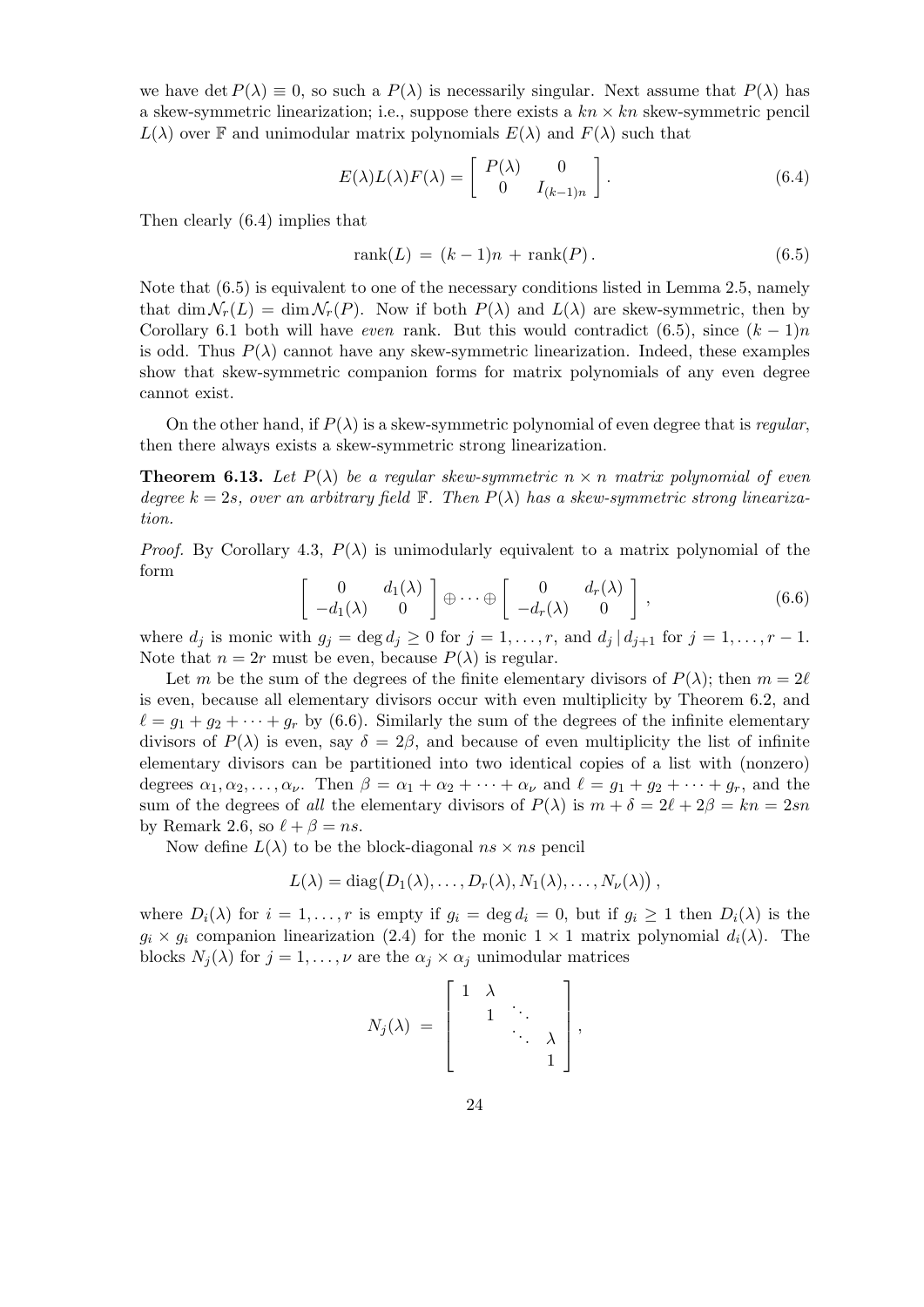each with exactly one elementary divisor, an infinite elementary divisor with degree  $\alpha_i$ . Finally consider the  $nk \times nk$  pencil

$$
\widetilde{L}(\lambda) \,:=\, \left[\begin{array}{cc} 0 & L(\lambda) \\ -L^T(\lambda) & 0 \end{array}\right].
$$

Then clearly  $\tilde{L}(\lambda)$  is skew-symmetric, and the list of elementary divisors of  $\tilde{L}(\lambda)$  consists of two identical copies of the list of elementary divisors of  $L(\lambda)$ . Thus by the construction of  $L(\lambda)$  we see that  $P(\lambda)$  and  $L(\lambda)$  have exactly the same (finite and infinite) elementary divisors. Since  $P(\lambda)$  is regular by hypothesis and  $L(\lambda)$  is regular by Remark 2.6, both have trivial nullspaces, so dim  $\mathcal{N}_r(P) = 0 = \dim \mathcal{N}_r(L)$ . Therefore  $\bar{L}(\lambda)$  is a strong linearization for  $P(\lambda)$  by Lemma 2.5. for  $P(\lambda)$  by Lemma 2.5.

Although Theorem 6.13 shows that skew-symmetric strong linearizations always exist for any regular skew-symmetric matrix polynomial  $P(\lambda)$  of even degree, it is unclear how such linearizations can be constructed in general without first computing either the Smith form of  $P(\lambda)$ , or the skew-symmetric canonical form of  $P(\lambda)$  as in Corollary 4.3 or Theorem 5.4. However, for skew-symmetric polynomials  $P(\lambda)$  over the field  $\mathbb{F} = \mathbb{C}$  or  $\mathbb{F} = \mathbb{R}$ , we can use the pencils in the vector space  $\mathbb{DL}(P)$  (introduced in [36]) as a source of easy-to-construct structured linearizations for *regular*  $P(\lambda)$  of even (or odd) degree k. It was shown in [20] that for any square polynomial *P*, every pencil in  $\mathbb{DL}(P)$  is always block-symmetric. As a consequence we see that when  $P(\lambda)$  is skew-symmetric, then every  $L(\lambda) \in \mathbb{DL}(P)$  is also skew-symmetric. All that remains, then, is to find a *regular* pencil  $L(\lambda)$  in  $\mathbb{DL}(P)$ , since regularity of *L* was shown in [36] to be equivalent to *L* being a strong linearization for *P*. This can always be achieved by choosing an  $L(\lambda) \in \mathbb{DL}(P)$  that has an associated ansatz vector  $v \in \mathbb{F}^k$  such that the roots of the corresponding v-polynomial are disjoint from the spectrum of *P*. We refer the reader to [36] and [20] for further details.

### **6.4 Skew-symmetric rational matrices**

Our results on matrix polynomials can readily be extended to rational matrices, where the corresponding canonical form is usually referred to as the Smith-McMillan form [9, 24, 40, 41, 47]. Recall that a rational matrix over a field  $\mathbb F$  is a matrix with entries from the field of rational functions  $\mathbb{F}(\lambda)$ .

**Theorem 6.14** (Smith-McMillan form [24]). Let  $R(\lambda)$  be a  $n \times n$  rational matrix over an *arbitrary field*  $\mathbb{F}$ *. Then there exists*  $r \in \mathbb{N}$  *and unimodular matrix polynomials*  $E(\lambda)$ *,*  $F(\lambda)$ *over* F *such that*

$$
E(\lambda)R(\lambda)F(\lambda) = \text{diag}\left(\frac{\nu_1(\lambda)}{\mu_1(\lambda)}, \dots, \frac{\nu_r(\lambda)}{\mu_r(\lambda)}\right) \oplus 0_{n-r},\tag{6.7}
$$

*where*  $\nu_j$ ,  $\mu_j$  are monic and pairwise co-prime polynomials in  $\mathbb{F}[\lambda]$  for  $j = 1, \ldots, r$ , satisfying *the divisibility chain conditions*  $\nu_j |\nu_{j+1}$  *and*  $\mu_{j+1} |\mu_j$  *for*  $j = 1, \ldots, r - 1$ *. Moreover, the canonical form* (6.7) *is unique.*

#### **6.4.1 Smith-McMillan form for skew-symmetric rational matrices**

As a direct consequence of the Skew-Smith form for skew-symmetric matrix polynomials in Theorem 4.2, we immediately obtain the Smith-McMillan form for skew-symmetric rational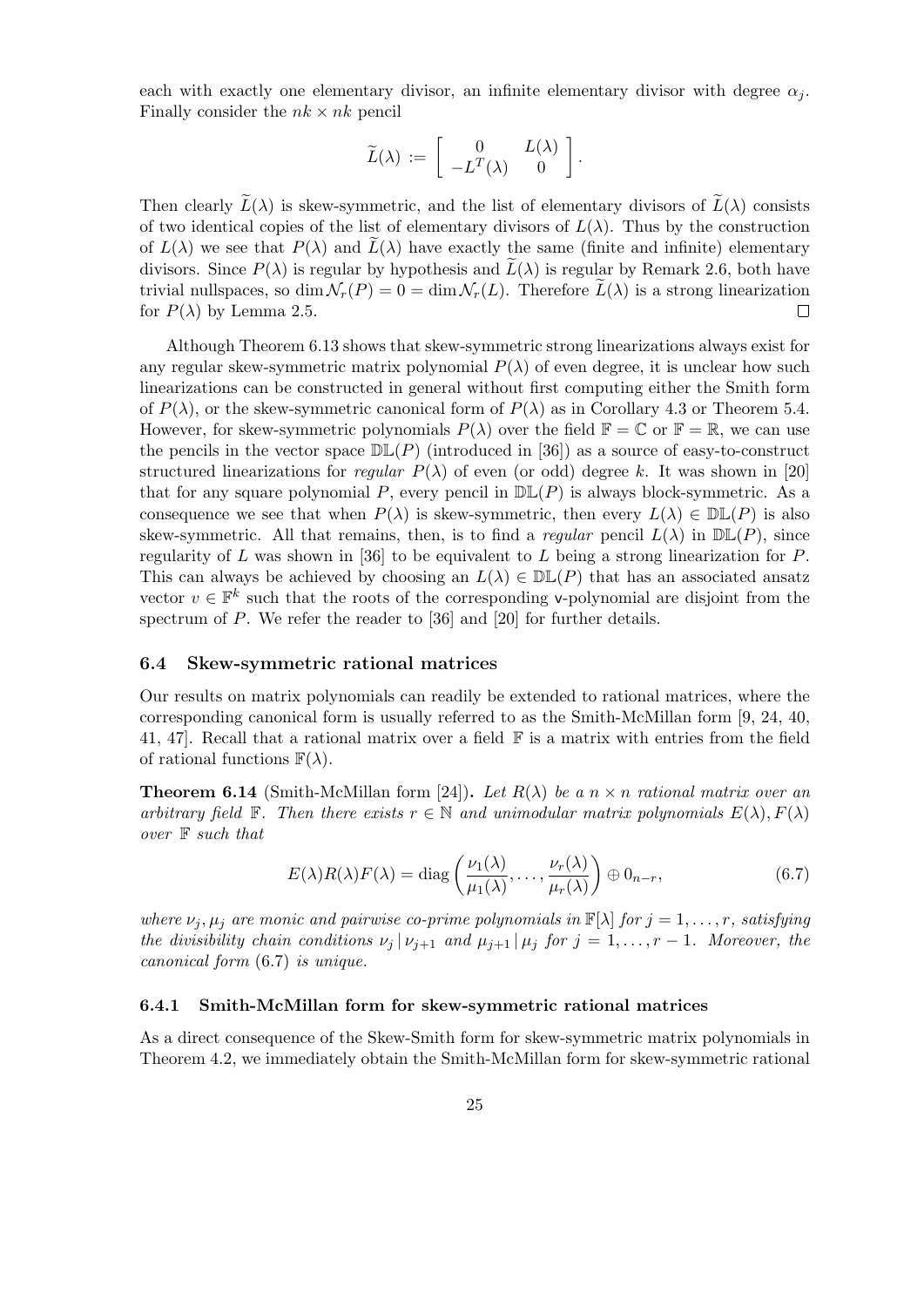matrices, i.e., rational matrices  $R(\lambda) = [r_{ij}(\lambda)]$  satisfying  $R(\lambda) = -R(\lambda)^T$  and  $r_{ii}(\lambda) \equiv 0$ for  $i = 1, \ldots, n$ . Here  $r_{ii}(\lambda) \equiv 0$  means that each diagonal entry  $r_{ii}(\lambda)$  is the zero element in the field  $\mathbb{F}(\lambda)$ , not just that  $r_{ii}(\lambda)$  is the identically zero function on  $\mathbb{F}$ .

**Corollary 6.15** (Smith-McMillan form for skew-symmetric rational matrices)**.** *Let*  $R(\lambda) = [r_{ij}(\lambda)]$  *be a skew-symmetric*  $n \times n$  *rational matrix over an arbitrary field*  $\mathbb{F}$ *. Then there exists*  $r \in \mathbb{N}$  *with*  $2r \leq n$  *and unimodular matrix polynomials*  $E(\lambda), F(\lambda)$  *over* F *such that*

$$
E(\lambda)P(\lambda)F(\lambda) = \begin{bmatrix} \frac{\nu_1(\lambda)}{\mu_1(\lambda)} & 0\\ 0 & \frac{\nu_1(\lambda)}{\mu_1(\lambda)} \end{bmatrix} \oplus \cdots \oplus \begin{bmatrix} \frac{\nu_r(\lambda)}{\mu_r(\lambda)} & 0\\ 0 & \frac{\nu_r(\lambda)}{\mu_r(\lambda)} \end{bmatrix} \oplus 0_{n-2r},
$$
(6.8)

*where*  $\nu_i, \mu_j$  *are monic and pairwise co-prime polynomials in*  $\mathbb{F}[\lambda]$  *for*  $j = 1, \ldots, r$ *, satisfying the divisibility chain conditions*  $\nu_j |\nu_{j+1}$  *and*  $\mu_{j+1} |\mu_j$  *for*  $j = 1, \ldots, r - 1$ *. Moreover, the polynomials*  $\nu_j(\lambda)$ ,  $\mu_j(\lambda)$  *for*  $j = 1, \ldots, r$  *are uniquely determined by these conditions.* 

*Proof.* Let  $\psi(\lambda)$  be the least common multiple of all denominator polynomials in the entries  $r_{ij}(\lambda)$ ,  $i, j = 1, \ldots, n$  and form the skew-symmetric matrix polynomial  $P(\lambda) = \psi(\lambda)R(\lambda)$ . Then by Theorem 4.2 there exists  $r \in \mathbb{N}$  with  $\ell = 2r \leq n$  and unimodular matrix polynomials  $E(\lambda)$ ,  $F(\lambda)$  over the field  $\mathbb F$  such that  $E(\lambda)P(\lambda)F(\lambda)$  is in the form (4.2), where  $d_i$  is monic for  $j = 1, ..., \ell$ ,  $d_j | d_{j+1}$  for  $j = 1, ..., \ell - 1$ , and  $d_{2i-1}(\lambda) = d_{2i}(\lambda)$  for  $i = 1, ..., r$ . Cancelling common factors in the rational functions  $\frac{d_j(\lambda)}{\psi(\lambda)}$  yields rational functions  $\frac{\nu_i(\lambda)}{\mu_i(\lambda)}$ having numerators and denominators with the desired properties. The uniqueness of the polynomials  $\nu_i(\lambda)$  and  $\mu_i(\lambda)$  follows immediately from the uniqueness of the general Smith-McMillan form (Theorem 6.14).  $\Box$ 

As a corollary of Theorem 5.4 we analogously obtain the corresponding Smith-McMillanlike canonical form under unimodular congruence.

**Corollary 6.16** (Skew-symmetric Smith-McMillan-like canonical form)**.** Let  $R(\lambda)$  be a skew-symmetric  $n \times n$  rational matrix over an arbitrary field  $\mathbb{F}$ . Then there *exists*  $r \in \mathbb{N}$  *with*  $2r \leq n$  *and a unimodular matrix polynomial*  $F(\lambda)$  *over*  $\mathbb{F}$  *such that* 

$$
F^{T}(\lambda)P(\lambda)F(\lambda) = \begin{bmatrix} 0 & \frac{\nu_{1}(\lambda)}{\mu_{1}(\lambda)} \\ -\frac{\nu_{1}(\lambda)}{\mu_{1}(\lambda)} & 0 \end{bmatrix} \oplus \cdots \oplus \begin{bmatrix} 0 & \frac{\nu_{r}(\lambda)}{\mu_{r}(\lambda)} \\ -\frac{\nu_{r}(\lambda)}{\mu_{r}(\lambda)} & 0 \end{bmatrix} \oplus 0_{n-2r} =: \Sigma(\lambda), (6.9)
$$

*where*  $\nu_j$ ,  $\mu_j$  are monic and pairwise co-prime polynomials in  $\mathbb{F}[\lambda]$  *for*  $j = 1, \ldots, r$ *, satisfying the divisibility chain conditions*  $\nu_j | \nu_{j+1}$  *and*  $\mu_{j+1} | \mu_j$  *for*  $j = 1, \ldots, r-1$ *. Moreover, the skew-symmetric canonical form*  $\Sigma(\lambda)$  *is unique.* 

### **6.4.2 Minimal symmetric factorizations of skew-symmetric rational matrices**

The Smith-McMillan form is an important tool in the construction of (minimal) factorizations of complex matrix-valued functions, see [6, 25, 47]. To introduce this concept, let us first consider the notion of *McMillan degree*. Let  $R(\lambda) = [r_{ij}(\lambda)]$  be an  $n \times n$  rational matrix over  $\mathbb C$ . We will assume that  $R(\lambda)$  is regular, i.e., det  $R(\lambda)$  does not vanish identically. Let  $\mu(\lambda) = \mu_1(\lambda) \cdots \mu_n(\lambda)$ , where  $\mu_i(\lambda)$  are the denominator polynomials of the Smith-McMillan form of  $R(\lambda)$  as in (6.7), and let  $\lambda_0 \in \mathbb{C}$  be a root of  $\mu$ . Then  $\lambda_0$  is called a *finite pole* of  $R(\lambda)$ , and the multiplicity of  $\lambda_0$  as a root of  $\mu$  is called the *local pole multiplicity*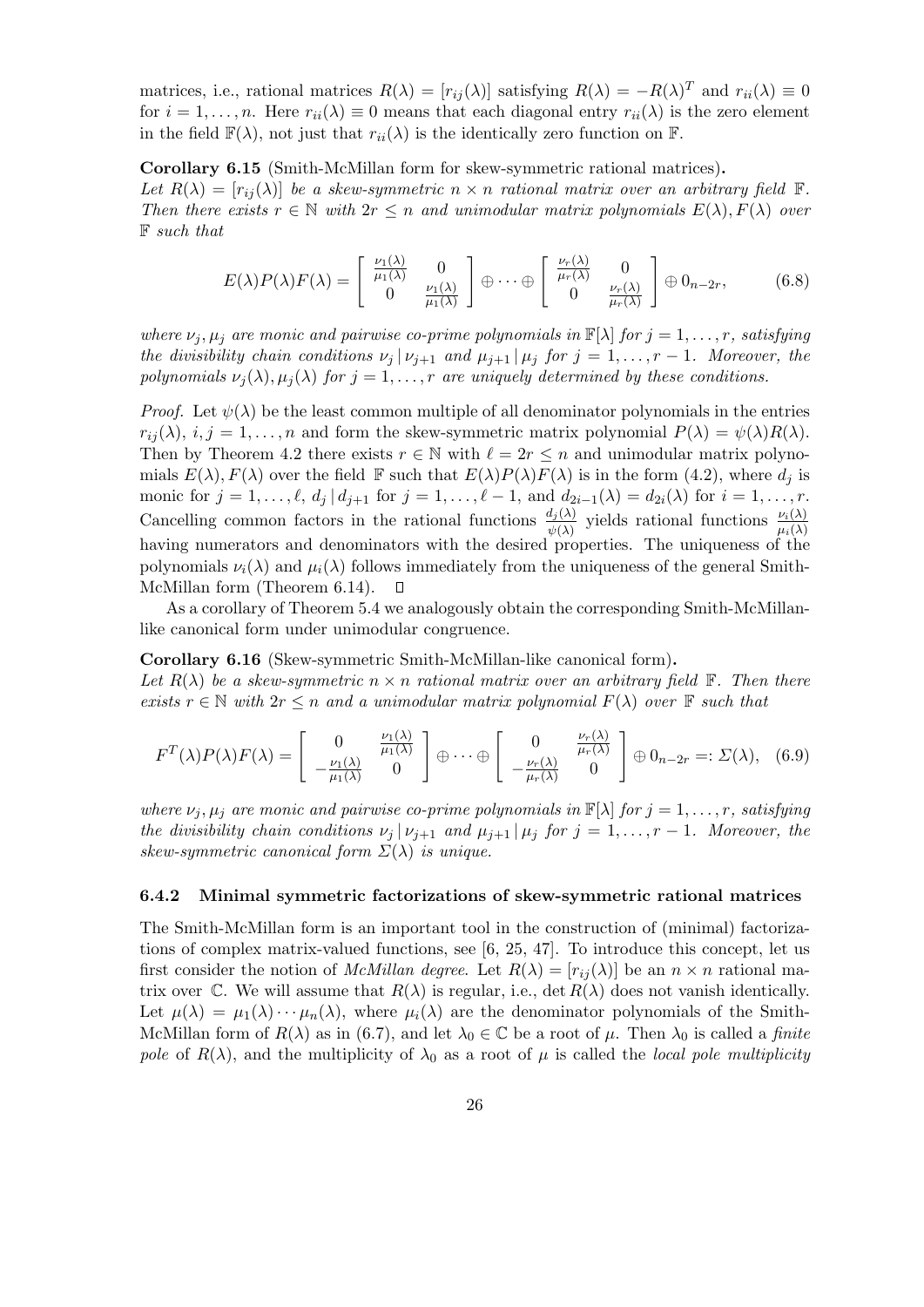*δ*(*R*,  $\lambda$ <sub>0</sub>) of  $\lambda$ <sub>0</sub> as a pole of *R*( $\lambda$ ). We say that  $\lambda$ <sub>0</sub> =  $\infty$  is a pole of *R*( $\lambda$ ) if  $\lambda$ <sub>0</sub> = 0 is a pole of  $R(\frac{1}{\lambda})$ *λ*), and the *local pole multiplicity*  $\delta(R, \infty)$  of  $\lambda_0 = \infty$  as a pole of  $R(\lambda)$  is by definition the local pole multiplicity of  $\lambda_0 = 0$  of  $R(\frac{1}{\lambda})$  $\frac{1}{\lambda}$ ). Finally, the *McMillan degree* of *R* is defined as

$$
\delta(R) = \sum_{\lambda_0 \in \mathbb{C} \cup \{\infty\}} \delta(R, \lambda_0),
$$

where we define  $\delta(R, \lambda_0) := 0$  whenever  $\lambda_0$  is not a pole of R. The McMillan degree has an important meaning in the theory of realizations. It is well known [5, 6, 25, 47] that if  $R(\lambda) = [r_{ij}(\lambda)]$  is *proper*, i.e., that for each  $r_{ij}$  the degree of the numerator does not exceed the degree of the denominator, then  $R(\lambda)$  has *realizations* of the form

$$
R(\lambda) = D + C(\lambda I_k - A)^{-1}B.
$$

If the dimension *k* is minimal among all such realizations of  $R(\lambda)$ , then *k* is equal to the McMillan degree  $\delta(R)$  and the poles of  $R(\lambda)$  coincide with the eigenvalues of A.

Using this notion, a factorization

$$
R(\lambda) = R_1(\lambda) R_2(\lambda) \tag{6.10}
$$

with  $n \times n$  rational matrices  $R_1(\lambda), R_2(\lambda)$  is called *minimal* if  $\delta(R) = \delta(R_1) + \delta(R_2)$ , or, equivalently, if

$$
\delta(R,\lambda) = \delta(R_1,\lambda) + \delta(R_2,\lambda), \text{ for all } \lambda \in \mathbb{C} \cup \{\infty\}.
$$

Loosely speaking, this condition means that there is no cancellation of poles and zeros between the factors  $R_1(\lambda)$  and  $R_2(\lambda)$ . It was noted in [27] that the class of factorizations that are minimal on all of C *∪ {∞}* is not adequate for every application. Therefore, the slightly weaker concept of *minimality on a set*  $\sigma \subseteq \mathbb{C} \cup \{\infty\}$  was considered in [27]. We say that the factorization (6.10) is *minimal at*  $\lambda_0 \in \mathbb{C} \cup \{\infty\}$  if

$$
\delta(R, \lambda_0) = \delta(R_1, \lambda_0) + \delta(R_2, \lambda_0),
$$

and it is called *minimal on the set*  $\sigma \subseteq \mathbb{C} \cup \{\infty\}$  if it is minimal at all  $\lambda_0 \in \sigma$ . In the special case  $\sigma = \mathbb{C}$ , we will say that the factorization (6.10) is *minimal everywhere except at*  $\infty$ .

For the case of  $n \times n$  skew-symmetric rational matrices, it is natural to consider factorizations of the form

$$
R(\lambda) = R_1(\lambda) R_2(\lambda) = R_2(\lambda)^T J R_2(\lambda),
$$

where  $J \in \mathbb{C}^{n \times n}$  is a constant skew-symmetric matrix. Such factorizations are called *symmetric factorizations*. In [46] minimal symmetric factorizations for real skew-symmetric rational matrices were constructed in a rather technical process. If we drop the requirement that the factorization has to be minimal everywhere, then applying Corollary 6.16 we immediately obtain the following factorization result.

**Corollary 6.17** (Minimal symmetric factorization of skew-symmetric rational matrices)**.** *Let*  $R(\lambda)$  *be an*  $n \times n$  *regular skew-symmetric rational matrix over*  $\mathbb{C}$ *. Then there exists a symmetric factorization*

$$
R(\lambda) = R_1(\lambda) R_2(\lambda) = R_2(\lambda)^T J R_2(\lambda)
$$

*which is minimal everywhere except for*  $\infty$ *, where*  $R_2(\lambda)$  *is an*  $n \times n$  *rational matrix over*  $\mathbb{C}$  *and J is an invertible real constant*  $n \times n$  *skew-symmetric matrix. If*  $R(\lambda)$  *is real, then*  $R_2(\lambda)$  *can also be chosen to be real.*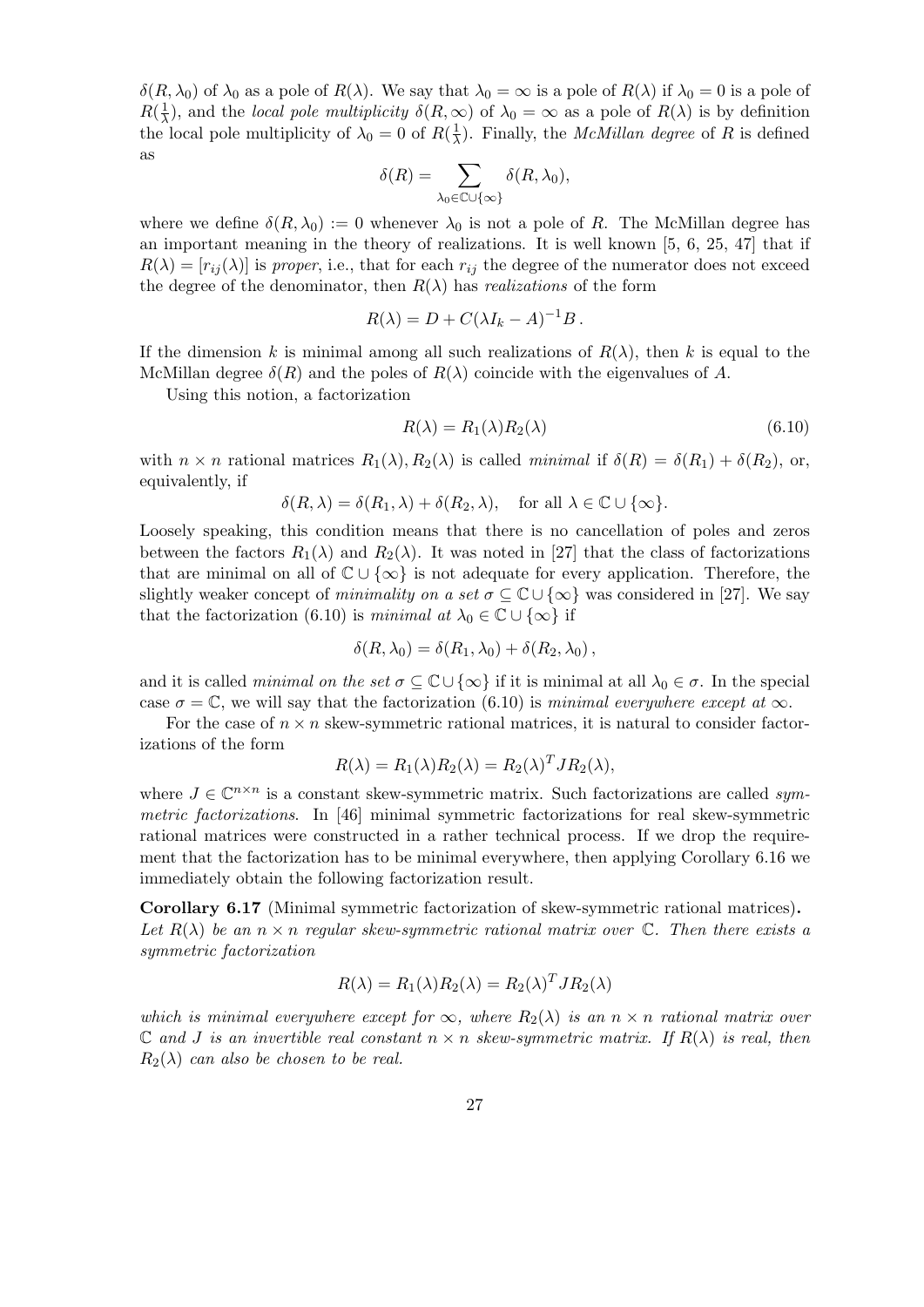*Proof.* Let  $\mathbb{F} = \mathbb{R}$  or  $\mathbb{F} = \mathbb{C}$ . Then Corollary 6.16 implies that there exists a unimodular matrix polynomial  $F(\lambda)$  over  $\mathbb F$  such that

$$
R(\lambda) = F^T(\lambda) \Sigma(\lambda) F(\lambda)
$$

with  $\Sigma(\lambda)$  as in (6.9) with  $n = 2r$ . Setting

$$
\widetilde{R}_2(\lambda) = \begin{bmatrix} 0 & \frac{\nu_1(\lambda)}{\mu_1(\lambda)} \\ -1 & 0 \end{bmatrix} \oplus \cdots \oplus \begin{bmatrix} 0 & \frac{\nu_r(\lambda)}{\mu_r(\lambda)} \\ -1 & 0 \end{bmatrix},
$$

$$
J = \underbrace{\begin{bmatrix} 0 & 1 \\ -1 & 0 \end{bmatrix}}_{r \text{ times}} \oplus \underbrace{\begin{bmatrix} 0 & 1 \\ -1 & 0 \end{bmatrix}}_{r \text{ times}},
$$

and  $R_2(\lambda) = \widetilde{R}_2(\lambda) F(\lambda)$ , we have a factorization of the desired form. Clearly,  $R_2(\lambda)$  is real if  $R(\lambda)$  is. The assertion on the minimality follows immediately from the fact that the local pole multiplicities of finite poles are invariant under multiplication with unimodular matrix polynomials, see [5, 25], so that  $\delta(R_2, \lambda_0) = \delta(R_2, \lambda_0)$  for any  $\lambda_0 \in \mathbb{C}$ .  $\Box$ 

### **7 Conclusions**

The elementary divisor structure of skew-symmetric matrix polynomials over an arbitrary field has been completely analyzed in this paper, via a characterization of all possible Smith forms of such polynomials. The use of the properties of compound matrices as a key tool in this investigation constitutes the third success (along with [37, 38]) of this approach to analyzing structured matrix polynomials, and now firmly establishes this as a standard technique for addressing such problems.

We have shown that a Smith-like canonical form that is itself skew-symmetric can be achieved for any skew-symmetric matrix polynomial, even when the unimodular transformations used are restricted to the subclass of unimodular congruences. This implies that no additional invariants are introduced into the classification of skew-symmetric matrix polynomials by the restriction of unimodular equivalences to congruences.

Three significant applications of these results have also been presented: the characterization of the eigenvalue and elementary divisor structure of matrices expressible as the product of two skew-symmetric matrices, the construction of symmetric factorizations of skew-symmetric rational matrices that are minimal everywhere except for infinity, and the investigation of the existence of structured linearizations for skew-symmetric matrix polynomials. Previous results on structured linearizations for alternating [37] and palindromic polynomials [38] exhibit a clear dichotomy between the behavior of the even and odd degree cases, due to incompatibilities between the elementary divisor structures of even and odd degree structured polynomials. Such elementary divisor incompatibilities do *not* occur for skew-symmetric matrix polynomials; all elementary divisors have even multiplicity, regardless of the degree of the polynomial. However, our results on structured linearizations of skew-symmetric polynomials still show a clear difference between the even and odd degree cases. Every odd degree skew-symmetric polynomial has a structured strong linearization; indeed, a skew-symmetric companion form that provides a single uniform template for constructing a structured strong linearization for *every* skew-symmetric matrix polynomial,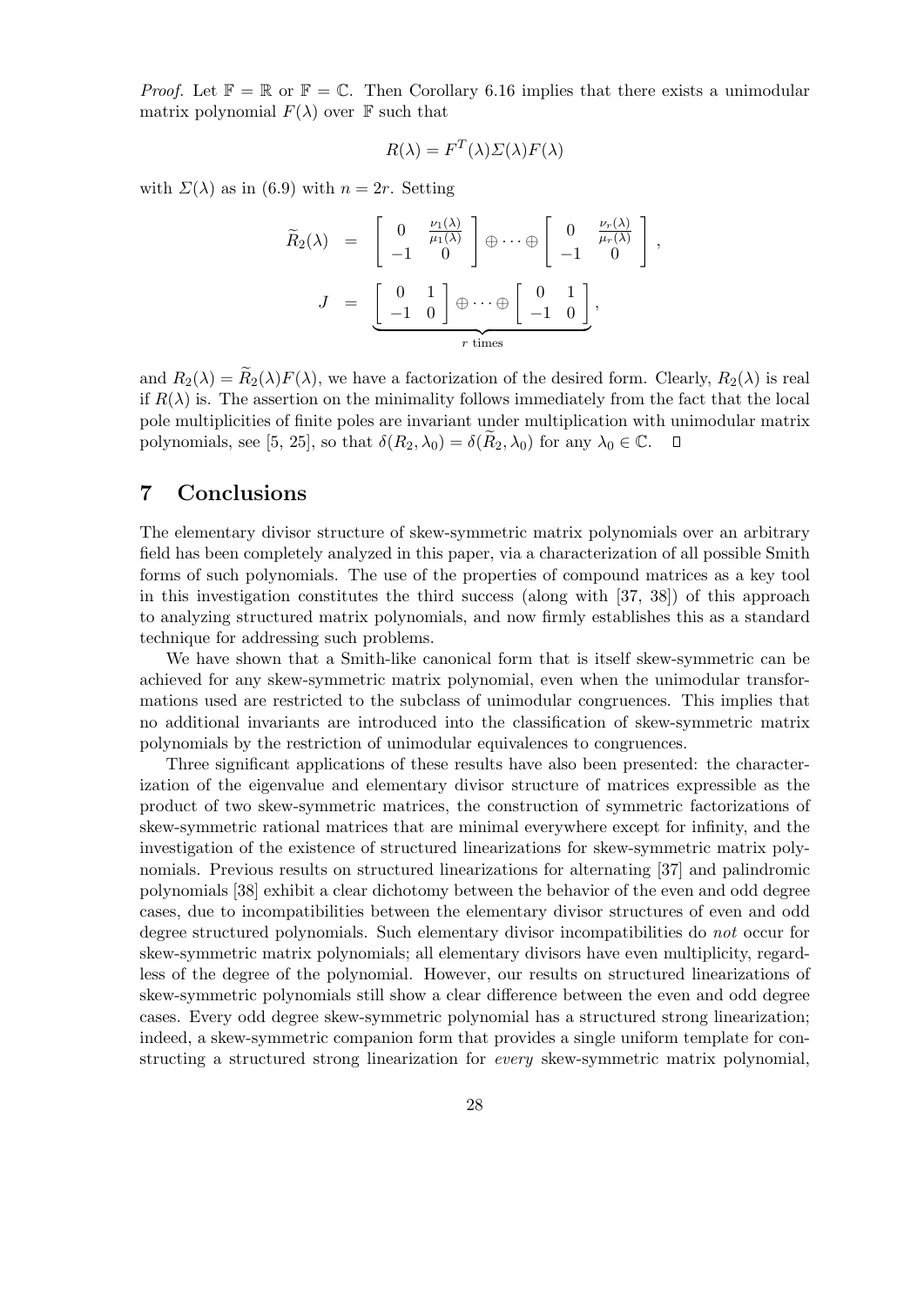regular or singular, regardless of the underlying field, has been constructed for each odd degree. By contrast, although every *regular* skew-symmetric polynomial is shown to have a structured strong linearization, there are large classes of *singular* skew-symmetric matrix polynomials of each even degree for which skew-symmetric linearizations are shown to be impossible. Thus we see that skew-symmetric companion forms for matrix polynomials of any even degree cannot exist.

**Acknowledgements**. We thank Leiba Rodman for bringing to our attention the application to symmetric factorizations of skew-symmetric rational matrices, and we thank André Ran and Leiba Rodman for helpful discussions.

# **References**

- [1] B. Adhikari. *Backward perturbation and sensitivity analysis of structured polynomial eigenvalue problem*. PhD thesis, IIT Guwahati, Dept. of Mathematics, 2008.
- [2] B. Adhikari and R. Alam. Structured backward errors and pseudospectra of structured matrix pencils. *SIAM J. Matrix Anal. Appl.*, 31:331–359, 2009.
- [3] E. N. Antoniou and S. Vologiannidis. A new family of companion forms of polynomial matrices. *Electron. J. Linear Algebra*, 11:78–87, 2004.
- [4] M. Artin. *Algebra*. Prentice-Hall, Englewood Cliffs, New Jersey, 1991.
- [5] H. Bart, I. Gohberg, and M.A. Kaashoek. *Minimal factorization of matrix and operator functions*, volume 1 of *Operator Theory: Advances and Applications*. Birkhäuser, Basel, Switzerland, 1979.
- [6] H. Bart, I. Gohberg, M.A. Kaashoek, and A.C.M. Ran. *A state space approach to canonical factorization with applications*, volume 178 of *Operator Theory: Advances* and Applications. Birkhäuser, Basel, Switzerland, 2008.
- [7] P. Benner, V. Mehrmann, and H. Xu. A numerically stable, structure preserving method for computing the eigenvalues of real Hamiltonian or symplectic pencils. *Numer. Math.*, 78(3):329–358, 1998.
- [8] R. Byers and D. Kressner. Structured condition numbers for invariant subspaces. *SIAM J. Matrix Anal. Appl.*, 28:326–347, 2006.
- [9] W. A. Coppel. Matrices of rational functions. *Bull. Austral. Math. Soc.*, 11:89–113, 1974.
- [10] F. De Terán, F. Dopico, and D. S. Mackey. Linearizations of singular matrix polynomials and the recovery of minimal indices. *Electron. J. Linear Algebra*, 18:371–402, 2009.
- [11] F. De Terán, F. Dopico, and D. S. Mackey. Palindromic companion forms for matrix polynomials of odd degree. *J. Comput. Appl. Math.*, 236(6):1464–1480, 2011.
- [12] F. De Terán, F. Dopico, and D. S. Mackey. Private communication. Unpublished manuscript, 2011.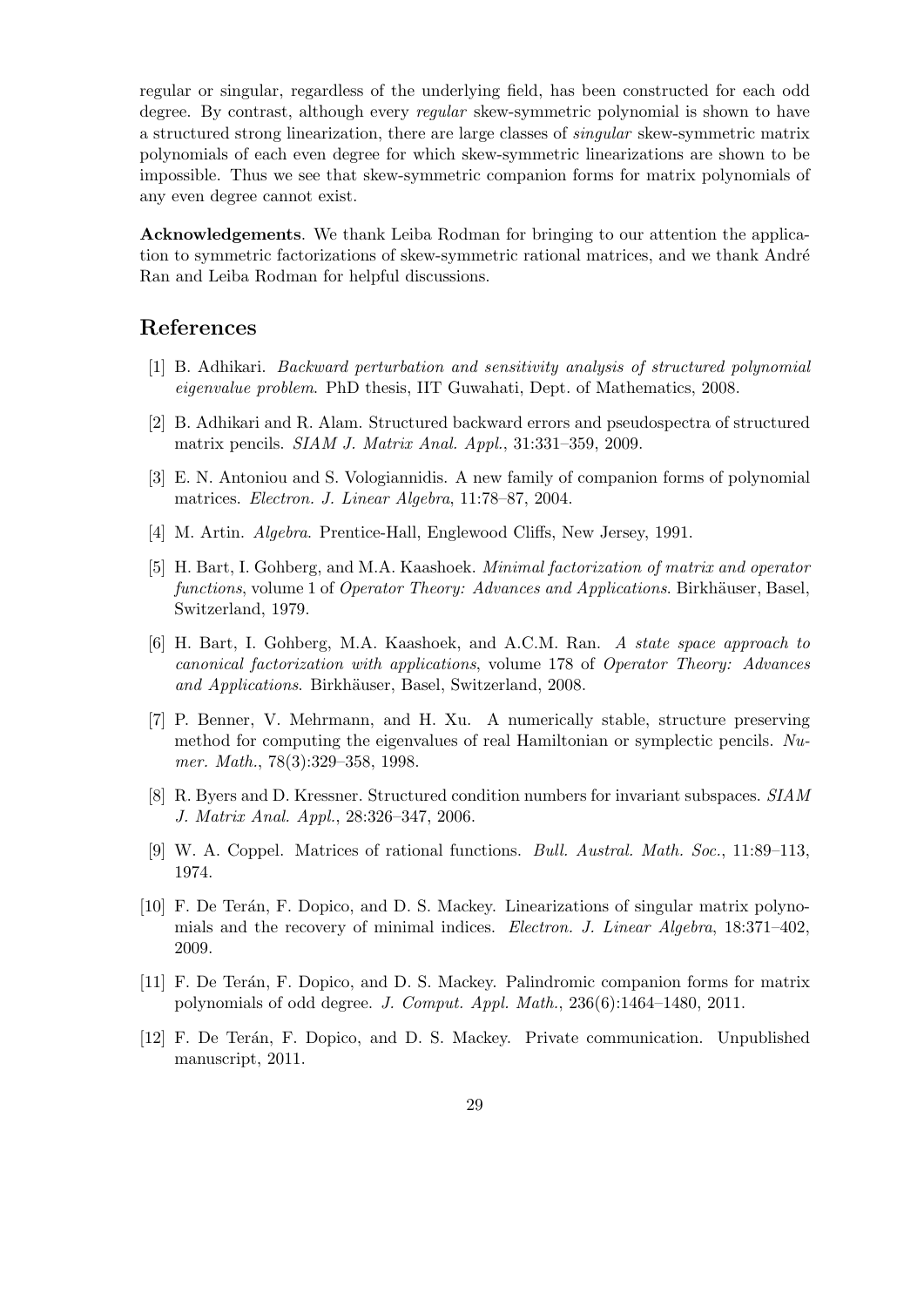- [13] D.Z. Djoković, J. Patera, P. Winternitz, and H. Zassenhaus. Normal forms of elements of classical real and complex Lie and Jordan algebras. *J. Math. Phys.*, 24:1363–1374, 1983.
- [14] D. Doković. On the product of two alternating matrices. Amer. Math. Monthly, 98(10):935–936, 1991.
- [15] H. Faßbender, D. S. Mackey, N. Mackey, and H. Xu. Hamiltonian square roots of skew–Hamiltonian matrices. *Linear Algebra Appl.*, 287:125–159, 1999.
- [16] G. Frobenius. Theorie der linearen Formen mit ganzen Coefficienten. *J. Reine Angew. Math. (Crelle)*, 86:146–208, 1878.
- [17] F. R. Gantmacher. *Theory of Matrices*. Chelsea, New York, 1959.
- [18] I. Gohberg, M. A. Kaashoek, and P. Lancaster. General theory of regular matrix polynomials and band Toeplitz operators. *Integral Equations Operator Theory*, 11(6):776– 882, 1988.
- [19] I. Gohberg, P. Lancaster, and L. Rodman. *Matrix Polynomials*. Academic Press, New York, 1982.
- [20] N. J. Higham, D. S. Mackey, N. Mackey, and F. Tisseur. Symmetric linearizations for matrix polynomials. *SIAM J. Matrix Anal. Appl.*, 29(1):143–159, 2006.
- [21] R. A. Horn and C. R. Johnson. *Matrix Analysis*. Cambridge University Press, Cambridge, 1985.
- [22] R. A. Horn and V. V. Sergeichuk. Congruences of a square matrix and its transpose. *Linear Algebra Appl.*, 389:347–353, 2004.
- [23] Kh. D. Ikramov. Hamiltonian square roots of skew-Hamiltonian matrices revisited. *Linear Algebra Appl.*, 325:101–107, 2001.
- [24] V. Ionescu, C. Oară, and M. Weiss. General matrix pencil techniques for the solution of algebraic Riccati equations: A unified approach. *IEEE Trans. Automat. Control*, 42(8), 1997.
- [25] V. Ionescu, C. Oară, and M. Weiss. *Generalized Riccati Theory and Robust Control: A Popov Function Approach*. John Wiley & Sons, Chichester, 1999.
- [26] N. Jacobson. *Basic Algebra I*. W.H. Freeman and Co., San Francisco, 1974.
- [27] M.A. Kaashoek, A.C.M. Ran, and L. Rodman. Local minimal factorizations of rational matrix functions in terms of null and pole data: formulas for factors. *Integral Equations Operator Theory*, 16:98–130, 1993.
- [28] M. Karow, D. Kressner, and F. Tisseur. Structured eigenvalue condition numbers. *SIAM J. Matrix Anal. Appl.*, 28:1052–1068, 2006.
- [29] P. Lancaster. Linearization of regular matrix polynomials. *Electron. J. Linear Algebra*, 17:21–27, 2008.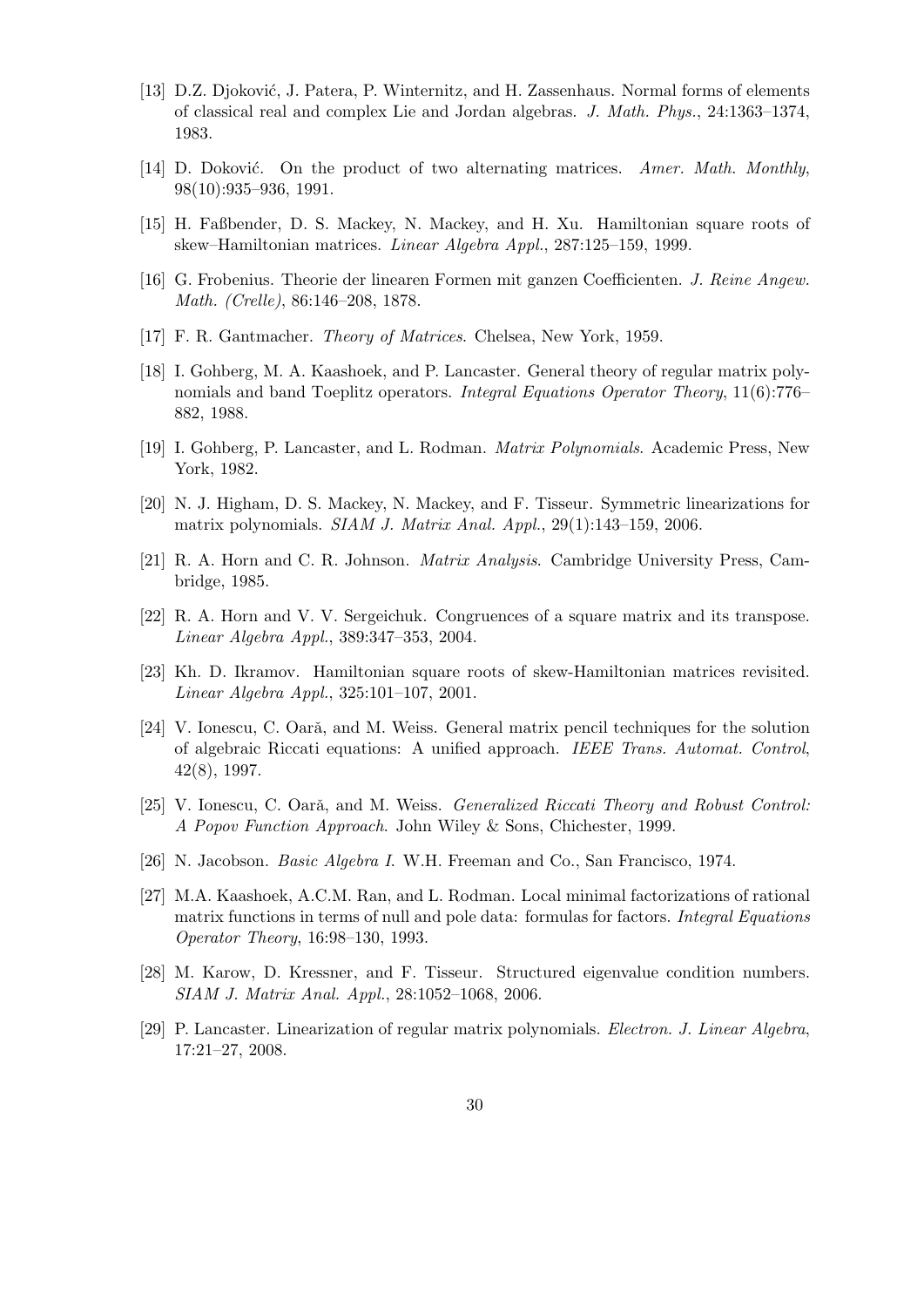- [30] P. Lancaster and P. Psarrakos. A note on weak and strong linearizations of regular matrix polynomials. MIMS EPrint 2006.72, Manchester Institute for Mathematical Sciences, The University of Manchester, UK, 2005.
- [31] P. Lancaster and L. Rodman. *The Algebraic Riccati Equation*. Oxford University Press, Oxford, 1995.
- [32] P. Lancaster and M. Tismenetsky. *The Theory of Matrices*. Academic Press, Orlando, 2nd edition, 1985.
- [33] S. Lang. *Algebra*. Addison-Wesley, Reading, Mass., 1965.
- [34] W.-W. Lin, V. Mehrmann, and H. Xu. Canonical forms for Hamiltonian and symplectic matrices and pencils. *Linear Algebra Appl.*, 301-303:469–533, 1999.
- [35] D.S. Mackey, N. Mackey, C. Mehl, and V. Mehrmann. Structured polynomial eigenvalue problems: Good vibrations from good linearizations. *SIAM J. Matrix Anal. Appl.*, 28(4):1029–1051, 2006.
- [36] D.S. Mackey, N. Mackey, C. Mehl, and V. Mehrmann. Vector spaces of linearizations for matrix polynomials. *SIAM J. Matrix Anal. Appl.*, 28(4):971–1004, 2006.
- [37] D.S. Mackey, N. Mackey, C. Mehl, and V. Mehrmann. Jordan structures of alternating matrix polynomials. *Linear Algebra Appl.*, 432(4):867–891, 2010.
- [38] D.S. Mackey, N. Mackey, C. Mehl, and V. Mehrmann. Smith forms for palindromic matrix polynomials. *Electron. J. Linear Algebra*, 22:53–91, 2011.
- [39] M. Marcus and H. Minc. *A Survey of Matrix Theory and Matrix Inequalities*. Allyn and Bacon, Boston, 1964.
- [40] B. McMillan. Introduction to formal realizability theory i. *Bell System Tech. J.*, 31:217–279, 1952.
- [41] B. McMillan. Introduction to formal realizability theory ii. *Bell System Tech. J.*, 31:541–600, 1952.
- [42] V. Mehrmann, C. Schröder, and V. Simoncini. An implicitly-restarted Krylov subspace method for real symmetric/skew-symmetric eigenproblems. *Linear Algebra Appl.*, 436:4070–4087, 2012.
- [43] R. V. Patel. Computation of the stable deflating subspace of a symplectic pencil using structure preserving orthogonal transformations. In *Proceedings 31st Annual Allerton Conf. Comm., Cont. Comp.*, University of Illinois, Urbana-Champaign, IL, Sep. 29 - Oct. 1, 1993.
- [44] R. V. Patel. On computing the eigenvalues of a symplectic pencil. *Linear Algebra Appl.*, 188/189:591–611, 1993.
- [45] V. V. Prasolov. *Problems and Theorems in Linear Algebra*. American Mathematical Society, Providence, 1994.